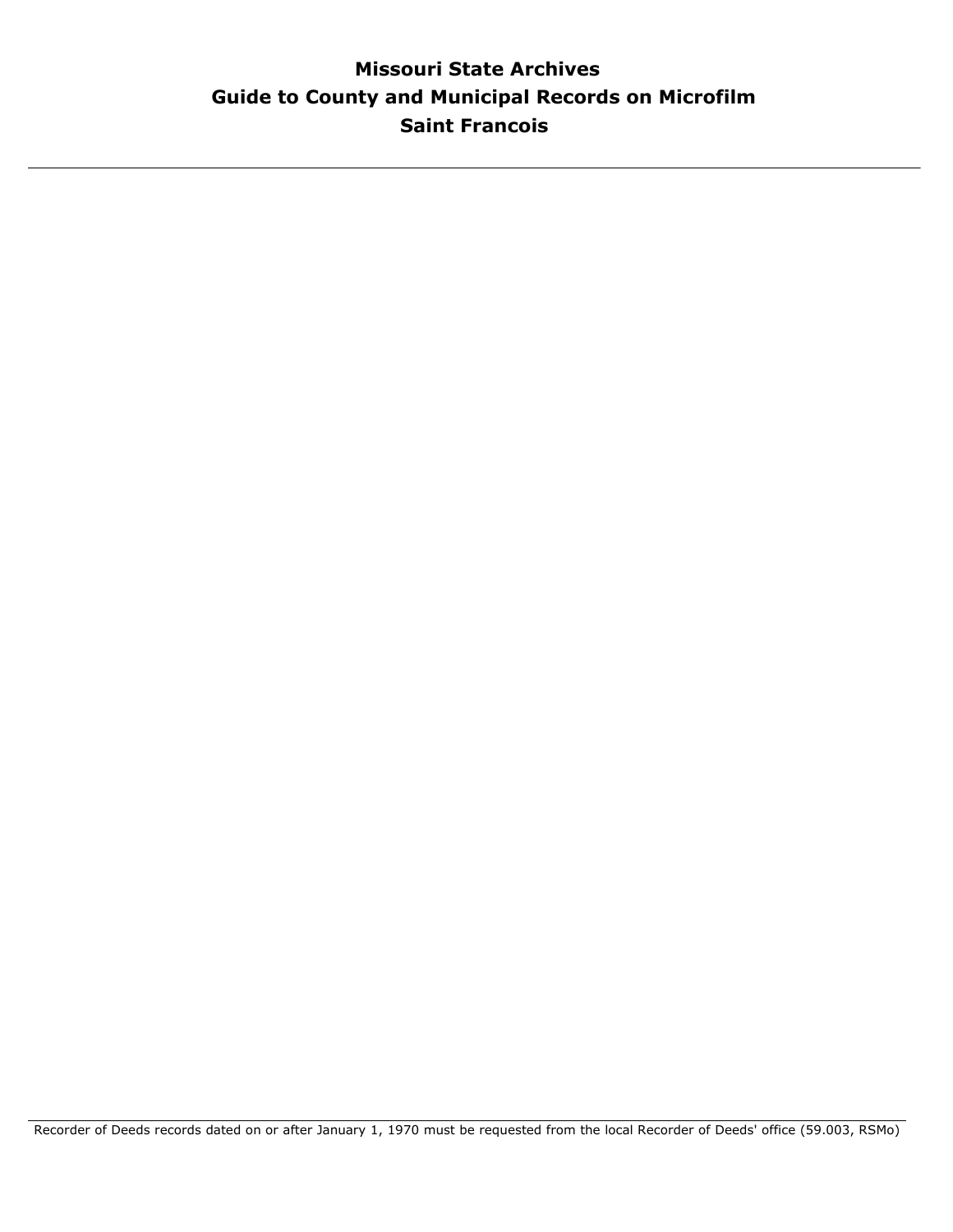#### **Circuit Court**

| Reel<br><b>Number</b> | Title                           | <b>Subtitle</b> | Vol | <b>Scope and Content</b> | Date        | <b>Indexed</b> |
|-----------------------|---------------------------------|-----------------|-----|--------------------------|-------------|----------------|
| C 15676               | Circuit Court Case File Index   | Criminal        |     |                          | 1825 - 1899 |                |
| C 15676               | Circuit Court Case File Index   | Civil           |     |                          | 1825 - 1899 |                |
| C 16316               | Circuit Court Case Files        |                 |     | Box 124 - Box 126        | 1825 - 1899 | C              |
| C 16324               | Circuit Court Case Files        |                 |     | Box 146 - Box 149        | 1825 - 1899 | C              |
| C 16323               | Circuit Court Case Files        |                 |     | Box 143 - Box 146        | 1825 - 1899 | C              |
| C 16322               | Circuit Court Case Files        |                 |     | Box 141 - Box 143        | 1825 - 1899 | C              |
| C 16321               | Circuit Court Case Files        |                 |     | Box 138 - Box 141        | 1825 - 1899 | C              |
| C 16320               | Circuit Court Case Files        |                 |     | Box 135 - Box 138        | 1825 - 1899 | C              |
| C 16319               | Circuit Court Case Files        |                 |     | Box 132 - Box 135        | 1825 - 1899 | C              |
| C 16308               | Circuit Court Case Files        |                 |     | Box 106 - Box 108        | 1825 - 1899 | C              |
| C 16317               | Circuit Court Case Files        |                 |     | Box 127 - Box 129        | 1825 - 1899 | C              |
| C 16315               | <b>Circuit Court Case Files</b> |                 |     | Box 122 - Box 124        | 1825 - 1899 | C              |
| C 16314               | Circuit Court Case Files        |                 |     | Box 119 - Box 122        | 1825 - 1899 | C              |
| C 16313               | Circuit Court Case Files        |                 |     | Box 117 - Box 119        | 1825 - 1899 | C              |
| C 16312               | Circuit Court Case Files        |                 |     | Box 115 - Box 117        | 1825 - 1899 | C              |
| C 16311               | Circuit Court Case Files        |                 |     | Box 112 - Box 114        | 1825 - 1899 | C              |
| C 16310               | Circuit Court Case Files        |                 |     | Box 110 - Box 112        | 1825 - 1899 | C              |
| C 16309               | Circuit Court Case Files        |                 |     | Box 108 - Box 110        | 1825 - 1899 | C              |
| C 16318               | Circuit Court Case Files        |                 |     | Box 129 - Box 132        | 1825 - 1899 | C              |
| C 15687               | Circuit Court Case Files        |                 |     | Box 019 - Box 020        | 1825 - 1899 | C              |
| C 15679               | Circuit Court Case Files        |                 |     | Box 004 - Box 006        | 1825 - 1899 | C              |
| C 15680               | Circuit Court Case Files        |                 |     | Box 006 - Box 008        | 1825 - 1899 | C              |
| C 15681               | Circuit Court Case Files        |                 |     | Box 008 - Box 009        | 1825 - 1899 | C              |
| C 15682               | Circuit Court Case Files        |                 |     | Box 009 - Box 011        | 1825 - 1899 | C              |
| C 15683               | Circuit Court Case Files        |                 |     | Box 011 - Box 013        | 1825 - 1899 | C              |
| C 15684               | Circuit Court Case Files        |                 |     | Box 013 - Box 015        | 1825 - 1899 | C              |
| C 16325               | Circuit Court Case Files        |                 |     | Box 149 - Box 151        | 1825 - 1899 | C              |
| C 15686               | <b>Circuit Court Case Files</b> |                 |     | Box 016 - Box 019        | 1825 - 1899 | C              |
| C 16326               | Circuit Court Case Files        |                 |     | Box 151 - Box 154        | 1825 - 1899 | C              |
| C 16332               | Circuit Court Case Files        |                 |     | Box 169 - Box 174        | 1825 - 1899 | C              |
| C 15688               | Circuit Court Case Files        |                 |     | Box 020 - Box 022        | 1825 - 1899 | C              |
| C 16330               | Circuit Court Case Files        |                 |     | Box 163 - Box 166        | 1825 - 1899 | C              |
| C 16329               | Circuit Court Case Files        |                 |     | Box 160 - Box 163        | 1825 - 1899 | C              |
| C 16328               | Circuit Court Case Files        |                 |     | Box 157 - Box 160        | 1825 - 1899 | C              |
| C 16327               | Circuit Court Case Files        |                 |     | Box 154 - Box 157        | 1825 - 1899 | C              |
| C 16305               | Circuit Court Case Files        |                 |     | Box 100 - Box 102        | 1825 - 1899 | C              |
| C 15685               | Circuit Court Case Files        |                 |     | Box 015 - Box 016        | 1825 - 1899 | C              |
| C 15696               | Circuit Court Case Files        |                 |     | Box 036 - Box 037        | 1825 - 1899 | C              |
| C 16307               | Circuit Court Case Files        |                 |     | Box 104 - Box 106        | 1825 - 1899 | C              |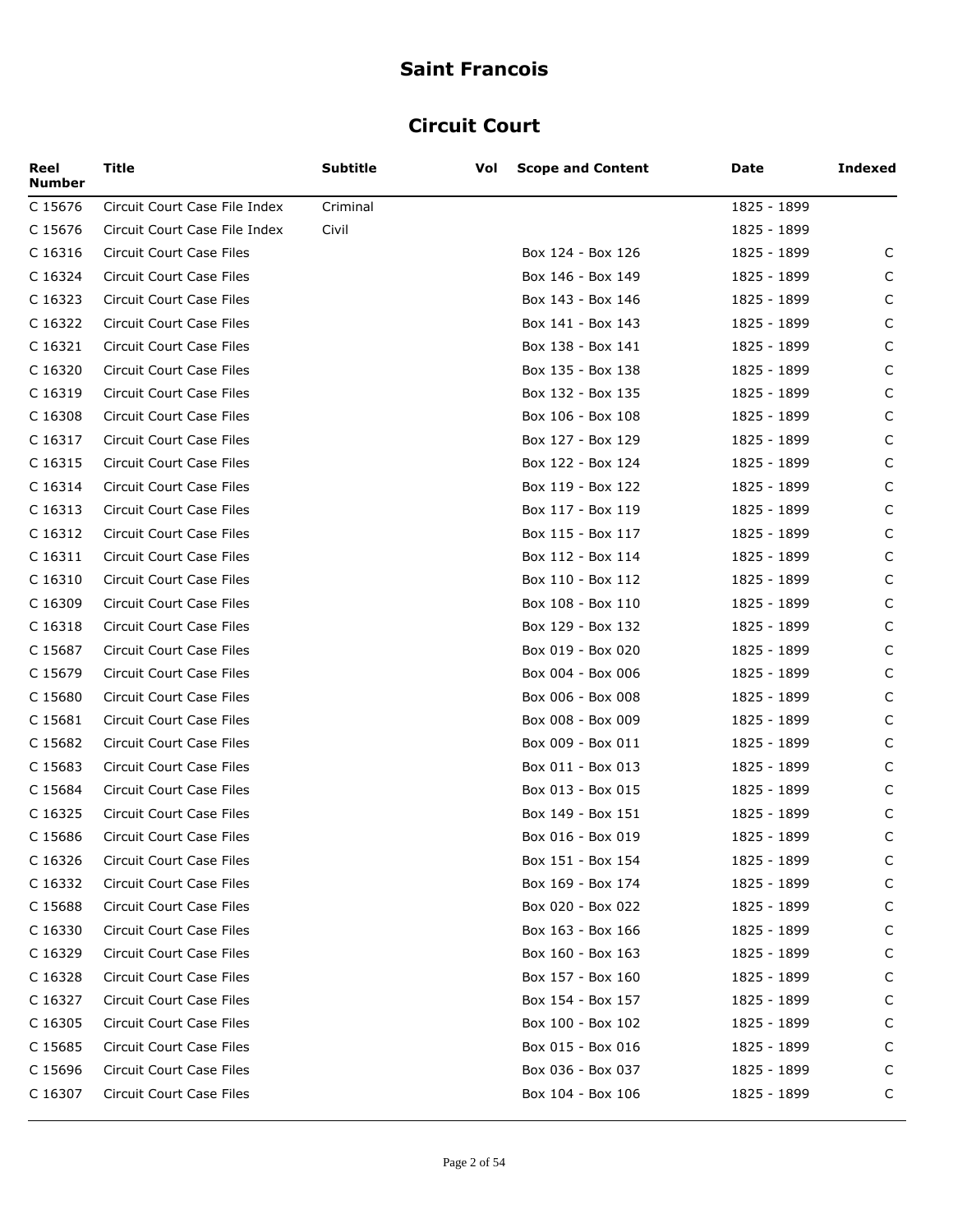| C 15968 | Circuit Court Case Files        |                                   |              | Box 051 - Box 052 | 1825 - 1899 | C |
|---------|---------------------------------|-----------------------------------|--------------|-------------------|-------------|---|
| C 15967 | Circuit Court Case Files        |                                   |              | Box 050 - Box 051 | 1825 - 1899 | C |
| C 15966 | Circuit Court Case Files        |                                   |              | Box 046 - Box 050 | 1825 - 1899 | C |
| C 15700 | Circuit Court Case Files        |                                   |              | Box 043 - Box 046 | 1825 - 1899 | C |
| C 15699 | Circuit Court Case Files        |                                   |              | Box 041 - Box 043 | 1825 - 1899 | C |
| C 15970 | Circuit Court Case Files        |                                   |              | Box 054 - Box 056 | 1825 - 1899 | C |
| C 15697 | Circuit Court Case Files        |                                   |              | Box 037 - Box 039 | 1825 - 1899 | C |
| C 15971 | Circuit Court Case Files        |                                   |              | Box 056 - Box 058 | 1825 - 1899 | C |
| C 15695 | Circuit Court Case Files        |                                   |              | Box 034 - Box 036 | 1825 - 1899 | С |
| C 15694 | Circuit Court Case Files        |                                   |              | Box 032 - Box 034 | 1825 - 1899 | C |
| C 15693 | Circuit Court Case Files        |                                   |              | Box 030 - Box 032 | 1825 - 1899 | C |
| C 15692 | Circuit Court Case Files        |                                   |              | Box 028 - Box 030 | 1825 - 1899 | C |
| C 15691 | Circuit Court Case Files        |                                   |              | Box 026 - Box 028 | 1825 - 1899 | С |
| C 15690 | Circuit Court Case Files        |                                   |              | Box 024 - Box 026 | 1825 - 1899 | C |
| C 15689 | Circuit Court Case Files        |                                   |              | Box 022 - Box 024 | 1825 - 1899 | С |
| C 15698 | Circuit Court Case Files        |                                   |              | Box 039 - Box 040 | 1825 - 1899 | C |
| C 15979 | Circuit Court Case Files        |                                   |              | Box 074 - Box 076 | 1825 - 1899 | C |
| C 16306 | Circuit Court Case Files        |                                   |              | Box 102 - Box 104 | 1825 - 1899 | C |
| C 16333 | Circuit Court Case Files        |                                   |              | Box 174 - Box 181 | 1825 - 1899 | С |
| C 16304 | Circuit Court Case Files        |                                   |              | Box 097 - Box 100 | 1825 - 1899 | C |
| C 16303 | Circuit Court Case Files        |                                   |              | Box 095 - Box 097 | 1825 - 1899 | C |
| C 16301 | Circuit Court Case Files        |                                   |              | Box 083 - Box 093 | 1825 - 1899 | C |
| C 15982 | Circuit Court Case Files        |                                   |              | Box 081 - Box 083 | 1825 - 1899 | С |
| C 15969 | Circuit Court Case Files        |                                   |              | Box 052 - Box 054 | 1825 - 1899 | С |
| C 15980 | Circuit Court Case Files        |                                   |              | Box 076 - Box 079 | 1825 - 1899 | C |
| C 15678 | Circuit Court Case Files        |                                   |              | Box 002 - Box 004 | 1825 - 1899 | C |
| C 15978 | Circuit Court Case Files        |                                   |              | Box 072 - Box 074 | 1825 - 1899 | С |
| C 15977 | Circuit Court Case Files        |                                   |              | Box 069 - Box 072 | 1825 - 1899 | С |
| C 15976 | Circuit Court Case Files        |                                   |              | Box 067 - Box 069 | 1825 - 1899 | С |
| C 15975 | Circuit Court Case Files        |                                   |              | Box 065 - Box 067 | 1825 - 1899 | C |
| C 15974 | Circuit Court Case Files        |                                   |              | Box 062 - Box 064 | 1825 - 1899 | C |
| C 15973 | Circuit Court Case Files        |                                   |              | Box 060 - Box 062 | 1825 - 1899 | C |
| C 15972 | Circuit Court Case Files        |                                   |              | Box 058 - Box 060 | 1825 - 1899 | С |
| C 15981 | Circuit Court Case Files        |                                   |              | Box 079 - Box 081 | 1825 - 1899 | С |
| C 15677 | <b>Circuit Court Case Files</b> |                                   |              | Box 001 - Box 002 | 1825 - 1899 | C |
| C 16302 | Circuit Court Case Files        |                                   |              | Box 093 - Box 095 | 1825 - 1899 | С |
| C 16331 | Circuit Court Case Files        |                                   |              | Box 166 - Box 169 | 1825 - 1899 | С |
| C 6029  | Circuit Court Record Index      |                                   | $01 -$<br>05 |                   | 1857 - 1866 |   |
| C 24236 | Circuit Court Record Index      | Direct & Inverted<br>(typed Copy) | 13           |                   | 1890 - 1904 |   |
| C 24236 | Circuit Court Record Index      | Direct & Inverted<br>(original)   | 13           |                   | 1890 - 1904 |   |
| C 24236 | Circuit Court Record Index      | Inverted Civil                    | 04           |                   | 1890 - 1973 |   |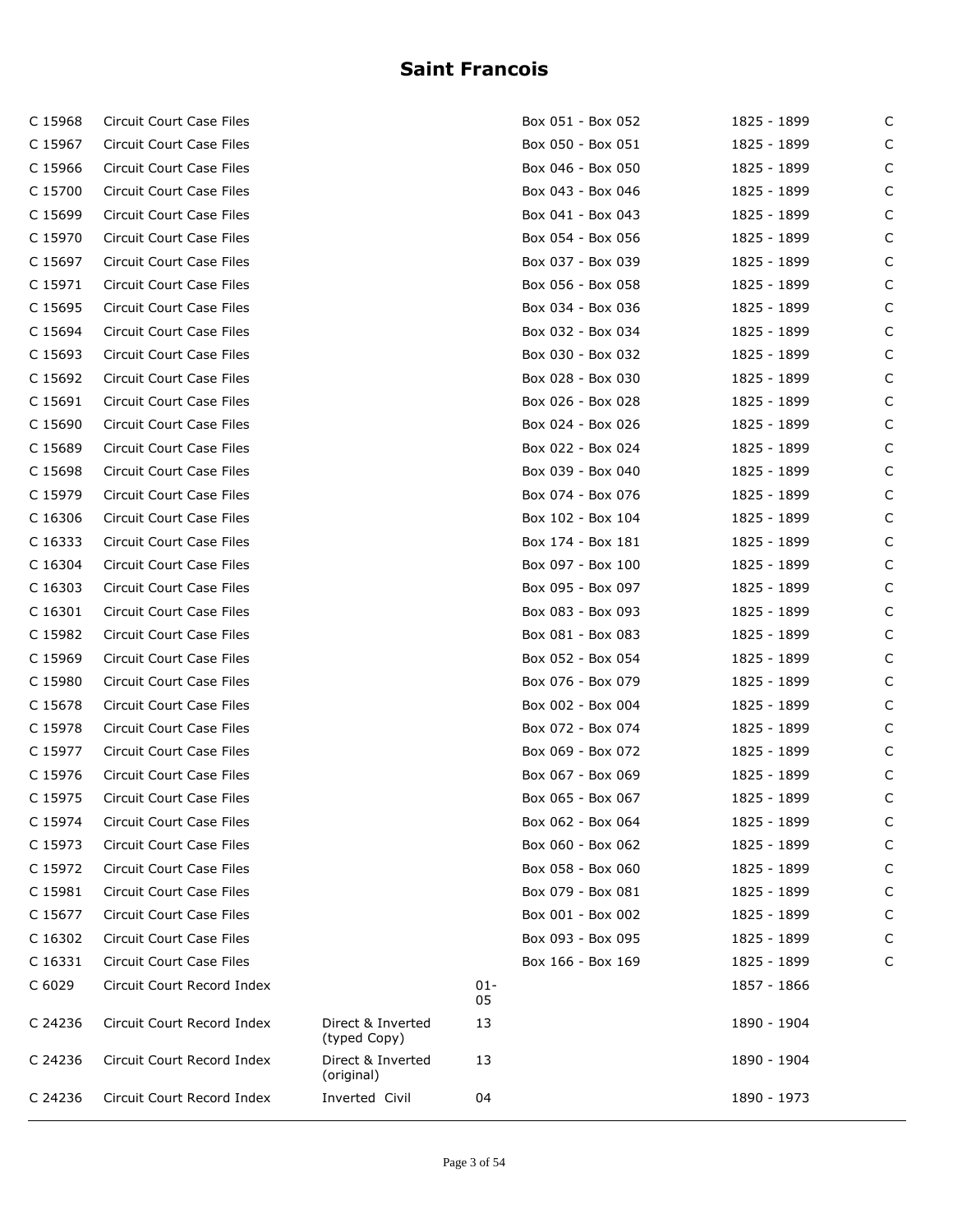| C 24236 | Circuit Court Record Index   | Direct Civil      | $02 -$<br>03 |                 | 1890 - 1973 |   |
|---------|------------------------------|-------------------|--------------|-----------------|-------------|---|
| C 24237 | Circuit Court Record Index   | Direct & Inverted | 14           |                 | 1904 - 1924 |   |
| C 24237 | Circuit Court Record Index   | Direct & Inverted | 15           |                 | 1922 - 1925 |   |
| C 6030  | <b>Circuit Court Records</b> |                   | $A - B$      |                 | 1822 - 1849 | C |
| C 6031  | Circuit Court Records        |                   | 02           |                 | 1823 - 1836 | C |
| C 6031  | Circuit Court Records        |                   | 01           |                 | 1836 - 1849 | Y |
| C 6032  | Circuit Court Records        |                   | $03 -$<br>04 |                 | 1844 - 1856 | C |
| C 6032  | Circuit Court Records        |                   | 05           |                 | 1856 - 1866 | Y |
| C 6033  | <b>Circuit Court Records</b> |                   | 06           |                 | 1867 - 1870 | C |
| C 6033  | <b>Circuit Court Records</b> |                   | 07           |                 | 1870 - 1873 | Y |
| C 6034  | Circuit Court Records        |                   | 08           |                 | 1873 - 1877 | Y |
| C 6034  | <b>Circuit Court Records</b> |                   | 09           |                 | 1877 - 1881 | Y |
| C 6035  | <b>Circuit Court Records</b> |                   | 10           |                 | 1881 - 1884 | Y |
| C 6035  | Circuit Court Records        |                   | 11           |                 | 1884 - 1887 | Y |
| C 24237 | <b>Circuit Court Records</b> |                   | 12           |                 | 1887 - 1890 | C |
| C 24237 | Circuit Court Records        |                   | 13           |                 | 1890 - 1892 | C |
| C 24238 | Circuit Court Records        |                   | 14           |                 | 1893 - 1897 | C |
| C 24238 | <b>Circuit Court Records</b> |                   | 15           |                 | 1897 - 1901 | C |
| C 24238 | Circuit Court Records        |                   | 16           | Pages 1 - 359   | 1901 - 1902 | C |
| C 24239 | <b>Circuit Court Records</b> |                   | 16           | Pages 370 - End | 1901 - 1902 | C |
| C 24239 | Circuit Court Records        |                   | 17           |                 | 1902 - 1904 | C |
| C 24239 | Circuit Court Records        |                   | 18           |                 | 1904 - 1907 | C |
| C 24240 | Circuit Court Records        |                   | 19           |                 | 1907 - 1911 | C |
| C 24240 | Circuit Court Records        |                   | 20           |                 | 1911 - 1913 | C |
| C 24240 | Circuit Court Records        |                   | 21           | Pages 1 - 409   | 1913 - 1916 | C |
| C 24241 | Circuit Court Records        |                   | 21           | Pages 410 - End | 1913 - 1916 | C |
| C 24241 | Circuit Court Records        |                   | 22           |                 | 1916 - 1918 | C |
| C 24241 | Circuit Court Records        |                   | 23           |                 | 1918 - 1921 | C |
| C 24241 | Circuit Court Records        |                   | 24           | Pages 1 - 165   | 1921 - 1922 | C |
| C 24242 | Circuit Court Records        |                   | 24           | Pages 166 - End | 1921 - 1922 | C |
| C 24242 | Circuit Court Records        |                   | 25           |                 | 1922 - 1924 | С |
| C 24242 | Circuit Court Records        |                   | 26           |                 | 1924 - 1926 | C |
| C 24243 | Circuit Court Records        |                   | 27           |                 | 1926 - 1928 | C |
| C 24243 | Circuit Court Records        |                   | 28           |                 | 1928 - 1930 | C |
| C 24243 | Circuit Court Records        | Civil             | 29           | Pages 1 - 339   | 1930 - 1932 | C |
| C 24244 | Circuit Court Records        | Civil             | 29           | Pages 340 - End | 1930 - 1932 | C |
| C 24244 | Circuit Court Records        | Civil             | 30           |                 | 1932 - 1934 | C |
| C 24244 | Circuit Court Records        | Civil             | 32           |                 | 1935 - 1937 | С |
| C 24244 | Circuit Court Records        | Civil             | 33           | Pages 1 - 99    | 1937 - 1938 | C |
| C 24245 | Circuit Court Records        | Civil             | 33           | Pages 100 - End | 1937 - 1938 | C |
| C 24245 | Circuit Court Records        |                   | 34           |                 | 1938 - 1940 | C |
|         |                              |                   |              |                 |             |   |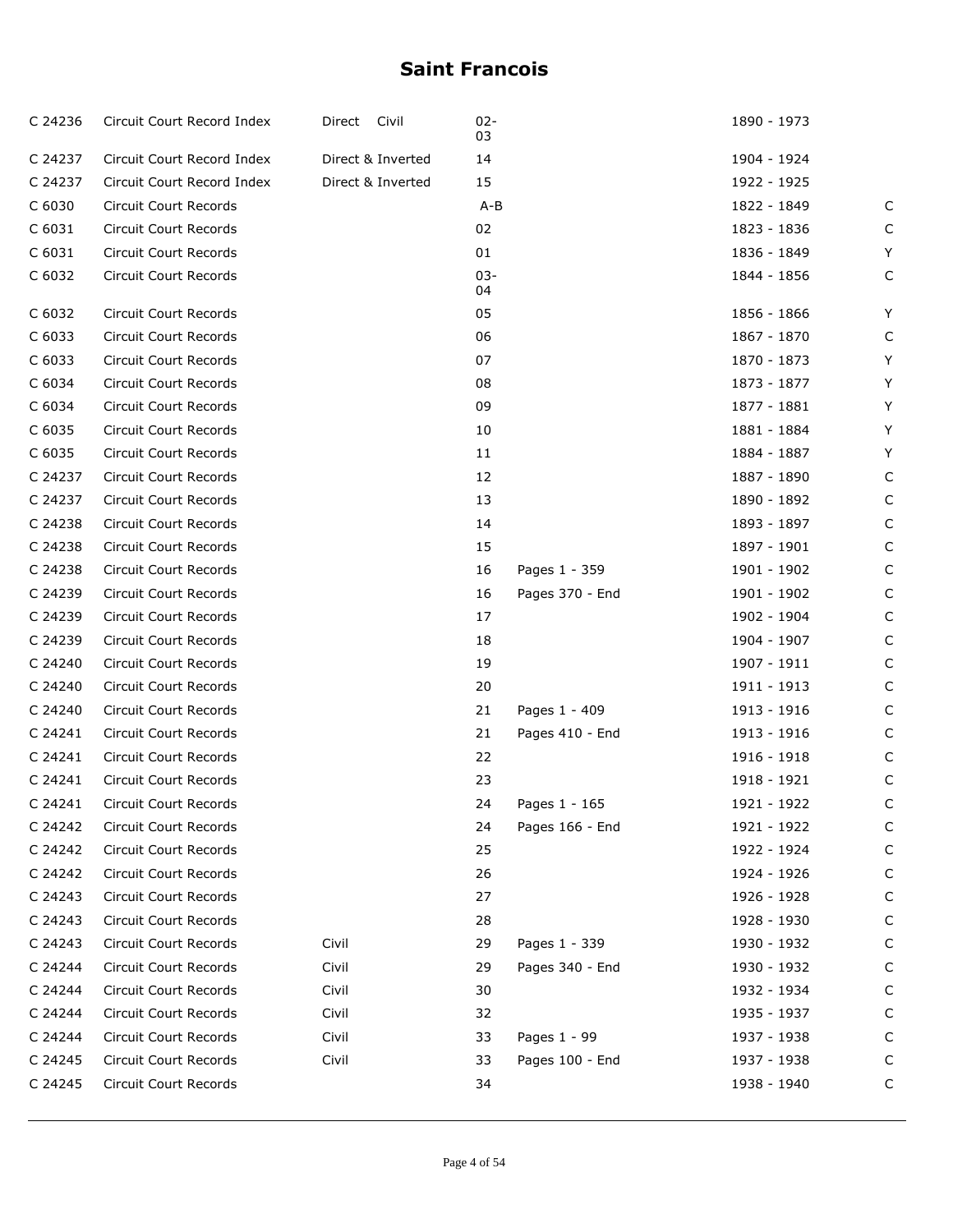| C 24245 | Circuit Court Records | 35 | Pages 1 - 539   | 1940 - 1942 | C |
|---------|-----------------------|----|-----------------|-------------|---|
| C 24246 | Circuit Court Records | 35 | Pages 540 - End | 1940 - 1942 | C |
| C 24246 | Circuit Court Records | 36 |                 | 1942 - 1943 | C |
| C 24246 | Circuit Court Records | 37 |                 | 1943 - 1945 | C |
| C 24247 | Circuit Court Records | 38 | Pages 340 - End | 1945 - 1947 | C |
| C 24246 | Circuit Court Records | 38 | Pages 1 - 339   | 1945 - 1947 | C |
| C 24247 | Circuit Court Records | 39 |                 | 1947 - 1949 | C |
| C 24247 | Circuit Court Records | 40 |                 | 1949 - 1951 | C |
|         |                       |    |                 |             |   |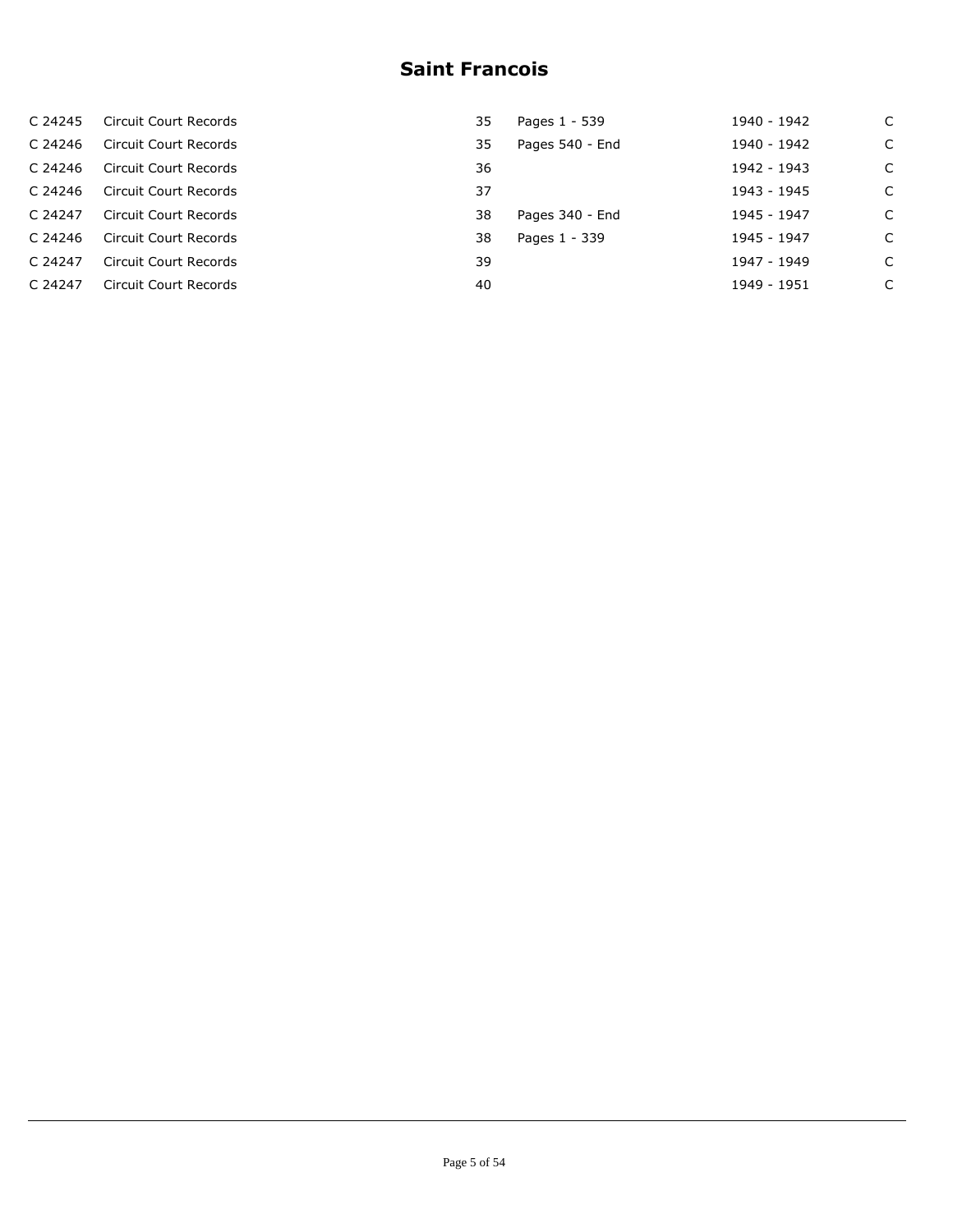#### **Collector**

| Reel<br><b>Number</b> | <b>Title</b>    | <b>Subtitle</b> | Vol | <b>Scope and Content</b> | Date        | <b>Indexed</b> |
|-----------------------|-----------------|-----------------|-----|--------------------------|-------------|----------------|
| C 13750               | Journal         |                 |     |                          | 1867 - 1871 | N              |
| C 13750               | Ledger          |                 |     |                          | 1861 - 1870 | N              |
| C 13744               | License Records |                 |     |                          | 1873 - 1893 | N              |
| C 13744               | License Records |                 |     |                          | 1874 - 1893 | N              |
| C 13744               | License Records |                 |     |                          | 1875 - 1889 | N              |
| C 13744               | License Records |                 |     |                          | 1889 - 1894 | N              |
| C 13744               | License Records |                 |     |                          | 1893 - 1902 | N              |
| C 13744               | License Records |                 |     |                          | 1894 - 1902 | N              |
| C 13744               | License Records | Merchants       |     |                          | 1901 - 1903 | N              |
| C 13744               | License Records |                 |     |                          | 1901 - 1904 | N              |
| C 13744               | License Records |                 |     |                          | 1902 - 1902 | N              |
| C 13744               | License Records |                 |     |                          | 1902 - 1904 | N              |
| C 13744               | License Records | Merchants       |     |                          | 1904 - 1907 | N              |
| C 13744               | License Records |                 |     |                          | 1907 - 1910 | N              |
| C 13744               | License Records | Merchants       |     |                          | 1908 - 1914 | N              |
| C 13744               | License Records |                 |     |                          | 1910 - 1915 | N              |
| C 13744               | License Records | Merchants       |     |                          | 1915 - 1919 | N              |
| C 13744               | License Records |                 |     |                          | 1920 - 1924 | N              |
| C 13745               | License Records |                 |     |                          | 1925 - 1928 | N              |
| C 13745               | License Records |                 |     |                          | 1926 - 1928 | N              |
| C 13745               | License Records |                 |     |                          | 1929 - 1934 | N              |
| C 13745               | License Records | Peddlers        |     |                          | 1929 - 1951 | N              |
| C 13745               | License Records | Pool Rooms      |     |                          | 1929 - 1985 | N              |
| C 13745               | License Records | Auctioneers     |     |                          | 1930 - 1930 | N              |
| C 13745               | License Records |                 |     |                          | 1935 - 1939 | N              |
| C 13745               | License Records |                 |     |                          | 1939 - 1943 | N              |
| C 13753               | Licenses        | Merchant        |     |                          | 1968 - 1977 | N              |
| C 13753               | Taxes           | Real Estate     |     |                          | 1857 - 1857 | N              |
| C 13753               | Taxes           | Real Estate     |     |                          | 1858 - 1858 | N              |
| C 13753               | Taxes           | Real Estate     |     |                          | 1860 - 1860 | N              |
| C 13753               | Taxes           | Real Estate     |     |                          | 1861 - 1861 | N              |
| C 13743               | Taxes           | Judgements      |     |                          | 1861 - 1864 | N              |
| C 13753               | Taxes           | Real Estate     |     |                          | 1864 - 1864 | N              |
| C 13753               | Taxes           | Real Estate     |     |                          | 1865 - 1865 | N              |
| C 13743               | Taxes           | Judgements      |     |                          | 1865 - 1876 | N              |
| C 13753               | Taxes           | Real Estate     |     |                          | 1866 - 1866 | N              |
| C 13754               | Taxes           | Land            |     |                          | 1867 - 1867 | N              |
| C 13808               | Taxes           | Land Register   |     |                          | 1867 - 1867 | N              |
| C 13754               | Taxes           | Land            |     |                          | 1869 - 1869 | N              |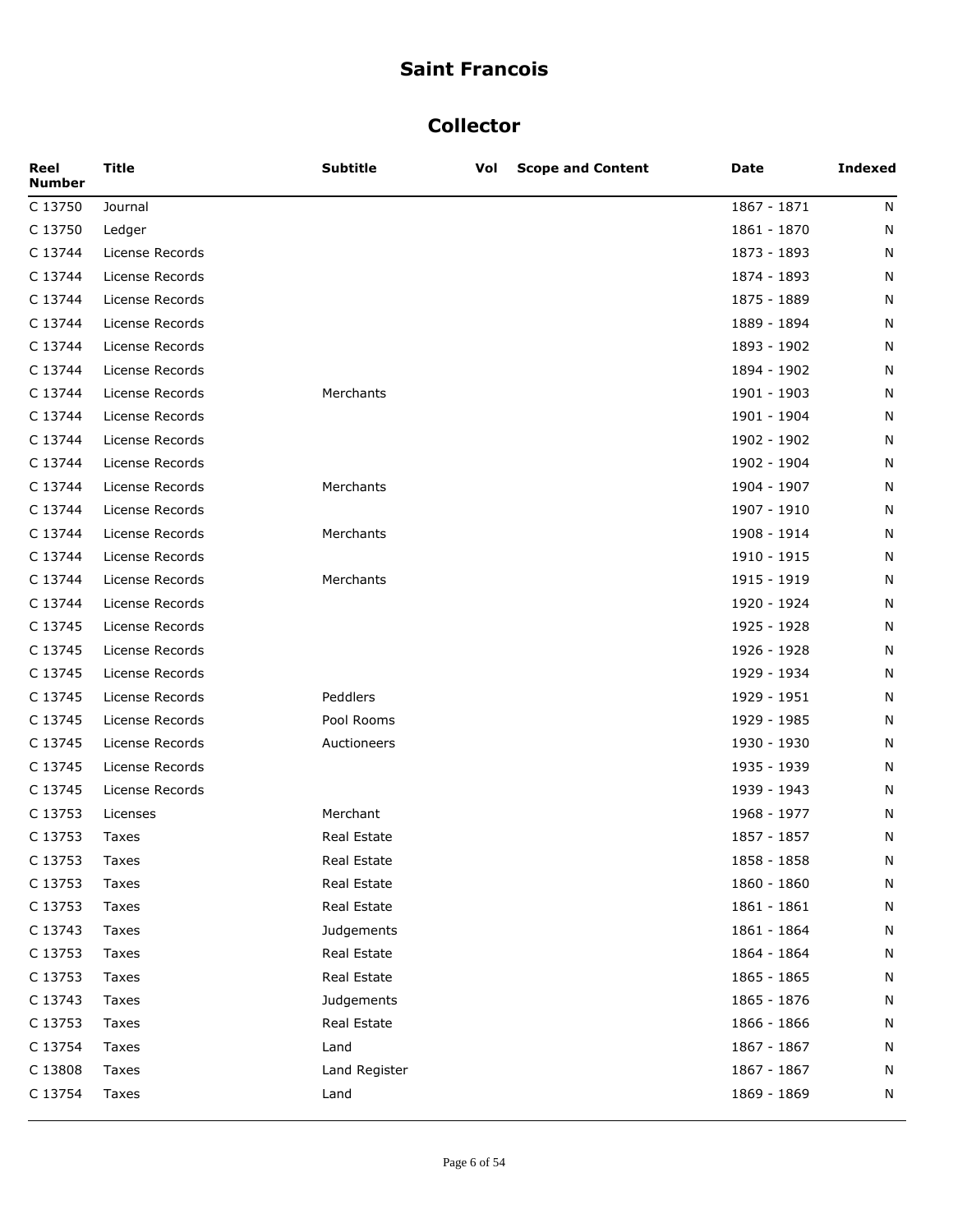| C 13784 | Taxes | Delinquent Land           | 1869 - 1869 | Ν |
|---------|-------|---------------------------|-------------|---|
| C 13754 | Taxes | Land                      | 1870 - 1870 | N |
| C 13754 | Taxes | Land                      | 1871 - 1871 | N |
| C 13746 | Taxes | School                    | 1871 - 1871 | Ν |
| C 13784 | Taxes | Delinquent Land           | 1872 - 1871 | N |
| C 13746 | Taxes | School                    | 1872 - 1872 | N |
| C 13750 | Taxes | <b>Back</b>               | 1872 - 1872 | N |
| C 13754 | Taxes | Land                      | 1872 - 1872 | Ν |
| C 13743 | Taxes | Judgements                | $1873 - 0$  | N |
| C 13746 | Taxes | School                    | 1873 - 1873 | N |
| C 13772 | Taxes | Personal Property         | 1873 - 1873 | N |
| C 13754 | Taxes | Land                      | 1873 - 1873 | N |
| C 13754 | Taxes | Land                      | 1873 - 1873 | N |
| C 13784 | Taxes | Delinquent Land           | 1873 - 1873 | N |
| C 13755 | Taxes | Land                      | 1874 - 1874 | N |
| C 13746 | Taxes | School                    | 1874 - 1874 | N |
| C 13743 | Taxes | Judgements                | 1874 - 1875 | N |
| C 13755 | Taxes | Land                      | 1875 - 1875 | N |
| C 13784 | Taxes | Delinquent Land           | 1875 - 1875 | N |
| C 13746 | Taxes | School                    | 1875 - 1875 | N |
| C 13755 | Taxes | Land                      | 1876 - 1876 | N |
| C 13784 | Taxes | Delinquent Land           | 1876 - 1876 | N |
| C 13746 | Taxes | School                    | 1877 - 1877 | N |
| C 13755 | Taxes | Land                      | 1877 - 1877 | Ν |
| C 13755 | Taxes | Land                      | 1878 - 1878 | N |
| C 13781 | Taxes | <b>Back</b>               | 1878 - 1878 | N |
| C 13781 | Taxes | Consolidated<br>Land/Back | 1878 - 1878 | N |
| C 13746 | Taxes | School                    | 1878 - 1878 | N |
| C 13756 | Taxes | Land                      | 1879 - 1879 | N |
| C 13781 | Taxes | <b>Back</b>               | 1879 - 1879 | N |
| C 13784 | Taxes | Delinquent Land           | 1879 - 1879 | N |
| C 13746 | Taxes | School                    | 1879 - 1879 | N |
| C 13756 | Taxes | Land                      | 1880 - 1880 | Ν |
| C 13784 | Taxes | Delinquent Land           | 1880 - 1880 | Ν |
| C 13746 | Taxes | School                    | 1880 - 1880 | Ν |
| C 13746 | Taxes | School                    | 1881 - 1881 | N |
| C 13756 | Taxes | Land                      | 1881 - 1881 | Ν |
| C 13784 | Taxes | Delinquent Land           | 1881 - 1881 | N |
| C 13747 | Taxes | School                    | 1882 - 1882 | N |
| C 13756 | Taxes | Land                      | 1882 - 1882 | N |
| C 13781 | Taxes | <b>Back</b>               | 1882 - 1882 | Ν |
| C 13784 | Taxes | Delinquent Land           | 1883 - 1883 | Ν |
|         |       |                           |             |   |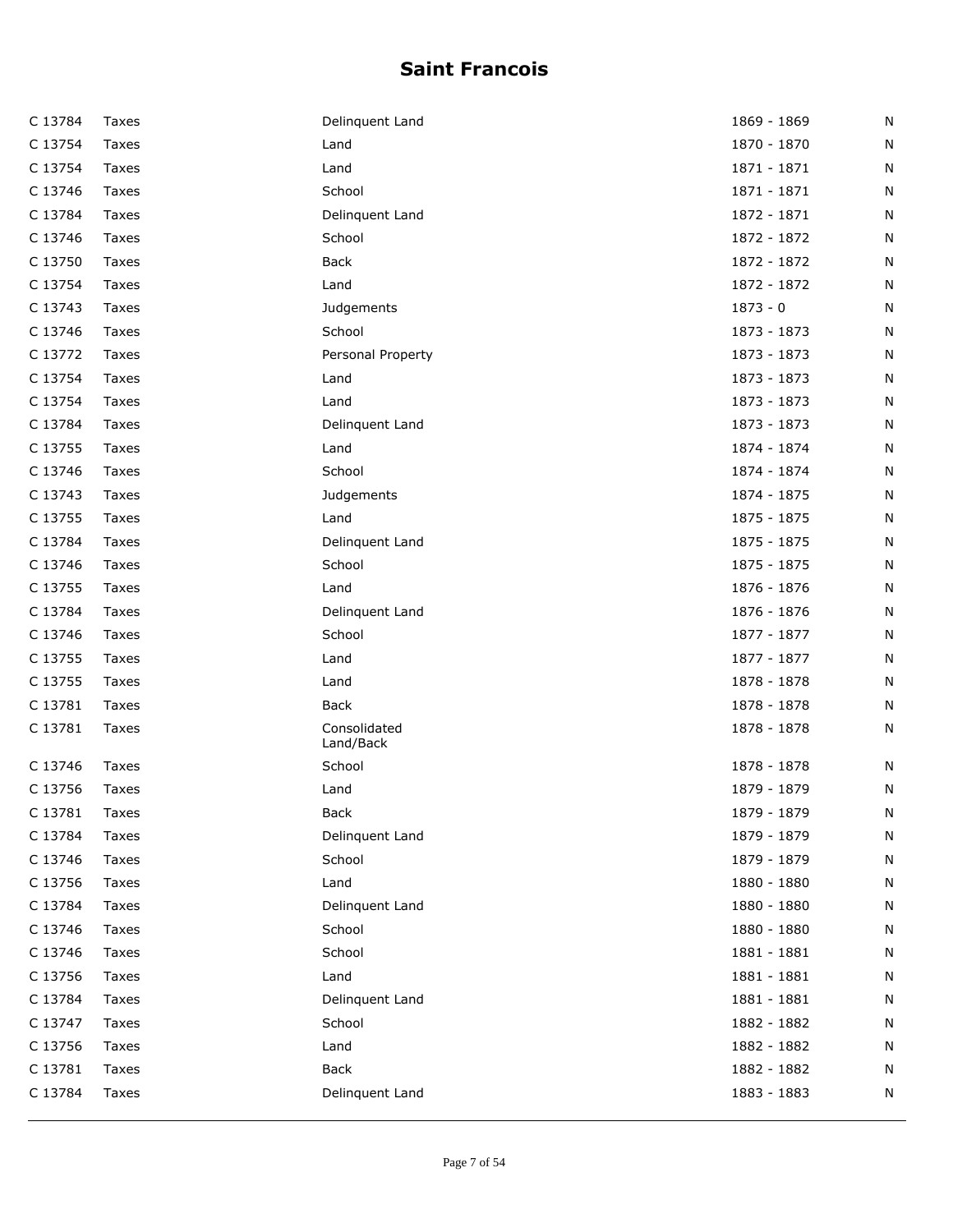| C 13747 | Taxes | School                          | 1883 - 1883 | N |
|---------|-------|---------------------------------|-------------|---|
| C 13756 | Taxes | Land                            | 1883 - 1883 | N |
| C 13785 | Taxes | Delinquent Personal<br>Property | 1884 - 1884 | N |
| C 13781 | Taxes | Back                            | 1884 - 1884 | N |
| C 13747 | Taxes | School                          | 1884 - 1884 | N |
| C 13757 | Taxes | Land                            | 1884 - 1884 | N |
| C 13782 | Taxes | <b>Consolidated Back</b>        | 1885 - 1885 | N |
| C 13747 | Taxes | School                          | 1885 - 1885 | N |
| C 13781 | Taxes | <b>Back</b>                     | 1885 - 1885 | N |
| C 13757 | Taxes | Land                            | 1885 - 1885 | N |
| C 13757 | Taxes | Land                            | 1886 - 1886 | N |
| C 13747 | Taxes | School                          | 1886 - 1886 | N |
| C 13785 | Taxes | Delinquent Personal<br>Property | 1886 - 1887 | N |
| C 13747 | Taxes | School                          | 1887 - 1887 | N |
| C 13757 | Taxes | Land                            | 1887 - 1887 | N |
| C 13782 | Taxes | <b>Consolidated Back</b>        | 1887 - 1887 | N |
| C 13784 | Taxes | Delinquent Land                 | 1887 - 1887 | N |
| C 13757 | Taxes | Land                            | 1888 - 1888 | N |
| C 13747 | Taxes | School                          | 1888 - 1888 | N |
| C 13747 | Taxes | School                          | 1889 - 1889 | N |
| C 13772 | Taxes | Personal Property               | 1889 - 1889 | N |
| C 13784 | Taxes | Delinquent Land                 | 1889 - 1889 | N |
| C 13785 | Taxes | Delinquent Personal<br>Property | 1889 - 1889 | N |
| C 13758 | Taxes | Land                            | 1889 - 1889 | N |
| C 13782 | Taxes | <b>Consolidated Back</b>        | 1889 - 1889 | N |
| C 13781 | Taxes | Back                            | 1890 - 1890 | N |
| C 13747 | Taxes | School                          | 1890 - 1890 | N |
| C 13758 | Taxes | Land                            | 1890 - 1890 | N |
| C 13785 | Taxes | Delinquent Personal<br>Property | 1890 - 1890 | N |
| C 13772 | Taxes | Personal Property               | 1890 - 1890 | N |
| C 13782 | Taxes | Consolidated Back               | 1891 - 1891 | N |
| C 13758 | Taxes | Land                            | 1891 - 1891 | N |
| C 13748 | Taxes | School                          | 1891 - 1891 | N |
| C 13785 | Taxes | Delinquent Personal<br>Property | 1891 - 1891 | N |
| C 13784 | Taxes | Delinquent Land                 | 1891 - 1891 | N |
| C 13772 | Taxes | Personal Property               | 1891 - 1891 | N |
| C 13784 | Taxes | Delinquent Land                 | 1892 - 1892 | N |
| C 13781 | Taxes | <b>Back</b>                     | 1892 - 1892 | N |
| C 13758 | Taxes | Land                            | 1892 - 1892 | N |
| C 13772 | Taxes | Personal Property               | 1892 - 1892 | N |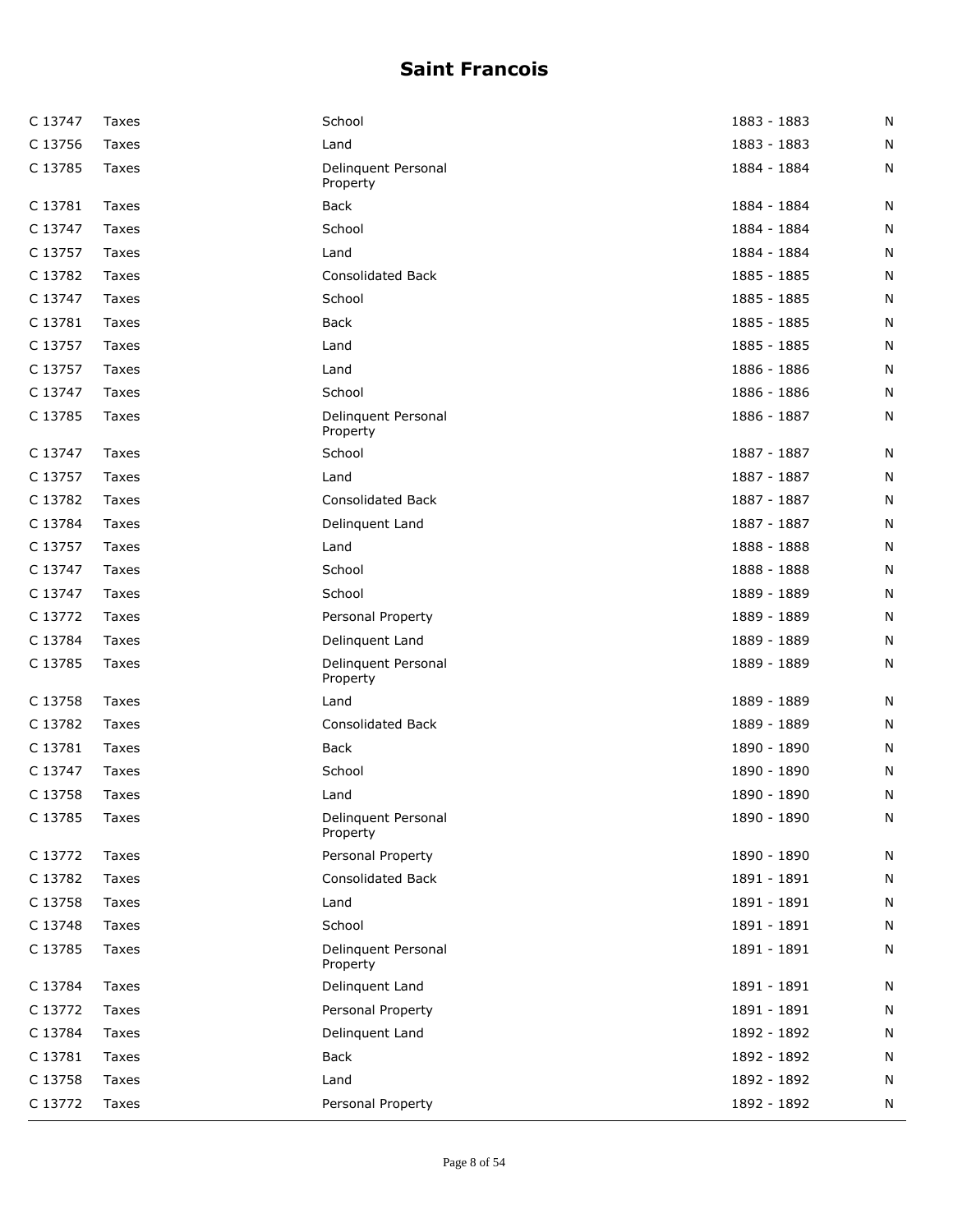| C 13748 | Taxes | School                          | 1892 - 1892 | N |
|---------|-------|---------------------------------|-------------|---|
| C 13748 | Taxes | School                          | 1893 - 1893 | N |
| C 13782 | Taxes | <b>Consolidated Back</b>        | 1893 - 1893 | N |
| C 13772 | Taxes | Personal Property               | 1893 - 1893 | N |
| C 13784 | Taxes | Delinquent Land                 | 1893 - 1893 | N |
| C 13758 | Taxes | Land                            | 1893 - 1893 | N |
| C 13785 | Taxes | Delinquent Personal<br>Property | 1893 - 1893 | N |
| C 13748 | Taxes | School                          | 1894 - 1894 | N |
| C 13781 | Taxes | <b>Back</b>                     | 1894 - 1894 | N |
| C 13772 | Taxes | Personal Property               | 1894 - 1894 | N |
| C 13758 | Taxes | Land                            | 1894 - 1894 | N |
| C 13784 | Taxes | Delinquent Land                 | 1895 - 1895 | N |
| C 13772 | Taxes | Personal Property               | 1895 - 1895 | N |
| C 13748 | Taxes | School                          | 1895 - 1895 | N |
| C 13781 | Taxes | <b>Back</b>                     | 1895 - 1895 | N |
| C 13758 | Taxes | Land                            | 1895 - 1895 | N |
| C 13782 | Taxes | <b>Consolidated Back</b>        | 1895 - 1905 | N |
| C 13784 | Taxes | Delinquent Land                 | 1896 - 1896 | N |
| C 13748 | Taxes | School                          | 1896 - 1896 | N |
| C 13772 | Taxes | Personal Property               | 1896 - 1896 | N |
| C 13786 | Taxes | Delinquent Personal<br>Property | 1896 - 1896 | N |
| C 13759 | Taxes | Land                            | 1896 - 1896 | N |
| C 13772 | Taxes | Personal Property               | 1897 - 1897 | N |
| C 13759 | Taxes | Land                            | 1897 - 1897 | N |
| C 13748 | Taxes | School                          | 1897 - 1897 | N |
| C 13784 | Taxes | Delinquent Land                 | 1897 - 1897 | N |
| C 13782 | Taxes | <b>Consolidated Back</b>        | 1897 - 1897 | N |
| C 13773 | Taxes | Personal Property               | 1898 - 1898 | N |
| C 13781 | Taxes | <b>Back</b>                     | 1898 - 1898 | N |
| C 13759 | Taxes | Land                            | 1898 - 1898 | N |
| C 13786 | Taxes | Delinquent Personal<br>Property | 1898 - 1898 | N |
| C 13784 | Taxes | Delinquent Land                 | 1898 - 1898 | N |
| C 13748 | Taxes | School                          | 1898 - 1898 | N |
| C 13748 | Taxes | School                          | 1899 - 1899 | N |
| C 13784 | Taxes | Delinquent Land                 | 1899 - 1899 | N |
| C 13759 | Taxes | Land                            | 1899 - 1899 | N |
| C 13773 | Taxes | Personal Property               | 1899 - 1899 | N |
| C 13782 | Taxes | Consolidated Back               | 1899 - 1899 | N |
| C 13773 | Taxes | Personal Property               | 1900 - 1900 | N |
| C 13759 | Taxes | Land                            | 1900 - 1900 | N |
| C 13781 | Taxes | <b>Back</b>                     | 1900 - 1900 | N |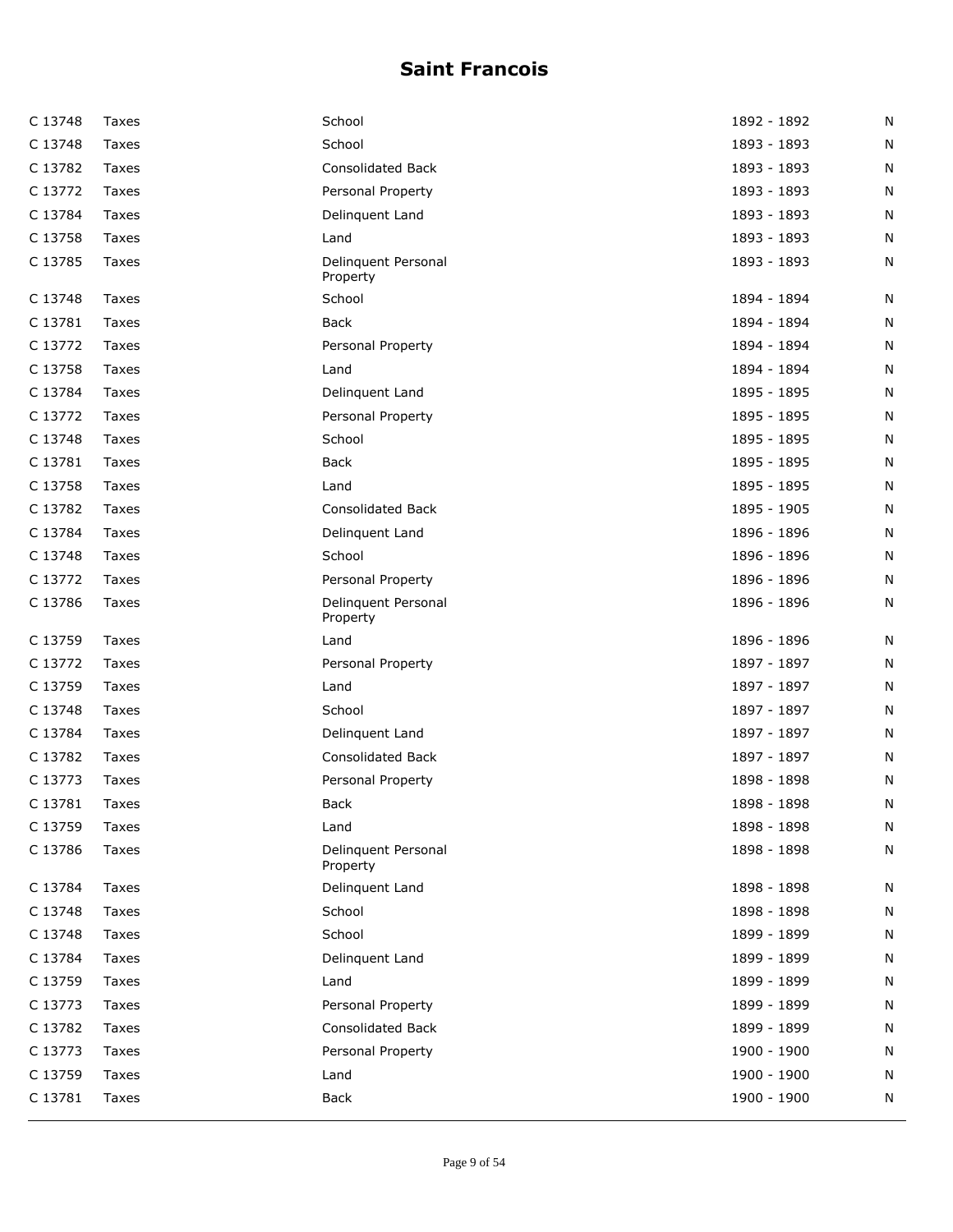| C 13786 | Taxes | Delinquent Personal<br>Property | 1900 - 1900   | N |
|---------|-------|---------------------------------|---------------|---|
| C 13759 | Taxes | Land                            | 1901 - 1901   | N |
| C 13773 | Taxes | Personal Property               | 1901 - 1901   | N |
| C 13784 | Taxes | Delinquent Land                 | $1901 - 1901$ | Ν |
| C 13786 | Taxes | Delinquent Personal<br>Property | 1901 - 1901   | Ν |
| C 13781 | Taxes | <b>Back</b>                     | 1902 - 1902   | N |
| C 13759 | Taxes | Land                            | 1902 - 1902   | N |
| C 13786 | Taxes | Delinquent Personal<br>Property | 1902 - 1902   | N |
| C 13784 | Taxes | Delinquent Land                 | 1902 - 1902   | N |
| C 13773 | Taxes | Personal Property               | 1902 - 1902   | N |
| C 13773 | Taxes | Personal Property               | 1903 - 1903   | N |
| C 13782 | Taxes | <b>Consolidated Back</b>        | 1903 - 1903   | N |
| C 13786 | Taxes | Delinquent Personal<br>Property | 1903 - 1903   | Ν |
| C 13760 | Taxes | Land                            | 1903 - 1903   | N |
| C 13784 | Taxes | Delinquent Land                 | 1903 - 1903   | N |
| C 13760 | Taxes | Land                            | 1904 - 1904   | N |
| C 13773 | Taxes | Personal Property               | 1904 - 1904   | Ν |
| C 13784 | Taxes | Delinquent Land                 | 1904 - 1904   | N |
| C 13781 | Taxes | Back                            | 1904 - 1904   | N |
| C 13786 | Taxes | Delinquent Personal<br>Property | 1904 - 1904   | N |
| C 13786 | Taxes | Delinquent Personal<br>Property | 1905 - 1905   | Ν |
| C 13782 | Taxes | <b>Consolidated Back</b>        | 1905 - 1905   | N |
| C 13774 | Taxes | Personal Property               | 1905 - 1905   | N |
| C 13760 | Taxes | Land                            | 1905 - 1905   | Ν |
| C 13785 | Taxes | Delinquent Land                 | 1905 - 1905   | N |
| C 13781 | Taxes | Back                            | 1905 - 1905   | N |
| C 13774 | Taxes | Personal Property               | 1906 - 1906   | N |
| C 13785 | Taxes | Delinquent Land                 | 1906 - 1906   | Ν |
| C 13786 | Taxes | Delinquent Personal<br>Property | 1906 - 1906   | N |
| C 13761 | Taxes | Land                            | 1906 - 1906   | Ν |
| C 13786 | Taxes | Delinguent Personal<br>Property | 1907 - 1907   | N |
| C 13774 | Taxes | Personal Property               | 1907 - 1907   | Ν |
| C 13781 | Taxes | <b>Back</b>                     | 1907 - 1907   | Ν |
| C 13782 | Taxes | <b>Consolidated Back</b>        | 1907 - 1907   | N |
| C 13761 | Taxes | Land                            | 1907 - 1907   | Ν |
| C 13785 | Taxes | Delinquent Land                 | 1908 - 1908   | N |
| C 13786 | Taxes | Delinquent Personal<br>Property | 1908 - 1908   | Ν |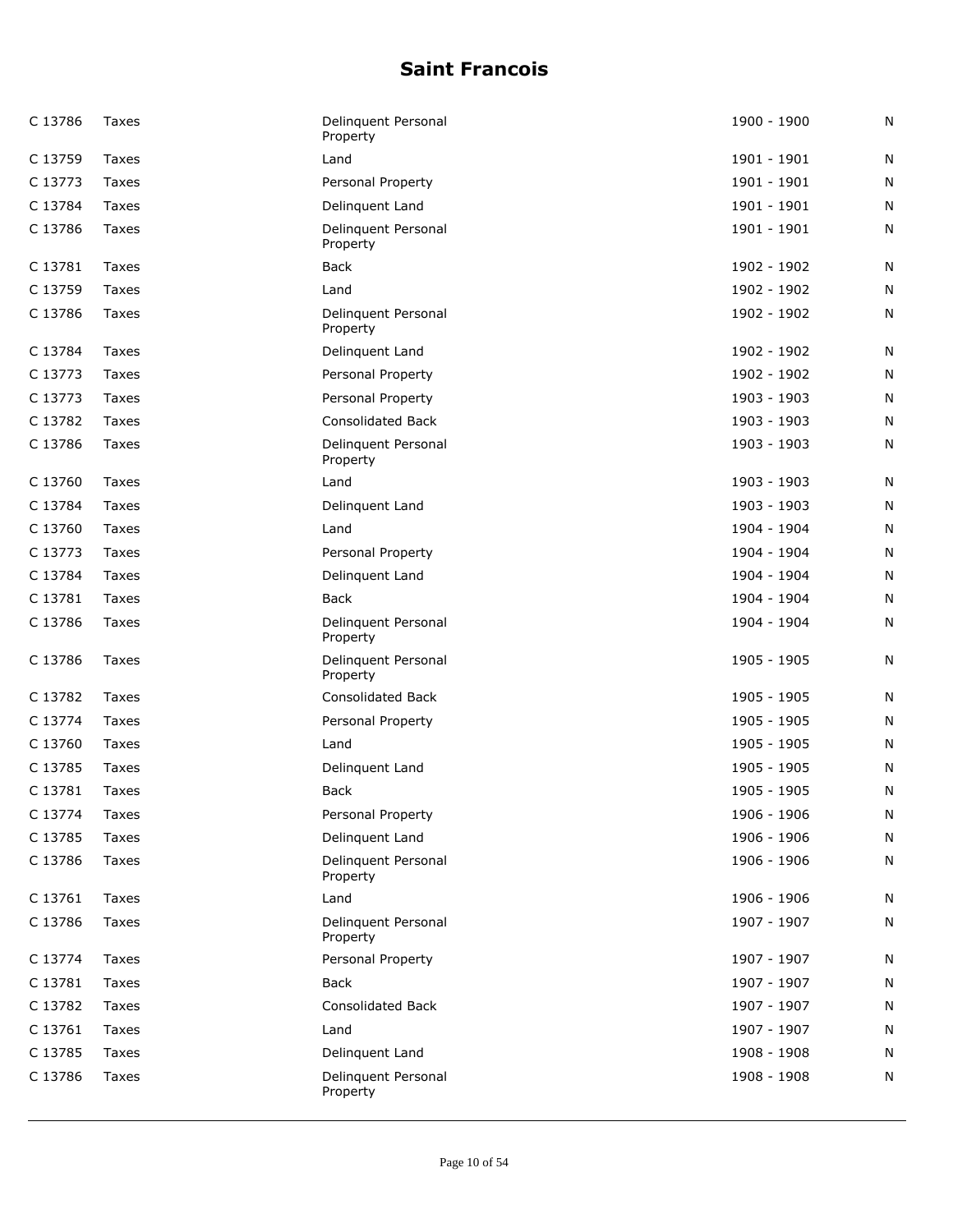| C 13774 | Taxes | Personal Property               | 1908 - 1908 | N |
|---------|-------|---------------------------------|-------------|---|
| C 13781 | Taxes | <b>Back</b>                     | 1908 - 1908 | N |
| C 13761 | Taxes | Land                            | 1908 - 1908 | N |
| C 13743 | Taxes | Railroad                        | 1908 - 1924 | N |
| C 13774 | Taxes | Personal Property               | 1909 - 1909 | N |
| C 13782 | Taxes | <b>Consolidated Back</b>        | 1909 - 1909 | N |
| C 13785 | Taxes | Delinquent Land                 | 1909 - 1909 | N |
| C 13786 | Taxes | Delinquent Personal<br>Property | 1909 - 1909 | N |
| C 13785 | Taxes | Delinquent Land                 | 1910 - 1910 | N |
| C 13787 | Taxes | Delinquent Personal<br>Property | 1910 - 1910 | N |
| C 13774 | Taxes | Personal Property               | 1910 - 1910 | N |
| C 13762 | Taxes | Land                            | 1910 - 1910 | N |
| C 13781 | Taxes | Back                            | 1910 - 1910 | N |
| C 13761 | Taxes | Land                            | 1910 - 1910 | N |
| C 13782 | Taxes | <b>Consolidated Back</b>        | 1910 - 1910 | N |
| C 13785 | Taxes | Delinquent Land                 | 1911 - 1911 | N |
| C 13761 | Taxes | Land                            | 1911 - 1911 | N |
| C 13775 | Taxes | Personal Property               | 1911 - 1911 | N |
| C 13762 | Taxes | Land                            | 1911 - 1911 | N |
| C 13787 | Taxes | Delinquent Personal<br>Property | 1911 - 1911 | N |
| C 13782 | Taxes | <b>Consolidated Back</b>        | 1911 - 1911 | N |
| C 13751 | Taxes | School District                 | 1911 - 1913 | N |
| C 13785 | Taxes | Delinquent Land                 | 1912 - 1912 | N |
| C 13781 | Taxes | Back                            | 1912 - 1912 | N |
| C 13763 | Taxes | Land                            | 1912 - 1912 | N |
| C 13775 | Taxes | Personal Property               | 1912 - 1912 | N |
| C 13785 | Taxes | Delinquent Land                 | 1913 - 1913 | N |
| C 13782 | Taxes | <b>Consolidated Back</b>        | 1913 - 1913 | N |
| C 13775 | Taxes | Personal Property               | 1913 - 1913 | N |
| C 13763 | Taxes | Land                            | 1913 - 1913 | N |
| C 13787 | Taxes | Delinquent Personal<br>Property | 1913 - 1913 | N |
| C 13764 | Taxes | Land                            | 1914 - 1914 | N |
| C 13782 | Taxes | <b>Consolidated Back</b>        | 1914 - 1914 | N |
| C 13785 | Taxes | Delinquent Land                 | 1914 - 1914 | N |
| C 13781 | Taxes | <b>Back</b>                     | 1914 - 1914 | N |
| C 13776 | Taxes | Personal Property               | 1914 - 1914 | N |
| C 13775 | Taxes | Personal Property               | 1914 - 1914 | N |
| C 13787 | Taxes | Delinquent Personal<br>Property | 1914 - 1914 | N |
| C 13764 | Taxes | Land                            | 1915 - 1915 | N |
| C 13785 | Taxes | Delinquent Land                 | 1915 - 1915 | N |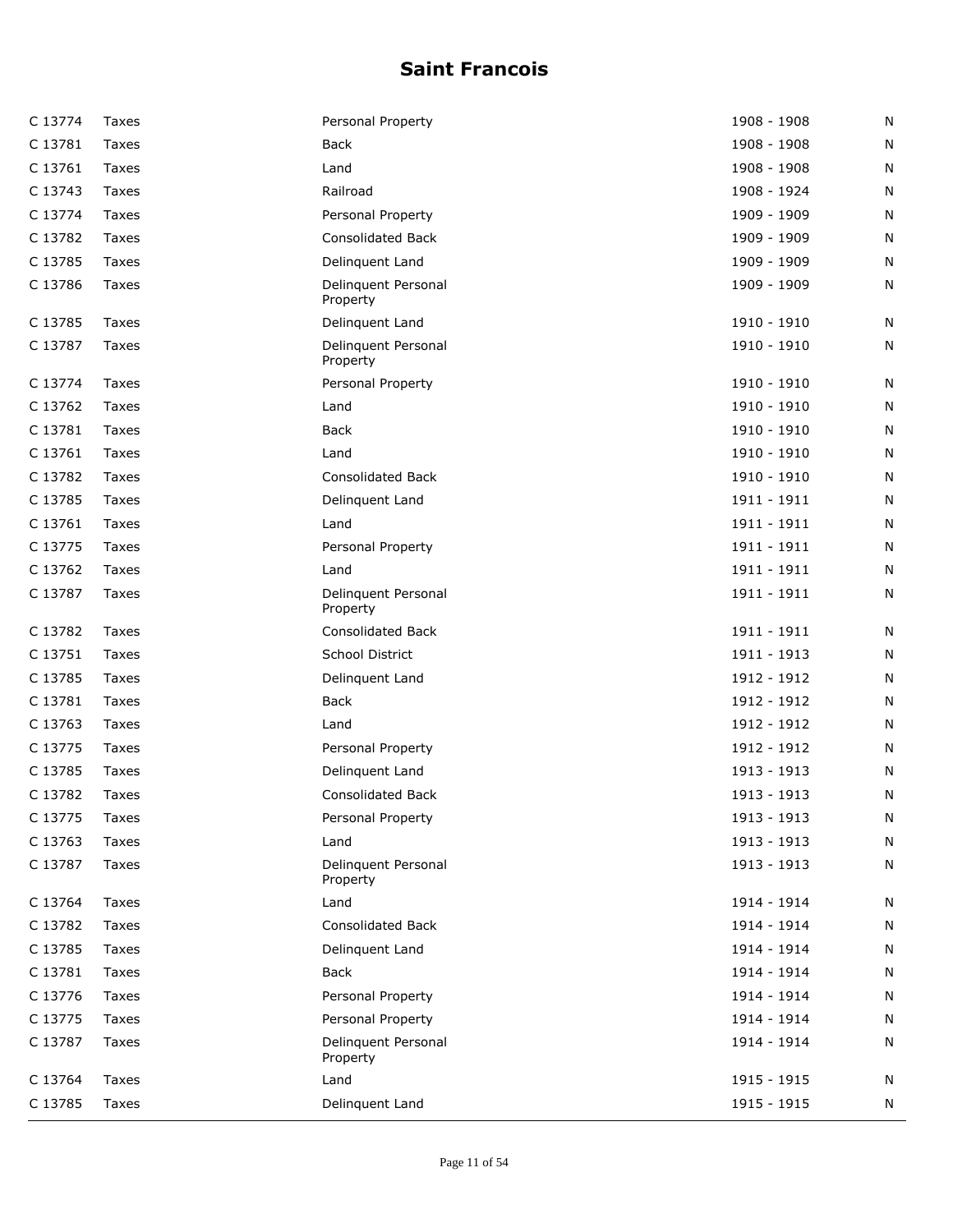| C 13776 | Taxes        | Personal Property               | 1915 - 1915 | N |
|---------|--------------|---------------------------------|-------------|---|
| C 13787 | Taxes        | Delinquent Personal<br>Property | 1915 - 1915 | Ν |
| C 13781 | Taxes        | Back                            | 1916 - 1916 | Ν |
| C 13782 | Taxes        | <b>Consolidated Back</b>        | 1916 - 1916 | Ν |
| C 13785 | Taxes        | Delinquent Land                 | 1916 - 1916 | Ν |
| C 13765 | Taxes        | Land                            | 1916 - 1916 | N |
| C 13776 | Taxes        | Personal Property               | 1916 - 1916 | N |
| C 13787 | Taxes        | Delinquent Personal<br>Property | 1917 - 1917 | N |
| C 13777 | <b>Taxes</b> | Personal Property               | 1917 - 1917 | N |
| C 13785 | Taxes        | Delinquent Land                 | 1917 - 1917 | N |
| C 13765 | Taxes        | Land                            | 1917 - 1917 | N |
| C 13787 | Taxes        | Delinquent Personal<br>Property | 1918 - 1918 | N |
| C 13777 | Taxes        | Personal Property               | 1918 - 1918 | Ν |
| C 13785 | Taxes        | Delinquent Land                 | 1918 - 1918 | Ν |
| C 13765 | Taxes        | Land                            | 1918 - 1918 | N |
| C 13783 | <b>Taxes</b> | <b>Consolidated Back</b>        | 1918 - 1918 | N |
| C 13766 | Taxes        | Land                            | 1918 - 1918 | N |
| C 13787 | Taxes        | Delinquent Personal<br>Property | $1919 - 0$  | N |
| C 13766 | Taxes        | Land                            | 1919 - 1919 | Ν |
| C 13778 | Taxes        | Personal Property               | 1919 - 1919 | N |
| C 13785 | Taxes        | Delinquent Land                 | 1919 - 1919 | N |
| C 13788 | Taxes        | Delinquent Personal<br>Property | $1920 - 0$  | N |
| C 13787 | Taxes        | Delinquent Personal<br>Property | $1920 - 0$  | Ν |
| C 13766 | Taxes        | Land                            | 1920 - 1920 | N |
| C 13778 | Taxes        | Personal Property               | 1920 - 1920 | N |
| C 13805 | Taxes        | <b>Back</b>                     | 1920 - 1920 | N |
| C 13785 | Taxes        | Delinquent Land                 | 1920 - 1920 | N |
| C 13788 | Taxes        | Delinquent Personal<br>Property | $1921 - 0$  | N |
| C 13767 | Taxes        | Land                            | 1921 - 1921 | N |
| C 13778 | Taxes        | Personal Property               | 1921 - 1921 | N |
| C 13792 | Taxes        | Delinquent Land                 | 1921 - 1921 | N |
| C 13788 | Taxes        | Delinquent Personal<br>Property | $1922 - 0$  | N |
| C 13767 | Taxes        | Land                            | 1922 - 1922 | N |
| C 13783 | Taxes        | <b>Consolidated Back</b>        | 1922 - 1922 | N |
| C 13792 | Taxes        | Delinquent Land                 | 1922 - 1922 | N |
| C 13779 | Taxes        | Personal Property               | 1922 - 1922 | N |
| C 13788 | Taxes        | Delinquent Personal<br>Property | $1923 - 0$  | N |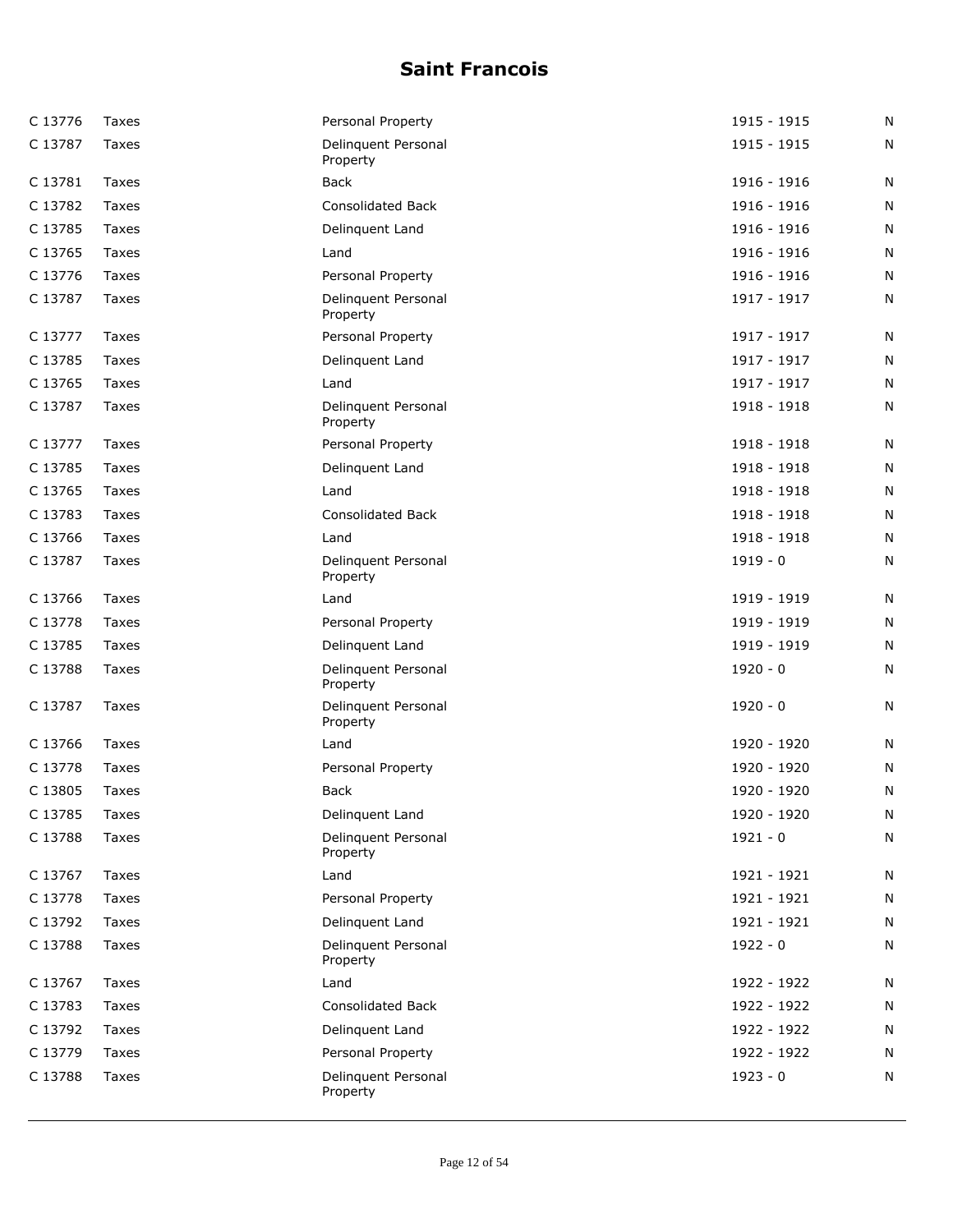| C 13767 | Taxes        | Land                            | 1923 - 1923 | N |
|---------|--------------|---------------------------------|-------------|---|
| C 13768 | Taxes        | Land                            | 1923 - 1923 | N |
| C 13779 | Taxes        | Personal Property               | 1923 - 1923 | N |
| C 13779 | Taxes        | Personal Property               | 1923 - 1923 | N |
| C 13792 | Taxes        | Delinquent Land                 | 1923 - 1923 | N |
| C 13788 | Taxes        | Delinquent Personal<br>Property | $1924 - 0$  | N |
| C 13783 | Taxes        | <b>Consolidated Back</b>        | 1924 - 1924 | N |
| C 13749 | Taxes        | School                          | 1924 - 1924 | N |
| C 13792 | Taxes        | Delinquent Land                 | 1924 - 1924 | N |
| C 13768 | Taxes        | Land                            | 1924 - 1924 | N |
| C 13779 | Taxes        | Personal Property               | 1924 - 1924 | N |
| C 13788 | Taxes        | Delinquent Personal<br>Property | $1925 - 0$  | N |
| C 13792 | Taxes        | Delinquent Land                 | 1925 - 1925 | N |
| C 13749 | Taxes        | School                          | 1925 - 1925 | N |
| C 13768 | Taxes        | Land                            | 1925 - 1925 | N |
| C 13780 | Taxes        | Personal Property               | 1925 - 1925 | N |
| C 13743 | Taxes        | Railroad                        | 1925 - 1928 | N |
| C 13788 | Taxes        | Delinquent Personal<br>Property | $1926 - 0$  | N |
| C 13783 | Taxes        | <b>Consolidated Back</b>        | 1926 - 1926 | N |
| C 13780 | Taxes        | Personal Property               | 1926 - 1926 | N |
| C 13792 | Taxes        | Delinquent Land                 | 1926 - 1926 | N |
| C 13769 | Taxes        | Land                            | 1926 - 1926 | N |
| C 13788 | Taxes        | Delinquent Personal<br>Property | $1927 - 0$  | N |
| C 13792 | Taxes        | Delinquent Land                 | 1927 - 1927 | N |
| C 13780 | Taxes        | Personal Property               | 1927 - 1927 | N |
| C 13769 | Taxes        | Land                            | 1927 - 1927 | N |
| C 13788 | Taxes        | Delinquent Personal<br>Property | $1928 - 0$  | N |
| C 13792 | <b>Taxes</b> | Delinquent Land                 | 1928 - 1928 | N |
| C 13783 | Taxes        | <b>Consolidated Back</b>        | 1928 - 1928 | N |
| C 13770 | Taxes        | Land                            | 1928 - 1928 | N |
| C 13793 | Taxes        | Delinquent Land                 | 1929 - 1929 | N |
| C 13770 | Taxes        | Land                            | 1929 - 1929 | N |
| C 13788 | Taxes        | Delinquent Personal<br>Property | 1929 - 1929 | N |
| C 13792 | Taxes        | Delinquent Land                 | 1929 - 1929 | N |
| C 13771 | Taxes        | Land                            | 1929 - 1929 | N |
| C 13789 | Taxes        | Delinquent Personal<br>Property | 1929 - 1929 | N |
| C 13743 | Taxes        | Railroad                        | 1929 - 1936 | N |
| C 13743 | Taxes        | Railroad                        | 1929 - 1936 | N |
|         |              |                                 |             |   |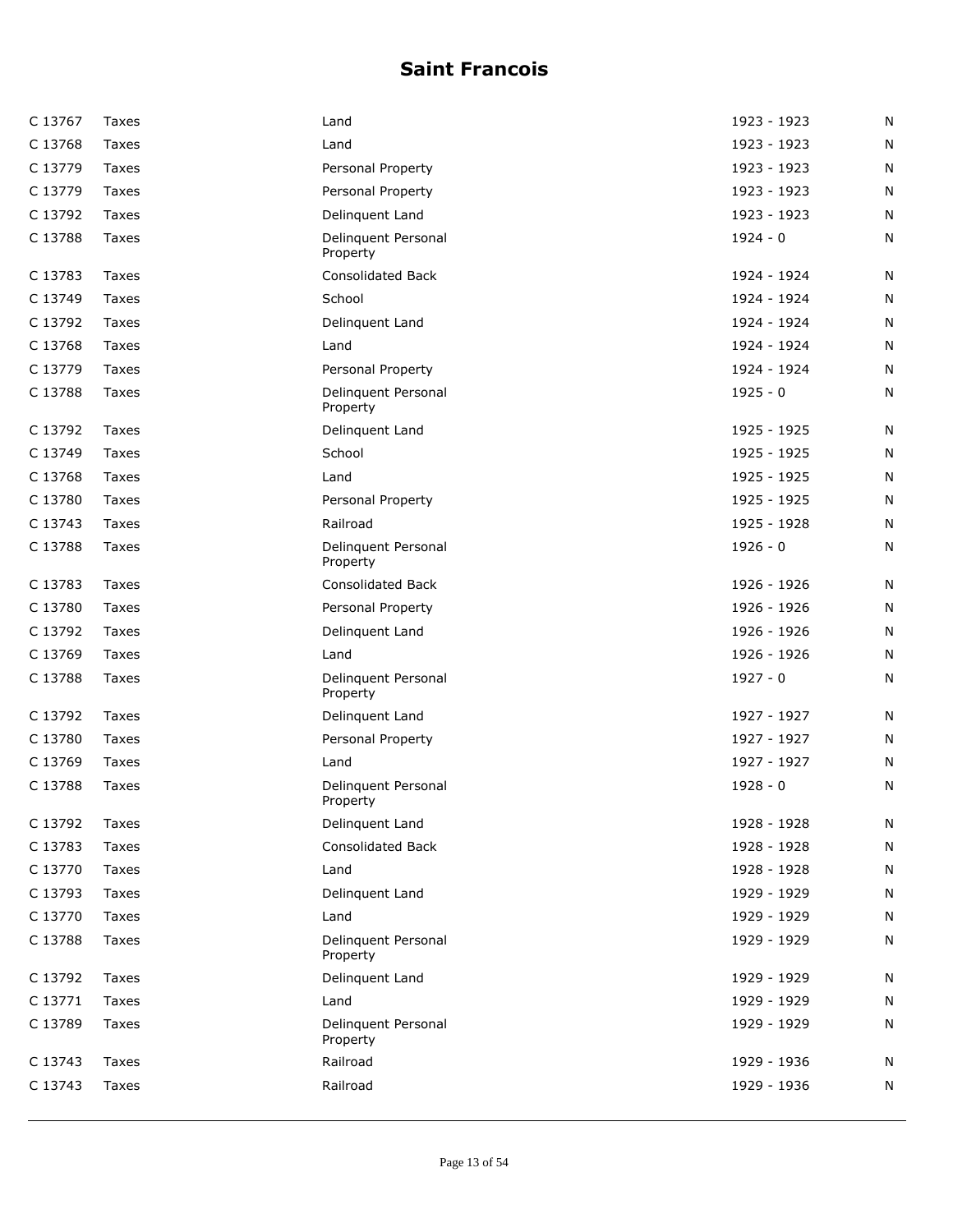| C 13805 | Taxes | Back                            | 1930 - 1930 | N |
|---------|-------|---------------------------------|-------------|---|
| C 13789 | Taxes | Delinquent Personal<br>Property | 1930 - 1930 | N |
| C 13808 | Taxes | Delinquent Land                 | 1930 - 1930 | N |
| C 13789 | Taxes | Delinquent Personal<br>Property | 1930 - 1930 | N |
| C 13771 | Taxes | Land                            | 1930 - 1930 | N |
| C 13793 | Taxes | Delinquent Land                 | 1930 - 1930 | N |
| C 13793 | Taxes | Delinquent Land                 | 1931 - 1931 | N |
| C 13809 | Taxes | Land                            | 1931 - 1931 | N |
| C 13789 | Taxes | Delinquent Personal<br>Property | 1931 - 1931 | N |
| C 13789 | Taxes | Delinquent Personal<br>Property | 1931 - 1931 | N |
| C 13808 | Taxes | Land                            | 1931 - 1931 | N |
| C 13810 | Taxes | Land                            | 1932 - 1932 | N |
| C 13789 | Taxes | Delinquent Personal<br>Property | 1932 - 1932 | N |
| C 13793 | Taxes | Delinquent Land                 | 1932 - 1932 | N |
| C 13805 | Taxes | <b>Back</b>                     | 1932 - 1932 | N |
| C 13809 | Taxes | Land                            | 1932 - 1932 | N |
| C 13793 | Taxes | Delinquent Land                 | 1933 - 1933 | N |
| C 13811 | Taxes | Land                            | 1933 - 1933 | N |
| C 13789 | Taxes | Delinquent Personal<br>Property | 1933 - 1933 | N |
| C 13810 | Taxes | Land                            | 1933 - 1933 | N |
| C 13793 | Taxes | Delinguent Land                 | 1934 - 1934 | N |
| C 13789 | Taxes | Delinquent Personal<br>Property | 1934 - 1934 | N |
| C 13798 | Taxes | Delinquent Land                 | 1934 - 1934 | N |
| C 13793 | Taxes | Delinquent Land                 | 1935 - 1935 | N |
| C 13789 | Taxes | Delinquent Personal<br>Property | 1935 - 1935 | N |
| C 13794 | Taxes | Delinquent Land                 | 1936 - 1936 | N |
| C 13793 | Taxes | Delinquent Land                 | 1936 - 1936 | N |
| C 13789 | Taxes | Delinquent Personal<br>Property | 1936 - 1936 | N |
| C 13798 | Taxes | Delinquent Land                 | 1936 - 1936 | N |
| C 13749 | Taxes | School                          | 1936 - 1936 | N |
| C 13743 | Taxes | Railroad                        | 1936 - 1942 | N |
| C 13798 | Taxes | Delinquent Land                 | 1937 - 1937 | N |
| C 13813 | Taxes | Real Estate                     | 1937 - 1937 | N |
| C 13794 | Taxes | Delinquent Land                 | 1937 - 1937 | N |
| C 13790 | Taxes | Delinquent Personal<br>Property | 1937 - 1937 | N |
| C 13814 | Taxes | Real Estate                     | 1937 - 1937 | N |
| C 13799 | Taxes | Delinquent Land                 | 1938 - 1938 | N |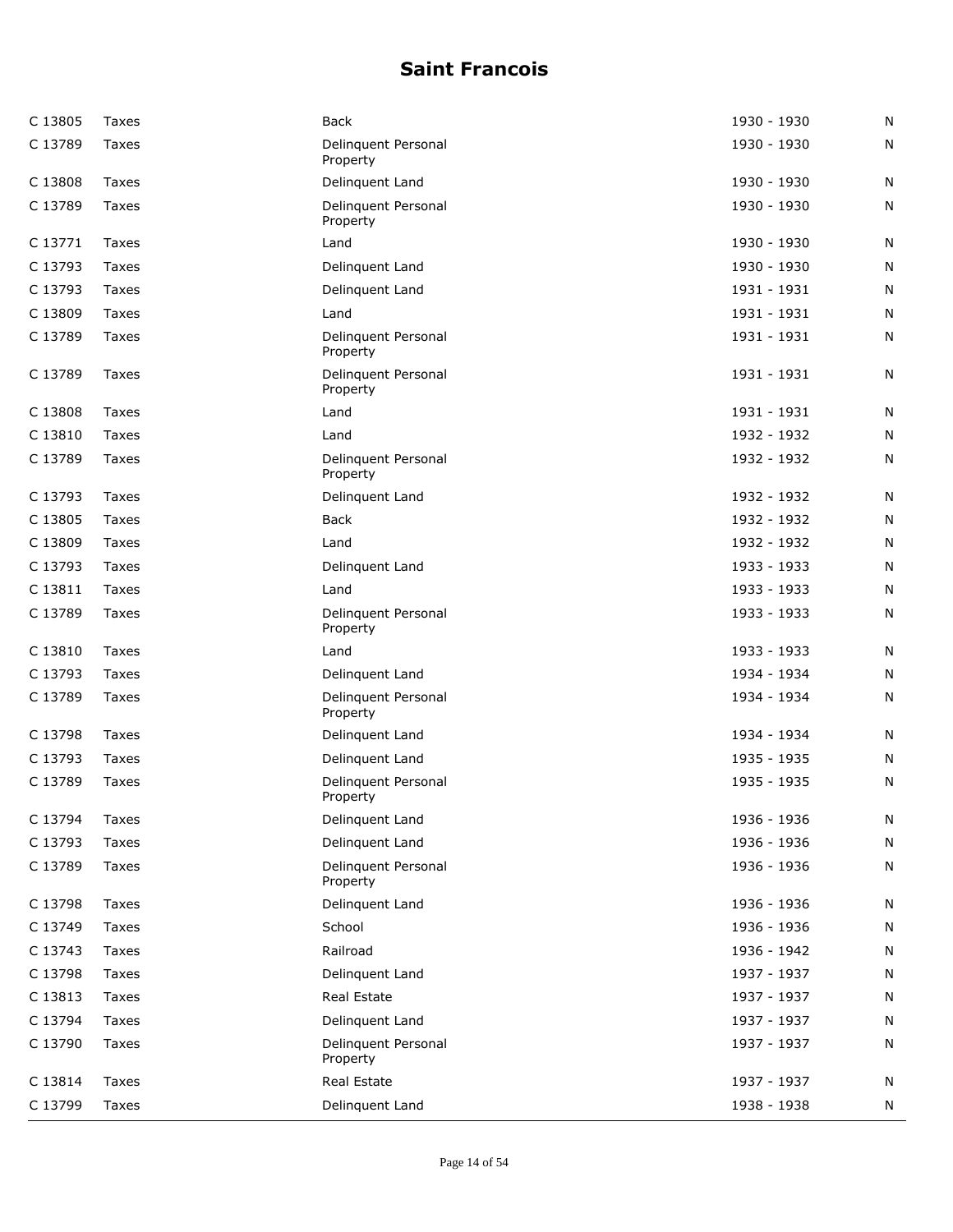| C 13794 | Taxes | Delinquent Land                 | 1938 - 1938 | N |
|---------|-------|---------------------------------|-------------|---|
| C 13790 | Taxes | Delinquent Personal<br>Property | 1938 - 1938 | N |
| C 13789 | Taxes | Delinquent Personal<br>Property | 1938 - 1938 | N |
| C 13816 | Taxes | Real Estate                     | 1939 - 1939 | N |
| C 13794 | Taxes | Delinquent Land                 | 1939 - 1939 | N |
| C 13815 | Taxes | Real Estate                     | 1939 - 1939 | N |
| C 13815 | Taxes | Real Estate                     | 1939 - 1939 | N |
| C 13790 | Taxes | Delinquent Personal<br>Property | 1939 - 1939 | N |
| C 13799 | Taxes | Delinquent Land                 | 1939 - 1939 | N |
| C 13808 | Taxes | Land Conveyed                   | 1940 - 1940 | N |
| C 13799 | Taxes | Delinquent Land                 | 1940 - 1940 | N |
| C 13817 | Taxes | Real Estate                     | 1940 - 1940 | N |
| C 13790 | Taxes | Delinquent Personal<br>Property | 1940 - 1940 | N |
| C 13794 | Taxes | Delinquent Land                 | 1940 - 1940 | N |
| C 13799 | Taxes | Delinquent Land                 | 1941 - 1941 | N |
| C 13818 | Taxes | Real Estate                     | 1941 - 1941 | N |
| C 13794 | Taxes | Delinquent Land                 | 1941 - 1941 | N |
| C 13790 | Taxes | Delinquent Personal<br>Property | 1941 - 1941 | N |
| C 13799 | Taxes | Delinquent Land                 | 1942 - 1942 | N |
| C 13794 | Taxes | Delinquent Land                 | 1942 - 1942 | N |
| C 13790 | Taxes | Delinquent Personal<br>Property | 1942 - 1942 | N |
| C 13800 | Taxes | Delinquent Land                 | 1942 - 1942 | N |
| C 13794 | Taxes | Delinquent Land                 | 1943 - 1943 | N |
| C 13791 | Taxes | Delinquent Personal<br>Property | 1943 - 1943 | N |
| C 13800 | Taxes | Delinquent Land                 | 1943 - 1943 | N |
| C 13743 | Taxes | Railroad                        | 1943 - 1949 | N |
| C 13749 | Taxes | School                          | 1943 - 1951 | N |
| C 13800 | Taxes | Delinquent Land                 | 1944 - 1944 | N |
| C 13750 | Taxes | State Income                    | 1944 - 1944 | N |
| C 13791 | Taxes | Delinquent Personal<br>Property | 1944 - 1944 | N |
| C 13794 | Taxes | Delinquent Land                 | 1944 - 1944 | N |
| C 13750 | Taxes | State Income                    | 1944 - 1946 | N |
| C 13794 | Taxes | Delinquent Land                 | 1945 - 1945 | N |
| C 13800 | Taxes | Delinquent Land                 | 1945 - 1945 | N |
| C 13750 | Taxes | State Income                    | 1945 - 1945 | N |
| C 13823 | Taxes | Real Estate                     | 1945 - 1945 | N |
| C 13823 | Taxes | Personal Property               | 1945 - 1945 | N |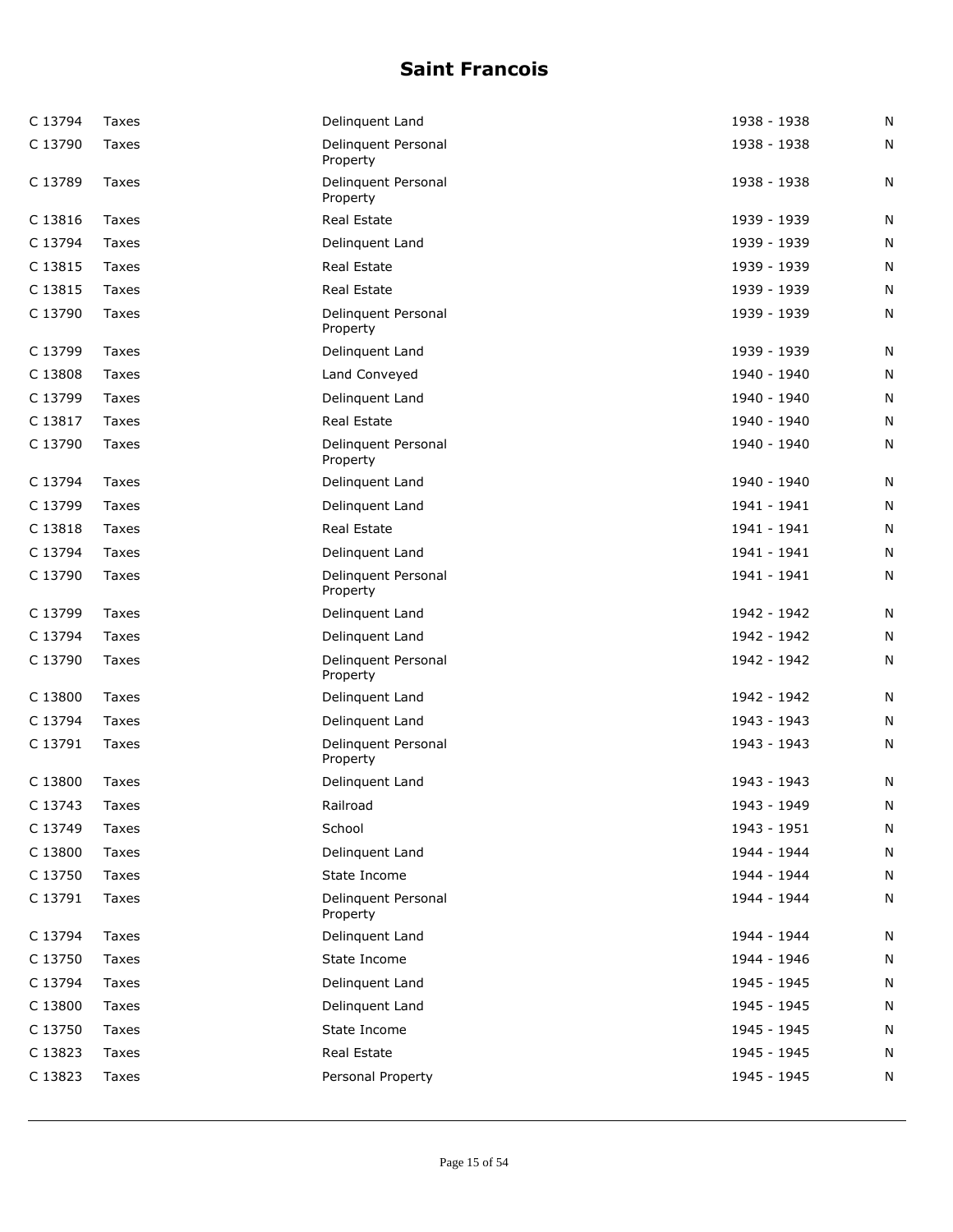| C 13791 | Taxes | Delinguent Personal<br>Property | 1945 - 1945   | Ν |
|---------|-------|---------------------------------|---------------|---|
| C 13795 | Taxes | Delinquent Land                 | 1946 - 1946   | N |
| C 13823 | Taxes | Real Estate                     | 1946 - 1946   | Ν |
| C 13824 | Taxes | Real Estate                     | 1946 - 1946   | N |
| C 13800 | Taxes | Delinguent Land                 | 1946 - 1946   | N |
| C 13791 | Taxes | Delinquent Personal<br>Property | 1946 - 1946   | N |
| C 13800 | Taxes | Delinquent Land                 | 1947 - 1947   | N |
| C 13795 | Taxes | Delinquent Land                 | 1947 - 1947   | Ν |
| C 13825 | Taxes | Real Estate                     | 1947 - 1947   | N |
| C 13824 | Taxes | Real Estate                     | 1947 - 1947   | N |
| C 13791 | Taxes | Delinquent Personal<br>Property | 1947 - 1947   | N |
| C 13800 | Taxes | Delinquent Land                 | 1948 - 1948   | N |
| C 13791 | Taxes | Delinquent Personal<br>Property | 1948 - 1948   | Ν |
| C 13826 | Taxes | Real Estate                     | 1948 - 1948   | N |
| C 13827 | Taxes | Real Estate                     | 1948 - 1948   | N |
| C 13795 | Taxes | Delinquent Land                 | 1948 - 1948   | N |
| C 13791 | Taxes | Delinquent Personal<br>Property | 1949 - 1949   | N |
| C 13800 | Taxes | Delinquent Land                 | 1949 - 1949   | Ν |
| C 13828 | Taxes | Real Estate                     | 1949 - 1949   | N |
| C 13795 | Taxes | Delinguent Land                 | 1949 - 1949   | N |
| C 13827 | Taxes | Real Estate                     | 1949 - 1949   | N |
| C 13801 | Taxes | Delinquent Land                 | 1949 - 1949   | Ν |
| C 13827 | Taxes | Personal Property               | 1949 - 1949   | N |
| C 13829 | Taxes | Real Estate                     | 1950 - 1950   | N |
| C 13791 | Taxes | Delinquent Personal<br>Property | 1950 - 1950   | N |
| C 13795 | Taxes | Delinquent Land                 | 1950 - 1950   | N |
| C 13828 | Taxes | Personal Property               | 1950 - 1950   | N |
| C 13801 | Taxes | Delinquent Land                 | 1950 - 1950   | N |
| C 13743 | Taxes | Railroad                        | 1950 - 1957   | N |
| C 13791 | Taxes | Delinquent Personal<br>Property | 1951 - 1951   | N |
| C 13830 | Taxes | Real Estate                     | $1951 - 1951$ | Ν |
| C 13831 | Taxes | Personal Property               | 1951 - 1951   | Ν |
| C 13801 | Taxes | Delinquent Land                 | 1951 - 1951   | N |
| C 13831 | Taxes | Real Estate                     | 1951 - 1951   | N |
| C 13795 | Taxes | Delinquent Land                 | 1951 - 1951   | N |
| C 13833 | Taxes | Real Estate                     | 1952 - 1952   | Ν |
| C 13801 | Taxes | Delinquent Land                 | 1952 - 1952   | N |
| C 13830 | Taxes | Real Estate                     | 1952 - 1952   | N |
|         |       |                                 |               |   |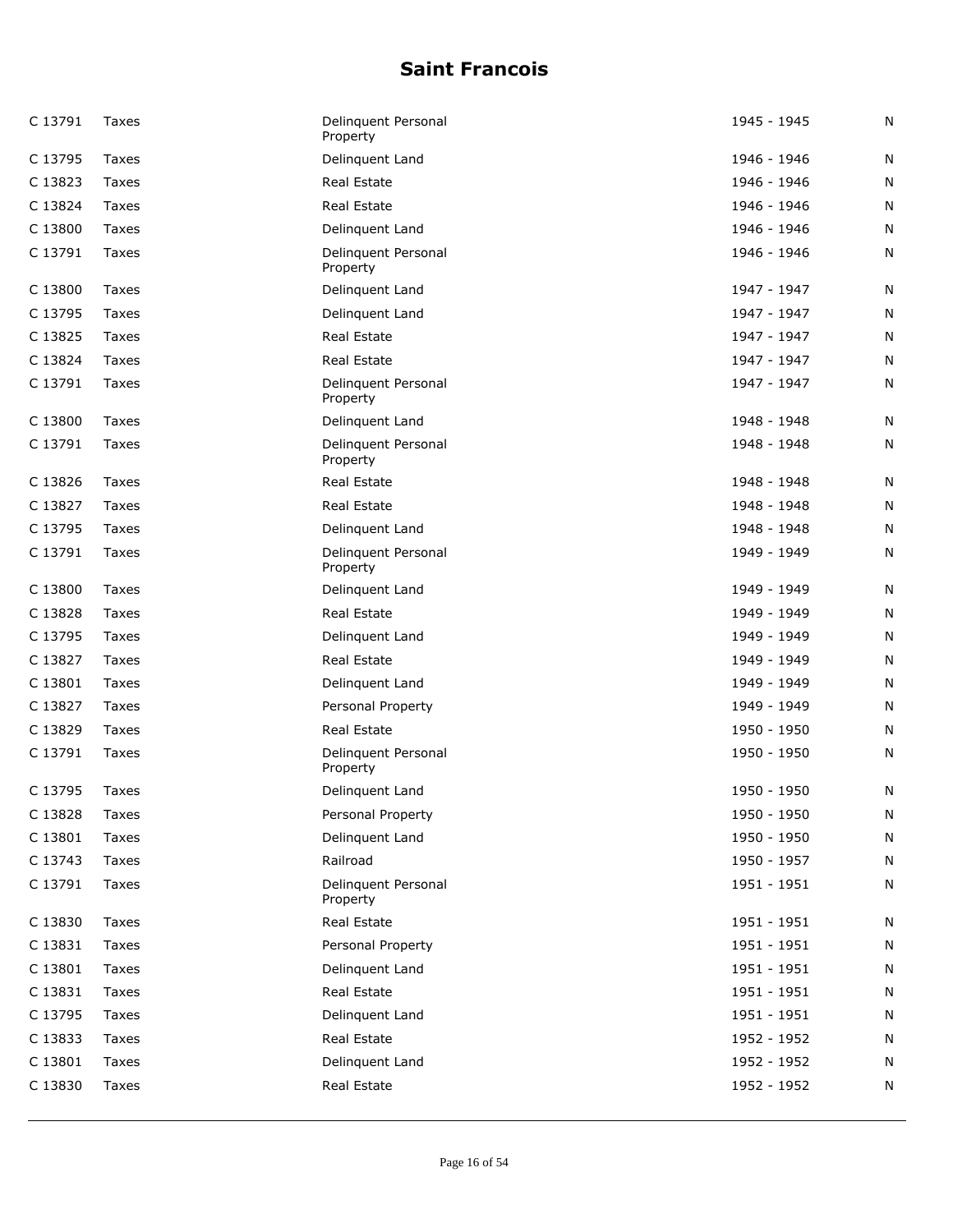| C 13832 | Taxes | Personal Property | 1952 - 1952 | Ν |
|---------|-------|-------------------|-------------|---|
| C 13832 | Taxes | Real Estate       | 1952 - 1952 | Ν |
| C 13829 | Taxes | Real Estate       | 1952 - 1952 | Ν |
| C 13795 | Taxes | Delinquent Land   | 1952 - 1952 | N |
| C 13831 | Taxes | Personal Property | 1952 - 1952 | Ν |
| C 13796 | Taxes | Delinquent Land   | 1953 - 1953 | Ν |
| C 13834 | Taxes | Real Estate       | 1953 - 1953 | N |
| C 13833 | Taxes | Personal Property | 1953 - 1953 | Ν |
| C 13801 | Taxes | Delinquent Land   | 1953 - 1953 | N |
| C 13833 | Taxes | Real Estate       | 1953 - 1953 | N |
| C 13834 | Taxes | Real Estate       | 1954 - 1954 | Ν |
| C 13796 | Taxes | Delinquent Land   | 1954 - 1954 | Ν |
| C 13802 | Taxes | Real Estate       | 1954 - 1954 | N |
| C 13801 | Taxes | Delinquent Land   | 1954 - 1954 | N |
| C 13835 | Taxes | Real Estate       | 1954 - 1954 | N |
| C 13752 | Taxes | Merchant          | 1954 - 1959 | Ν |
| C 13836 | Taxes | Real Estate       | 1955 - 1955 | Ν |
| C 13806 | Taxes | Back              | 1955 - 1955 | Ν |
| C 13835 | Taxes | Real Estate       | 1955 - 1955 | Ν |
| C 13835 | Taxes | Personal Property | 1955 - 1955 | Ν |
| C 13796 | Taxes | Delinquent Land   | 1955 - 1955 | N |
| C 13753 | Taxes | Corporation       | 1956 - 1956 | N |
| C 13796 | Taxes | Delinquent Land   | 1956 - 1956 | Ν |
| C 13836 | Taxes | Personal Property | 1956 - 1956 | N |
| C 13837 | Taxes | Real Estate       | 1956 - 1956 | Ν |
| C 13802 | Taxes | Real Estate       | 1956 - 1956 | Ν |
| C 13837 | Taxes | Personal Property | 1956 - 1956 | Ν |
| C 13838 | Taxes | Real Estate       | 1956 - 1956 | N |
| C 13806 | Taxes | Back              | 1956 - 1956 | N |
| C 13837 | Taxes | Real Estate       | 1956 - 1956 | N |
| C 13839 | Taxes | Personal Property | 1957 - 1957 | N |
| C 13796 | Taxes | Delinquent Land   | 1957 - 1957 | N |
| C 13838 | Taxes | Real Estate       | 1957 - 1957 | N |
| C 13806 | Taxes | <b>Back</b>       | 1957 - 1957 | N |
| C 13806 | Taxes | <b>Back</b>       | 1958 - 1958 | N |
| C 13796 | Taxes | Delinquent Land   | 1958 - 1958 | N |
| C 13840 | Taxes | Real Estate       | 1958 - 1958 | N |
| C 13839 | Taxes | Real Estate       | 1958 - 1958 | N |
| C 13840 | Taxes | Personal Property | 1958 - 1958 | N |
| C 13841 | Taxes | Real Estate       | 1959 - 1959 | Ν |
| C 13842 | Taxes | Personal Property | 1959 - 1959 | N |
| C 13841 | Taxes | Personal Property | 1959 - 1959 | N |
| C 13796 | Taxes | Delinquent Land   | 1959 - 1959 | N |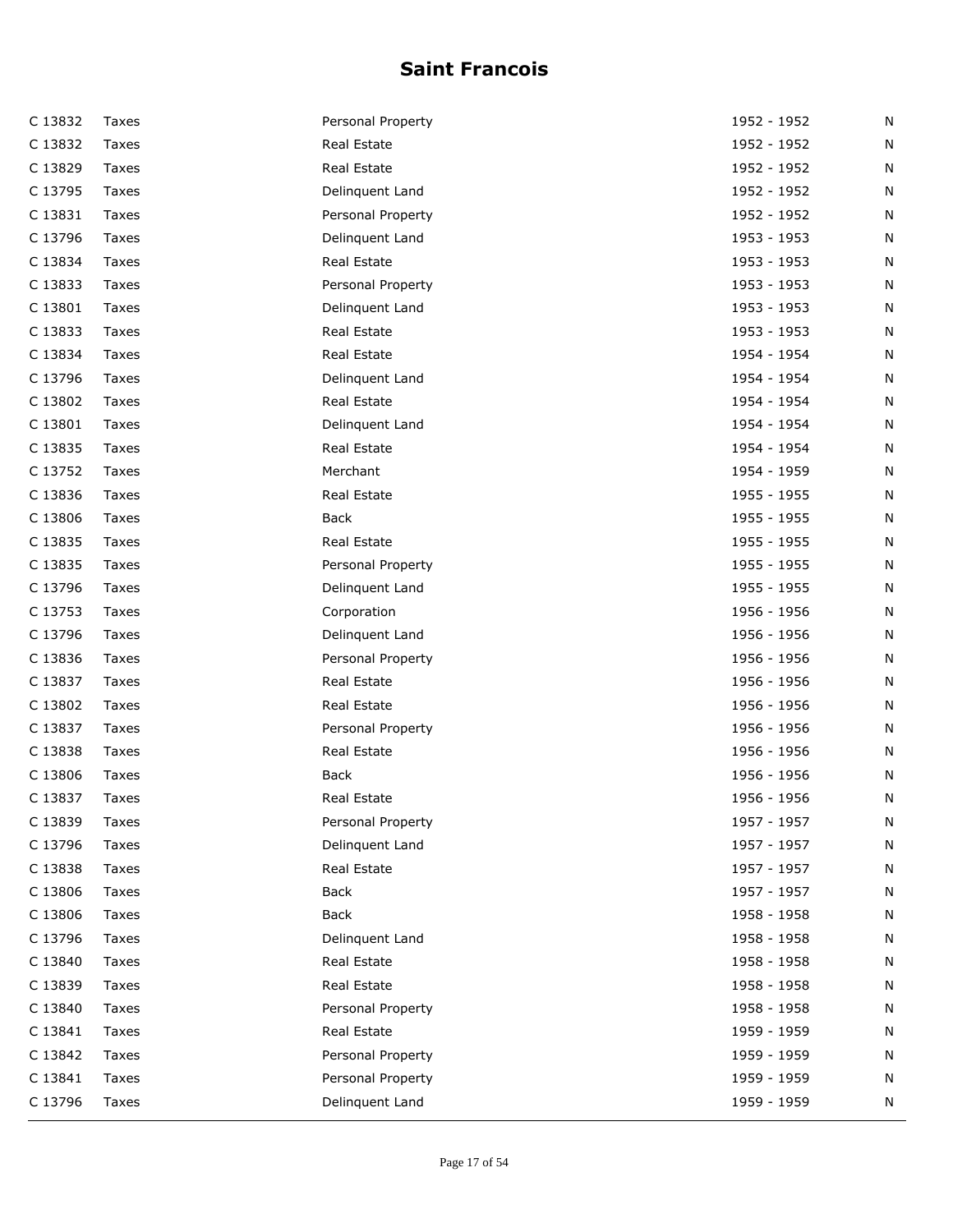| C 13840 | Taxes | Real Estate       | 1959 - 1959 | N |
|---------|-------|-------------------|-------------|---|
| C 13801 | Taxes | Delinquent Land   | 1959 - 1959 | N |
| C 13806 | Taxes | Back              | 1959 - 1959 | N |
| C 13806 | Taxes | Back              | 1960 - 1960 | N |
| C 13842 | Taxes | Real Estate       | 1960 - 1960 | N |
| C 13804 | Taxes | Real Estate       | 1960 - 1960 | N |
| C 13796 | Taxes | Delinquent Land   | 1960 - 1960 | N |
| C 13801 | Taxes | Delinquent Land   | 1960 - 1960 | N |
| C 13752 | Taxes | Merchant          | 1960 - 1965 | N |
| C 13751 | Taxes | Merchant          | 1960 - 1966 | N |
| C 13843 | Taxes | Personal Property | $1961 - 0$  | N |
| C 13844 | Taxes | Personal Property | $1961 - 0$  | N |
| C 13796 | Taxes | Delinquent Land   | 1961 - 1961 | N |
| C 13804 | Taxes | Real Estate       | 1961 - 1961 | N |
| C 13806 | Taxes | <b>Back</b>       | 1961 - 1961 | N |
| C 13843 | Taxes | Real Estate       | 1961 - 1961 | N |
| C 13844 | Taxes | Personal Property | $1962 - 0$  | N |
| C 13804 | Taxes | Real Estate       | 1962 - 1962 | N |
| C 13806 | Taxes | Back              | 1962 - 1962 | N |
| C 13796 | Taxes | Delinquent Land   | 1962 - 1962 | N |
| C 13845 | Taxes | Real Estate       | 1962 - 1962 | N |
| C 13844 | Taxes | Real Estate       | 1962 - 1962 | N |
| C 13796 | Taxes | Delinquent Land   | 1963 - 1963 | N |
| C 13807 | Taxes | Back              | 1963 - 1963 | N |
| C 13846 | Taxes | Personal Property | 1963 - 1963 | N |
| C 13803 | Taxes | Real Estate       | 1963 - 1963 | N |
| C 13845 | Taxes | Real Estate       | 1963 - 1963 | N |
| C 13846 | Taxes | Real Estate       | 1963 - 1963 | N |
| C 13805 | Taxes | <b>Back</b>       | 1964 - 1964 | N |
| C 13847 | Taxes | Real Estate       | 1964 - 1964 | N |
| C 13847 | Taxes | Personal Property | 1964 - 1964 | N |
| C 13803 | Taxes | Real Estate       | 1964 - 1964 | N |
| C 13796 | Taxes | Delinquent Land   | 1964 - 1964 | N |
| C 13848 | Taxes | Personal Property | 1964 - 1964 | N |
| C 13807 | Taxes | Back              | 1964 - 1964 | N |
| C 13807 | Taxes | Back              | 1965 - 1965 | N |
| C 13849 | Taxes | Real Estate       | 1965 - 1965 | N |
| C 13796 | Taxes | Delinquent Land   | 1965 - 1965 | N |
| C 13803 | Taxes | Real Estate       | 1965 - 1965 | N |
| C 13848 | Taxes | Real Estate       | 1965 - 1965 | N |
| C 13803 | Taxes | Real Estate       | 1966 - 1966 | N |
| C 13796 | Taxes | Delinquent Land   | 1966 - 1966 | N |
| C 13807 | Taxes | Back              | 1966 - 1966 | N |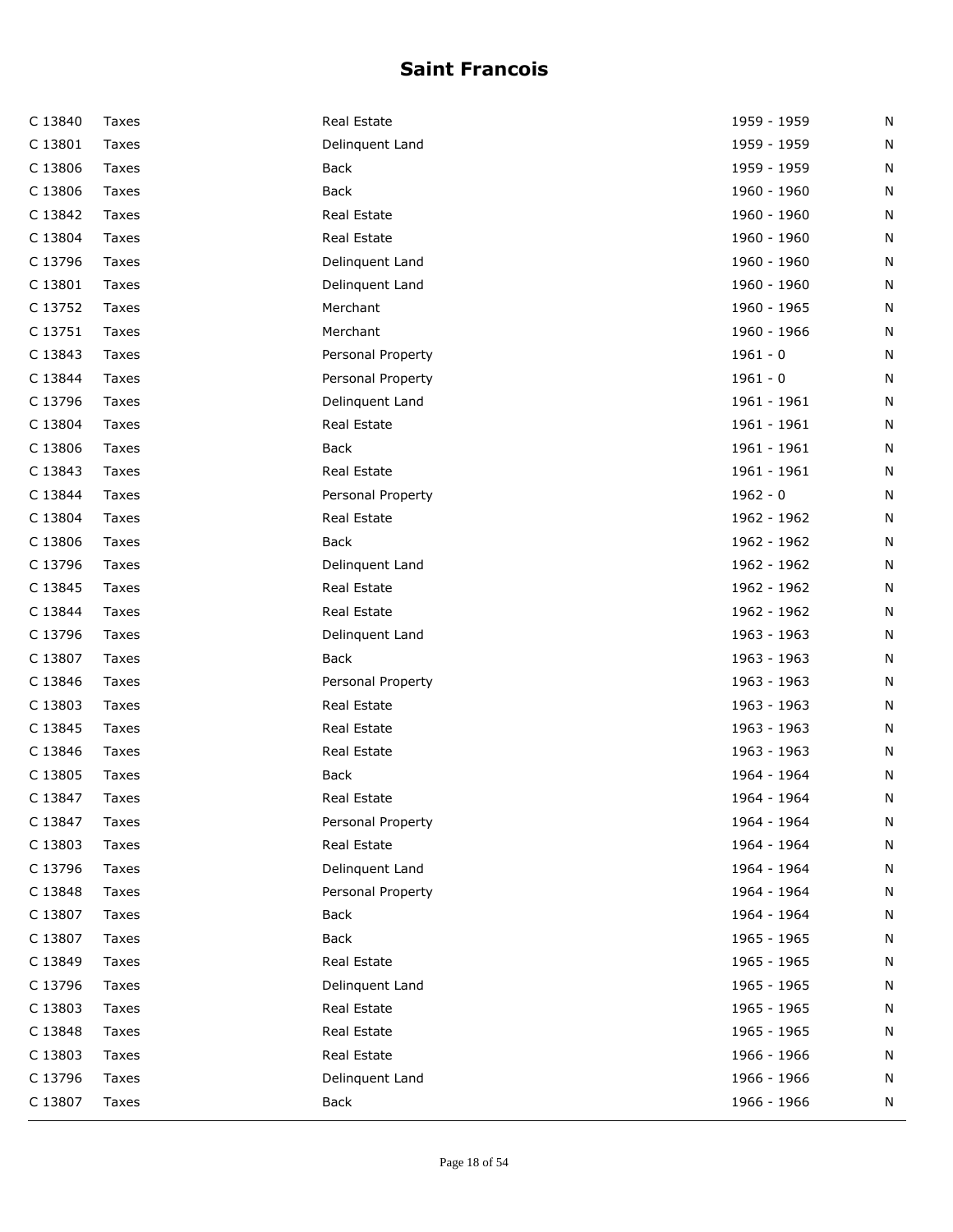| C 13849 | Taxes | Real Estate              | 1966 - 1966 | N |
|---------|-------|--------------------------|-------------|---|
| C 13851 | Taxes | Personal Property        | 1966 - 1966 | N |
| C 13850 | Taxes | Real Estate              | 1966 - 1966 | N |
| C 13850 | Taxes | Personal Property        | 1966 - 1966 | N |
| C 13851 | Taxes | Real Estate              | 1967 - 1967 | N |
| C 13850 | Taxes | Real Estate              | 1967 - 1967 | N |
| C 13852 | Taxes | Real Estate              | 1967 - 1967 | N |
| C 13805 | Taxes | Real Estate              | 1967 - 1967 | N |
| C 13803 | Taxes | Real Estate              | 1967 - 1967 | N |
| C 13807 | Taxes | Back                     | 1967 - 1967 | N |
| C 13797 | Taxes | Delinquent Land          | 1967 - 1967 | N |
| C 13752 | Taxes | Merchant                 | 1967 - 1973 | N |
| C 13797 | Taxes | Delinquent Land          | 1968 - 1968 | N |
| C 13803 | Taxes | Real Estate              | 1968 - 1968 | N |
| C 13807 | Taxes | Back                     | 1968 - 1968 | N |
| C 13804 | Taxes | Real Estate              | 1968 - 1968 | N |
| C 13853 | Taxes | Real Estate              | 1968 - 1968 | N |
| C 13852 | Taxes | Real Estate              | 1968 - 1968 | N |
| C 13854 | Taxes | Real Estate              | 1969 - 1969 | N |
| C 13797 | Taxes | Delinquent Land          | 1969 - 1969 | N |
| C 13853 | Taxes | Real Estate              | 1969 - 1969 | N |
| C 13807 | Taxes | Back                     | 1969 - 1969 | N |
| C 13804 | Taxes | Real Estate              | 1969 - 1969 | N |
| C 13797 | Taxes | Delinquent Land          | 1970 - 1970 | N |
| C 13807 | Taxes | <b>Back</b>              | 1970 - 1970 | N |
| C 13854 | Taxes | Real Estate              | 1970 - 1970 | N |
| C 13855 | Taxes | Real Estate              | 1970 - 1970 | N |
| C 13808 | Taxes | Back                     | 1970 - 1970 | N |
| C 13858 | Taxes | <b>Consolidated Back</b> | $1971 - 0$  | N |
| C 13859 | Taxes | <b>Consolidated Back</b> | $1971 - 0$  | N |
| C 13858 | Taxes | Personal Property        | $1971 - 0$  | N |
| C 13858 | Taxes | Real Estate              | 1971 - 1971 | N |
| C 13857 | Taxes | Real Estate              | 1971 - 1971 | N |
| C 13856 | Taxes | Real Estate              | 1971 - 1971 | N |
| C 13855 | Taxes | Real Estate              | 1971 - 1971 | N |
| C 13797 | Taxes | Delinquent Land          | 1971 - 1971 | N |
| C 13860 | Taxes | Personal Property        | $1972 - 0$  | N |
| C 13859 | Taxes | Personal Property        | $1972 - 0$  | N |
| C 13859 | Taxes | Consolidated Back        | $1972 - 0$  | N |
| C 13797 | Taxes | Delinquent Land          | 1972 - 1972 | N |
| C 13860 | Taxes | Real Estate              | 1972 - 1972 | N |
| C 13861 | Taxes | Real Estate              | 1972 - 1972 | N |
| C 13861 | Taxes | Personal Property        | $1973 - 0$  | N |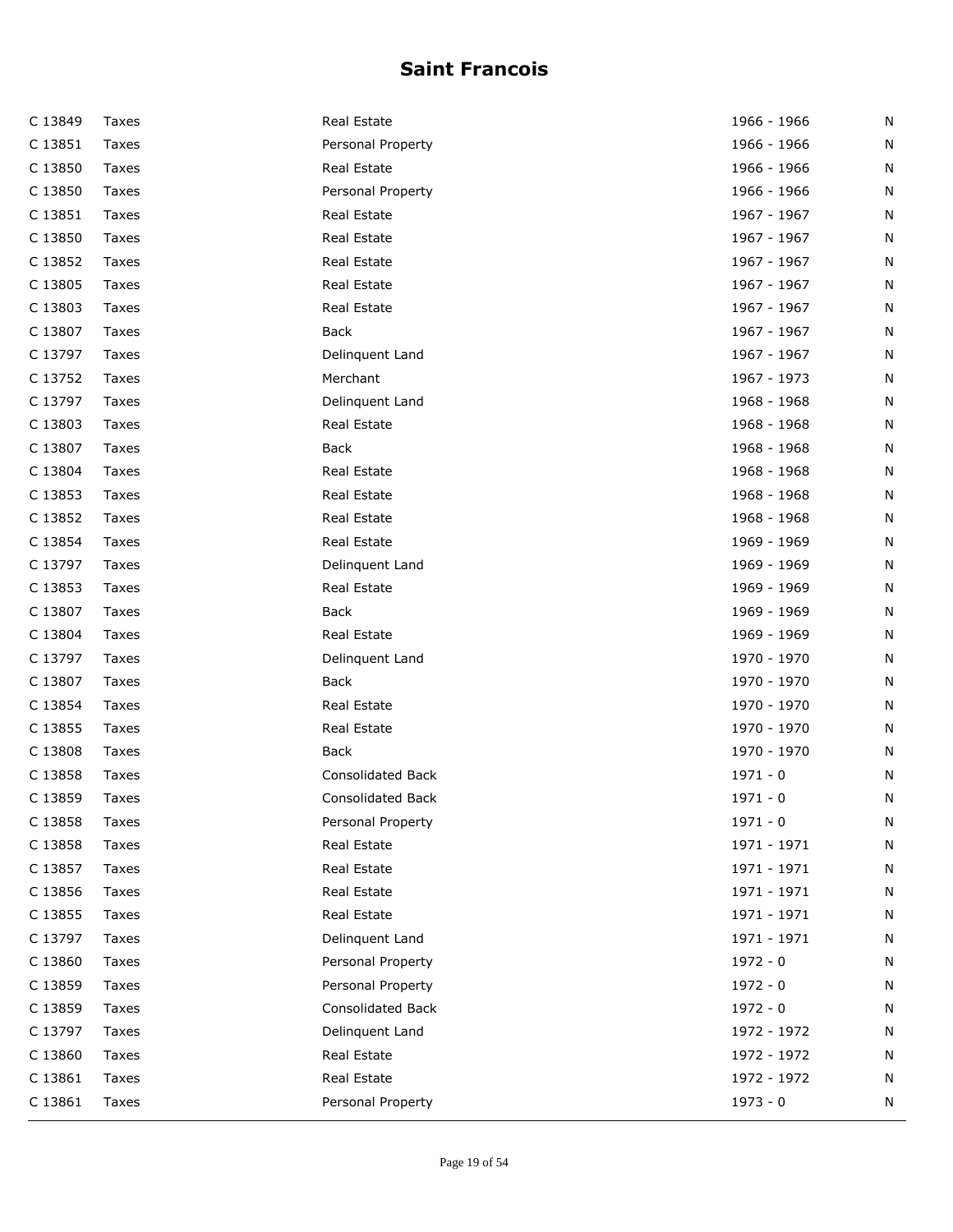| C 13862 | Taxes | Consolidated Back        | $1973 - 0$  | Ν |
|---------|-------|--------------------------|-------------|---|
| C 13797 | Taxes | Delinquent Land          | 1973 - 1973 | N |
| C 13863 | Taxes | Real Estate              | 1973 - 1973 | N |
| C 13862 | Taxes | Real Estate              | 1973 - 1973 | Ν |
| C 13866 | Taxes | Personal Property        | $1974 - 0$  | N |
| C 13864 | Taxes | <b>Consolidated Back</b> | $1974 - 0$  | N |
| C 13865 | Taxes | Personal Property        | $1974 - 0$  | N |
| C 13865 | Taxes | Real Estate              | 1974 - 1974 | N |
| C 13863 | Taxes | Real Estate              | 1974 - 1974 | N |
| C 13864 | Taxes | Real Estate              | 1974 - 1974 | N |
| C 13797 | Taxes | Delinquent Land          | 1974 - 1974 | N |
| C 13752 | Taxes | Merchant                 | 1974 - 1977 | N |
| C 13866 | Taxes | Personal Property        | $1975 - 0$  | N |
| C 13867 | Taxes | Real Estate              | 1975 - 1975 | N |
| C 13868 | Taxes | Real Estate              | 1975 - 1975 | N |
| C 13866 | Taxes | Real Estate              | 1975 - 1975 | N |
| C 13798 | Taxes | Delinquent Land          | 1975 - 1975 | N |
| C 13868 | Taxes | <b>Consolidated Back</b> | 1975 - 1975 | N |
| C 13797 | Taxes | Delinquent Land          | 1975 - 1975 | N |
| C 13868 | Taxes | Personal Property        | $1976 - 0$  | N |
| C 13869 | Taxes | Personal Property        | $1976 - 0$  | N |
| C 13869 | Taxes | Real Estate              | 1976 - 1976 | N |
| C 13871 | Taxes | Non Resident             | 1976 - 1976 | N |
| C 13870 | Taxes | Non Resident             | 1976 - 1976 | N |
| C 13870 | Taxes | Real Estate              | 1976 - 1976 | N |
| C 13798 | Taxes | Delinquent Land          | 1976 - 1976 | N |
| C 13870 | Taxes | Consolidated Back        | 1976 - 1976 | Ν |
| C 13873 | Taxes | Non Resident             | 1977 - 1977 | N |
| C 13873 | Taxes | Real Estate              | 1977 - 1977 | N |
| C 13871 | Taxes | Personal Property        | 1977 - 1977 | N |
| C 13871 | Taxes | Real Estate              | 1977 - 1977 | N |
| C 13872 | Taxes | Personal Property        | 1977 - 1977 | N |
| C 13874 | Taxes | Personal Property        | 1978 - 1978 | N |
| C 13873 | Taxes | Personal Property        | 1978 - 1978 | N |
| C 13874 | Taxes | Real Estate              | 1978 - 1978 | N |
| C 13875 | Taxes | Real Estate              | 1978 - 1978 | N |
| C 13876 | Taxes | Real Estate              | 1978 - 1978 | N |
| C 13876 | Taxes | Consolidated Back        | 1978 - 1978 | N |
| C 13751 | Taxes | Merchant                 | 1978 - 1984 | N |
| C 13887 | Taxes | Real Estate              | 1979 - 1973 | N |
| C 13876 | Taxes | Real Estate              | 1979 - 1979 | N |
| C 13878 | Taxes | Consolidated Back        | 1979 - 1979 | N |
| C 13878 | Taxes | Non Resident             | 1979 - 1979 | N |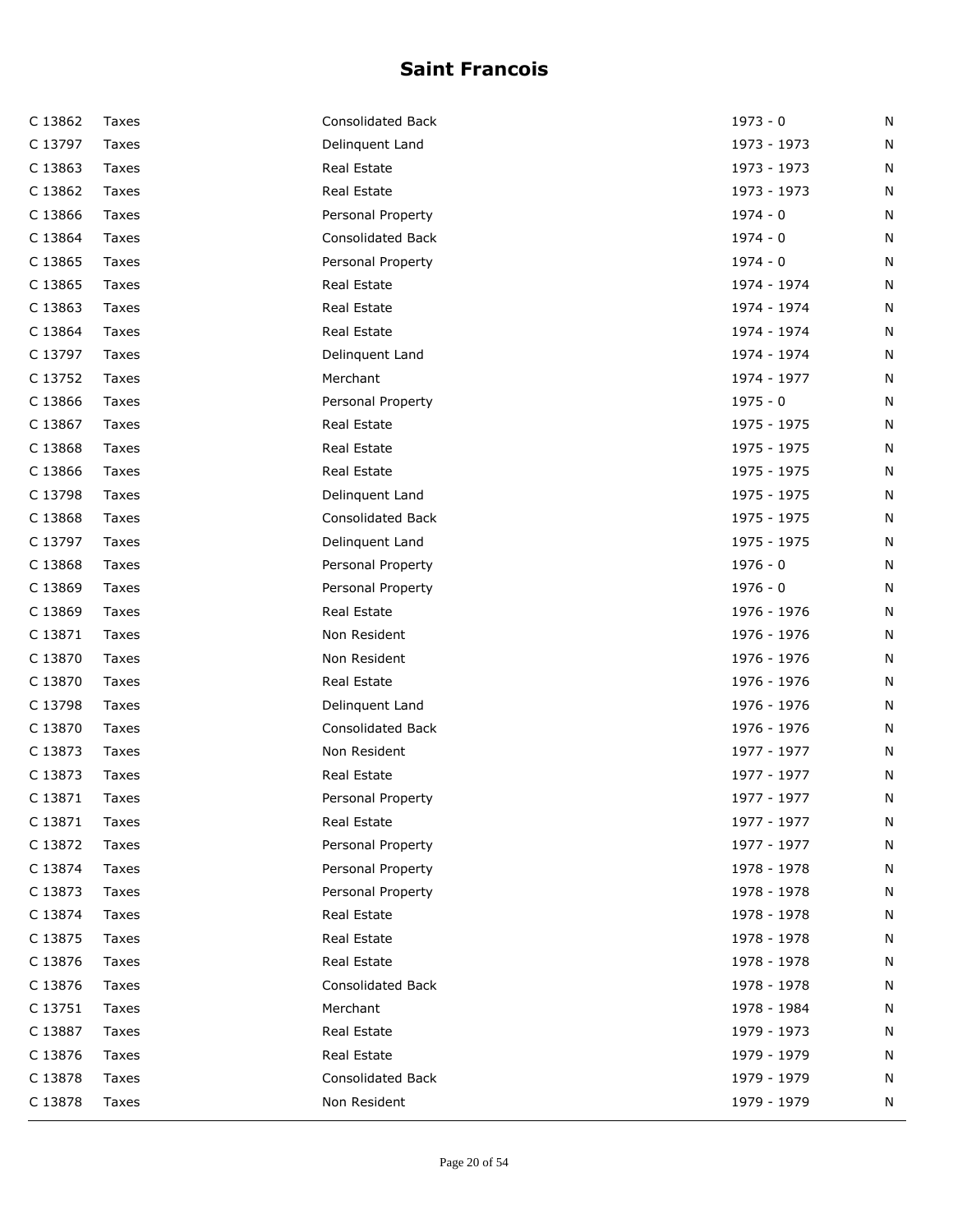| C 13877 | Taxes        | Real Estate                     | 1979 - 1979 | N |
|---------|--------------|---------------------------------|-------------|---|
| C 13877 | Taxes        | Non Resident                    | 1979 - 1979 | N |
| C 13879 | Taxes        | Real Estate                     | 1980 - 1980 | N |
| C 13882 | Taxes        | Non Resident                    | 1980 - 1980 | N |
| C 13882 | Taxes        | Real Estate                     | 1980 - 1980 | N |
| C 13881 | Taxes        | <b>Consolidated Back</b>        | 1980 - 1980 | N |
| C 13880 | Taxes        | Real Estate                     | 1980 - 1980 | N |
| C 13878 | Taxes        | Real Estate                     | 1980 - 1980 | N |
| C 13881 | Taxes        | Non Resident                    | 1980 - 1980 | N |
| C 13885 | Taxes        | Non Resident                    | 1981 - 1981 | N |
| C 13883 | Taxes        | Real Estate                     | 1981 - 1981 | N |
| C 13884 | Taxes        | Real Estate                     | 1981 - 1981 | N |
| C 13885 | Taxes        | Consolidated<br>Land/Back       | 1981 - 1981 | N |
| C 13885 | Taxes        | Real Estate                     | 1981 - 1981 | N |
| C 13885 | Taxes        | Real Estate                     | 1982 - 1982 | N |
| C 13886 | Taxes        | Real Estate                     | 1982 - 1982 | N |
| C 13887 | Taxes        | Real Estate                     | 1982 - 1982 | N |
| C 13888 | Taxes        | Real Estate                     | 1982 - 1982 | N |
| C 13888 | Taxes        | Consolidated<br>Land/Back       | 1982 - 1982 | N |
| C 13889 | Taxes        | Non Resident                    | 1982 - 1982 | N |
| C 13924 | Taxes        | Real Estate                     | 1982 - 1982 | N |
| C 13892 | Taxes        | Non Resident                    | 1983 - 1983 | N |
| C 13889 | Taxes        | Real Estate                     | 1983 - 1983 | N |
| C 13924 | Taxes        | Real Estate                     | 1983 - 1983 | N |
| C 13892 | Taxes        | Delinquent Real Estate          | 1983 - 1983 | N |
| C 13890 | Taxes        | Real Estate                     | 1983 - 1983 | N |
| C 13891 | Taxes        | Real Estate                     | 1983 - 1983 | N |
| C 13895 | Taxes        | Real Estate                     | 1984 - 1984 | N |
| C 13896 | Taxes        | Delinguent Real Estate          | 1984 - 1984 | N |
| C 13896 | Taxes        | Real Estate                     | 1984 - 1984 | N |
| C 13897 | Taxes        | Non Resident                    | 1984 - 1984 | N |
| C 13894 | Taxes        | Real Estate                     | 1984 - 1984 | N |
| C 13893 | Taxes        | Personal Property               | 1984 - 1984 | N |
| C 13892 | <b>Taxes</b> | Personal Property               | 1984 - 1984 | N |
| C 13893 | Taxes        | Real Estate                     | 1984 - 1984 | N |
| C 13896 | Taxes        | Non Resident                    | 1984 - 1984 | N |
| C 13899 | Taxes        | Real Estate                     | 1985 - 1985 | N |
| C 13898 | Taxes        | Delinquent Personal<br>Property | 1985 - 1985 | N |
| C 13901 | Taxes        | Real Estate                     | 1985 - 1985 | N |
| C 13902 | Taxes        | Real Estate                     | 1985 - 1985 | N |
| C 13900 | Taxes        | Real Estate                     | 1985 - 1985 | N |
|         |              |                                 |             |   |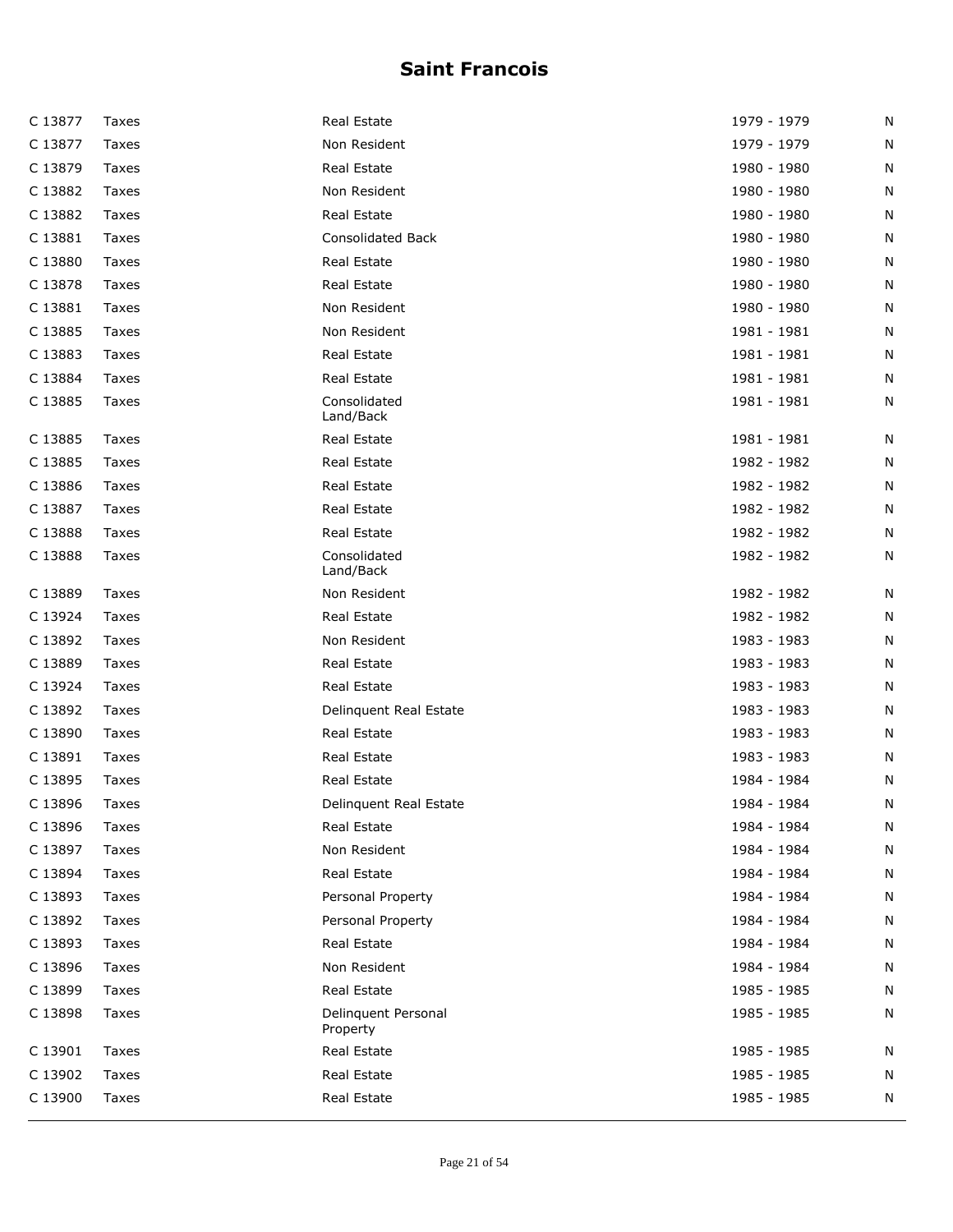| C 13898 | Taxes | Real Estate                     | 1985 - 1985 | N |
|---------|-------|---------------------------------|-------------|---|
| C 13898 | Taxes | Personal Property               | 1985 - 1985 | N |
| C 13897 | Taxes | Personal Property               | 1985 - 1985 | N |
| C 13909 | Taxes | Real Estate                     | 1986 - 1986 | N |
| C 13904 | Taxes | Real Estate                     | 1986 - 1986 | N |
| C 13905 | Taxes | Personal Property               | 1986 - 1986 | N |
| C 13903 | Taxes | Delinquent Real Estate          | 1986 - 1986 | N |
| C 13907 | Taxes | Real Estate                     | 1986 - 1986 | N |
| C 13904 | Taxes | Personal Property               | 1986 - 1986 | N |
| C 13903 | Taxes | Real Estate                     | 1986 - 1986 | N |
| C 13901 | Taxes | Delinquent Real Estate          | 1986 - 1986 | N |
| C 13908 | Taxes | Real Estate                     | 1986 - 1986 | N |
| C 13906 | Taxes | Delinquent Real Estate          | 1987 - 1987 | N |
| C 13911 | Taxes | Personal Property               | 1987 - 1987 | N |
| C 13910 | Taxes | Personal Property               | 1987 - 1987 | N |
| C 13910 | Taxes | Delinquent Real Estate          | 1987 - 1987 | N |
| C 13912 | Taxes | Delinquent Real Estate          | 1987 - 1987 | N |
| C 13912 | Taxes | Real Estate                     | 1987 - 1987 | N |
| C 13916 | Taxes | Real Estate                     | 1987 - 1987 | N |
| C 13906 | Taxes | Real Estate                     | 1987 - 1987 | N |
| C 13911 | Taxes | Real Estate                     | 1987 - 1987 | N |
| C 13915 | Taxes | Real Estate                     | 1987 - 1987 | N |
| C 13914 | Taxes | Real Estate                     | 1987 - 1987 | N |
| C 13919 | Taxes | Real Estate                     | 1988 - 1988 | N |
| C 13920 | Taxes | Real Estate                     | 1988 - 1988 | N |
| C 13917 | Taxes | Personal Property               | 1988 - 1988 | N |
| C 13921 | Taxes | Real Estate                     | 1988 - 1988 | N |
| C 13917 | Taxes | Delinquent Personal<br>Property | 1988 - 1988 | N |
| C 13913 | Taxes | Delinquent Real Estate          | 1988 - 1988 | N |
| C 13918 | Taxes | Personal Property               | 1988 - 1988 | N |
| C 13918 | Taxes | Real Estate                     | 1988 - 1988 | N |
| C 13922 | Taxes | Delinquent Real Estate          | 1989 - 1989 | N |
| C 13921 | Taxes | Delinquent Personal<br>Property | 1989 - 1989 | N |
| C 13923 | Taxes | Delinquent Real Estate          | 1989 - 1989 | N |
|         |       |                                 |             |   |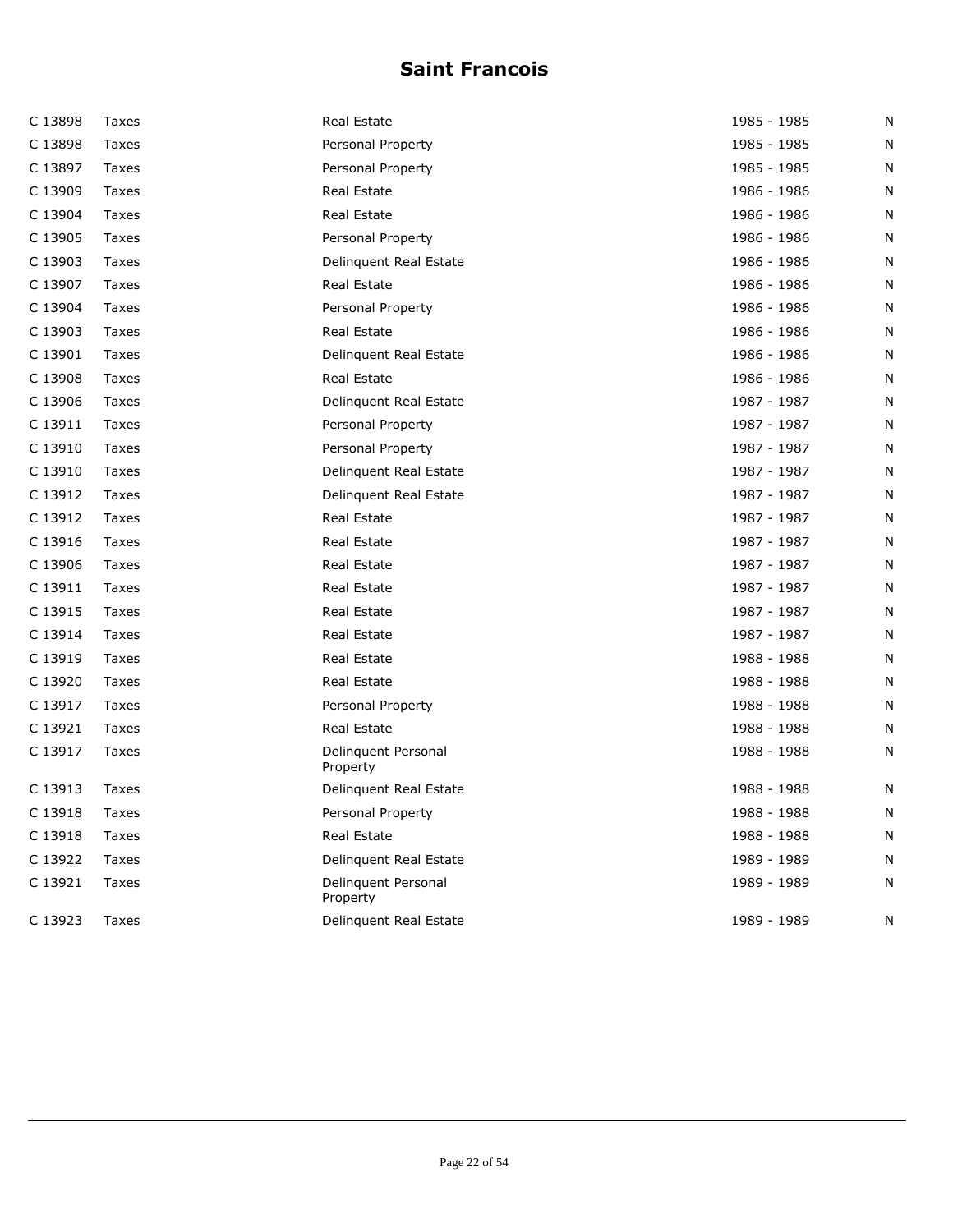#### **Coroner**

| Reel<br><b>Number</b> | Title                 | <b>Subtitle</b> | Vol  | <b>Scope and Content</b> | Date        | Indexed |
|-----------------------|-----------------------|-----------------|------|--------------------------|-------------|---------|
| C 31546               | Coroner Inquest Index |                 |      |                          | 1850 - 1942 |         |
| C 31546               | Coroner Inquests      |                 | 1915 |                          | 1850 - 1915 | Y       |
| C 31547               | Coroner Inquests      |                 |      | 1915 $Y - Z$             | 1915 - 1921 | Y       |
| C 31548               | Coroner Inquests      |                 |      |                          | 1922 - 1932 | Y       |
| C 31549               | Coroner Inquests      |                 |      |                          | 1933 - 1942 | Y       |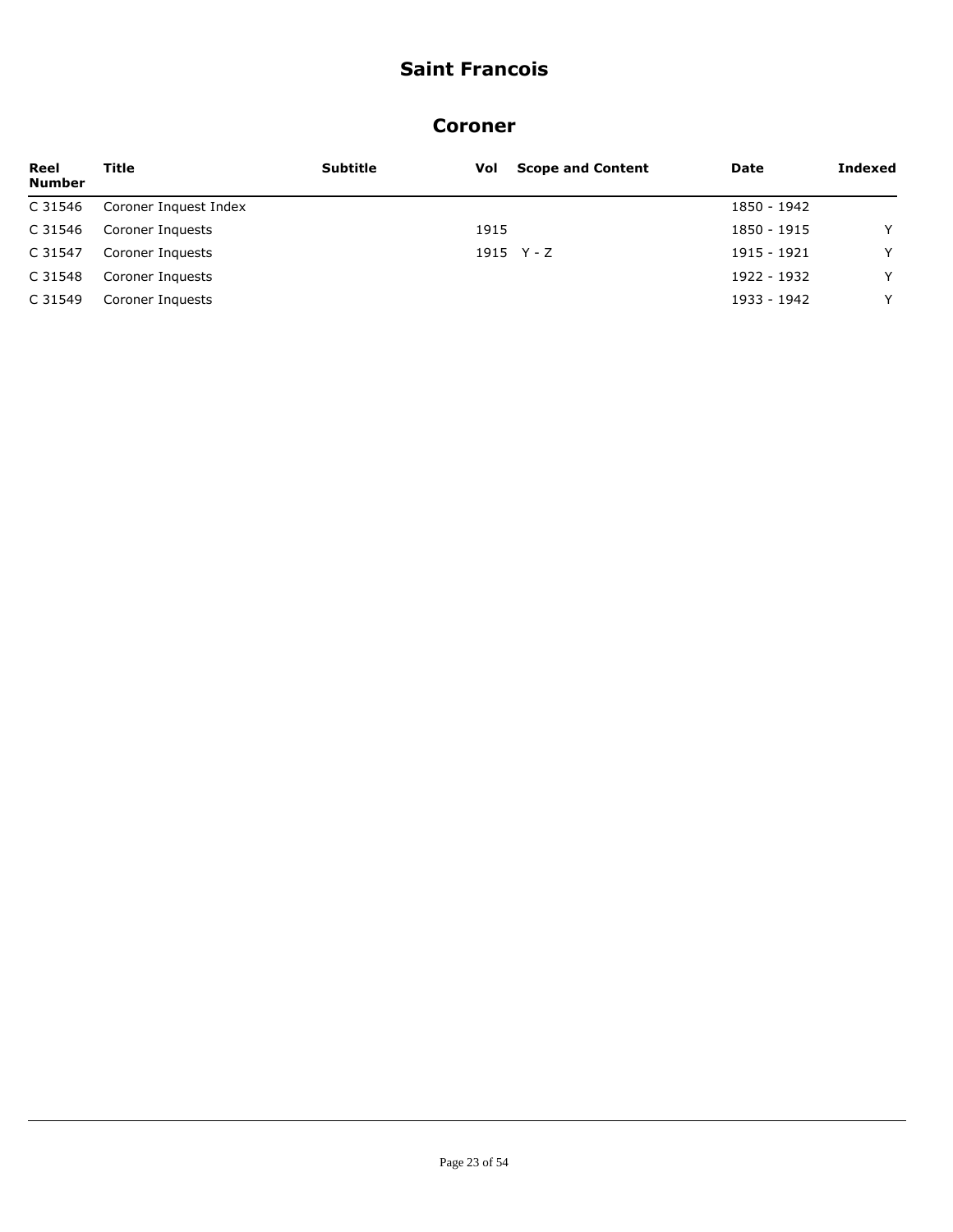#### **County Assessor**

| Reel<br><b>Number</b> | <b>Title</b> | <b>Subtitle</b>    | Vol | <b>Scope and Content</b> | Date        | <b>Indexed</b> |
|-----------------------|--------------|--------------------|-----|--------------------------|-------------|----------------|
| C 13811               | Assessments  | Real Estate        |     |                          | 1934 - 1934 | N              |
| C 13811               | Assessments  | Real Estate        |     |                          | 1935 - 1935 | N              |
| C 13812               | Assessments  | Real Estate        |     |                          | 1935 - 1935 | N              |
| C 13813               | Assessments  | <b>Real Estate</b> |     |                          | 1936 - 1936 | N              |
| C 13812               | Assessments  | Personal           |     |                          | 1936 - 1936 | N              |
| C 13812               | Assessments  | Real Estate        |     |                          | 1936 - 1936 | N              |
| C 13814               | Assessments  | Personal           |     |                          | 1937 - 1937 | N              |
| C 13815               | Assessments  | Personal           |     |                          | 1938 - 1938 | N              |
| C 13814               | Assessments  | Personal           |     |                          | 1938 - 1938 | N              |
| C 13816               | Assessments  | Personal           |     |                          | 1939 - 1939 | N              |
| C 13817               | Assessments  | Personal           |     |                          | 1940 - 1940 | N              |
| C 13818               | Assessments  | Personal           |     |                          | 1940 - 1940 | N              |
| C 13819               | Assessments  | Real Estate        |     |                          | 1941 - 1941 | N              |
| C 13818               | Assessments  | Personal           |     |                          | 1941 - 1941 | N              |
| C 13820               | Assessments  | Personal           |     |                          | 1942 - 1942 | N              |
| C 13819               | Assessments  | Real Estate        |     |                          | 1942 - 1942 | N              |
| C 13821               | Assessments  | Real Estate        |     |                          | 1943 - 1934 | N              |
| C 13821               | Assessments  | Personal           |     |                          | 1943 - 1943 | N              |
| C 13820               | Assessments  | Real Estate        |     |                          | 1943 - 1943 | N              |
| C 13821               | Assessments  | Real Estate        |     |                          | 1944 - 1944 | N              |
| C 13822               | Assessments  | <b>Real Estate</b> |     |                          | 1944 - 1944 | N              |
| C 13822               | Assessments  | Real Estate        |     |                          | 1945 - 1945 | N              |
| C 13825               | Assessments  | Personal           |     |                          | 1947 - 1947 | N              |
| C 13826               | Assessments  | Personal           |     |                          | 1948 - 1948 | N              |
| C 13802               | Assessments  | Personal           |     |                          | 1964 - 1964 | N              |
| C 13849               | Assessments  | Personal           |     |                          | 1965 - 1965 | N              |
| C 13853               | Assessments  | Personal           |     |                          | 1968 - 1968 | N              |
| C 13751               | Assessments  | Merchant           |     |                          | 1978 - 1978 | N              |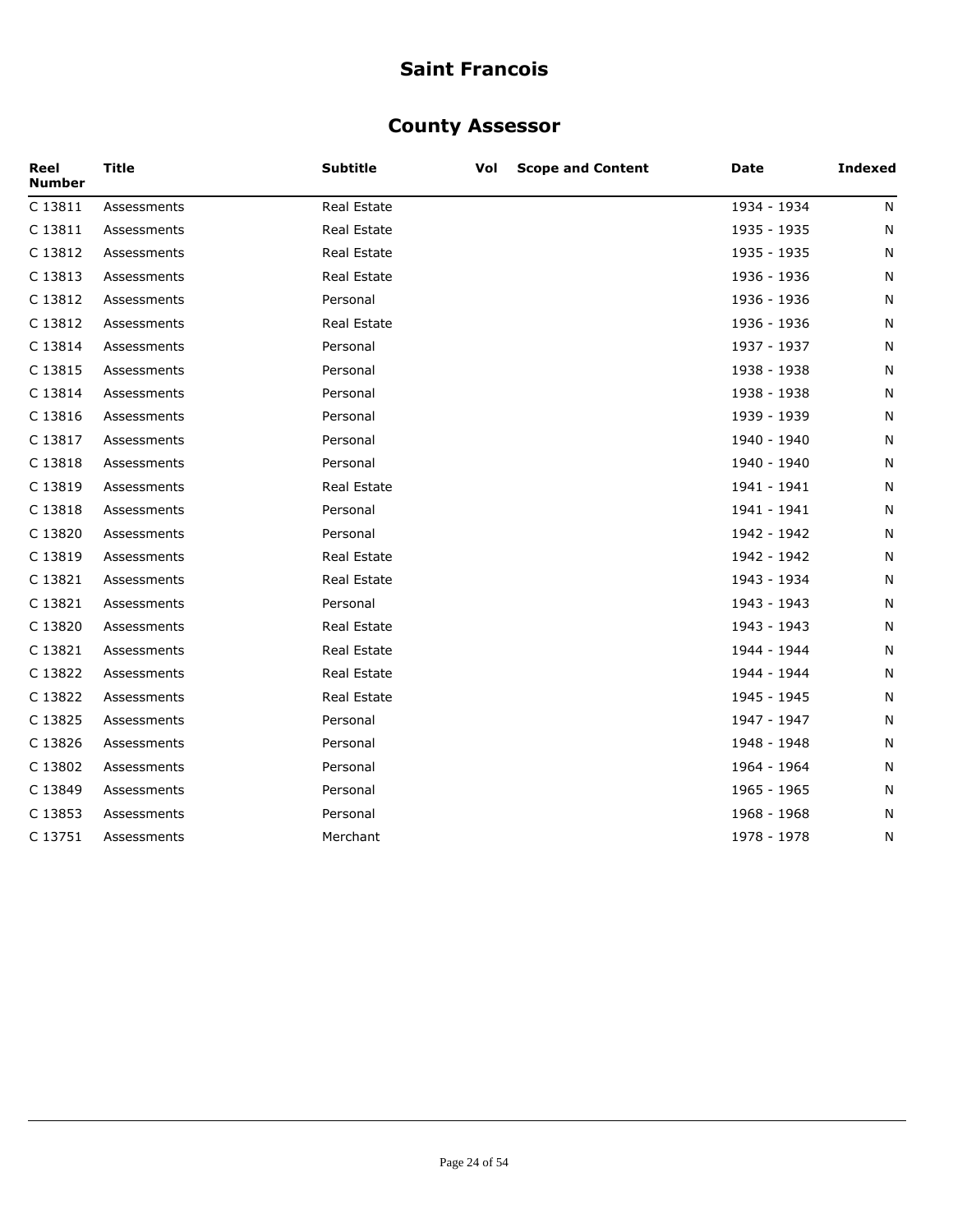# **County Clerk**

| Reel<br><b>Number</b> | <b>Title</b>                       | <b>Subtitle</b> | Vol | <b>Scope and Content</b> | Date        | <b>Indexed</b> |
|-----------------------|------------------------------------|-----------------|-----|--------------------------|-------------|----------------|
| C 37745               | Miscellaneous File Index           |                 |     |                          | 1822 - 1986 | $\mathsf{C}$   |
| C 37745               | Miscellaneous File Index           |                 |     |                          | 1822 - 1986 | C              |
| C 37747               | Miscellaneous Files                |                 |     | Box 02/107 - Box 03/F124 | 1822 - 1986 | C              |
| C 37746               | Miscellaneous Files                |                 |     | Box 01/F52 - Box 02/F106 | 1822 - 1986 | C              |
| C 37748               | Miscellaneous Files                |                 |     | Box 04/125 - Box 05/F164 | 1822 - 1986 | C              |
| C 37749               | Miscellaneous Files                |                 |     | Box 05/165 - Box 06/F198 | 1822 - 1986 | C              |
| C 37750               | Miscellaneous Files                |                 |     | Box 07/199 - Box 07/F210 | 1822 - 1986 | C              |
| C 37745               | Miscellaneous Files                |                 |     | Box 01/F1 - Box 01/F51   | 1822 - 1986 | C              |
| C 6028                | Permanent Record of Births         |                 | 1   |                          | 1883 - 1893 | N              |
| C 6028                | Permanent Record of Deaths         |                 | 1   |                          | 1883 - 1890 | N              |
| C 6028                | Register of Births & Deaths        |                 | 1   |                          | 1924 - 1931 | N              |
| C 6028                | Register of Births And Stillbirths |                 | 1   |                          | 1883 - 1885 | N              |
| C 6028                | Register of Deaths                 |                 | 1   |                          | 1883 - 1885 | N              |
| C 31551               | Road & Bridge File Index           |                 |     |                          | 1820 - 1923 |                |
| C 31550               | Road & Bridge Files                |                 |     | Box 01                   | 1820 - 1860 | C              |
| C 31550               | Road & Bridge Files                |                 |     | Box 02                   | 1870 - 1880 | C              |
| C 31551               | Road & Bridge Files                |                 |     | <b>Box 04</b>            | 1870 - 1906 | C              |
| C 31550               | Road & Bridge Files                |                 |     | Box 03                   | 1880 - 1890 | C              |
| C 31551               | Road & Bridge Files                |                 |     | Box 05 (CA)              | 1905 - 1922 | C              |
| C 31551               | Road & Bridge Files                |                 |     | Box 06 (CA)              | 1911 - 1923 | C              |
| C 6028                | <b>State Census</b>                |                 |     |                          | 1876 - 1876 | N              |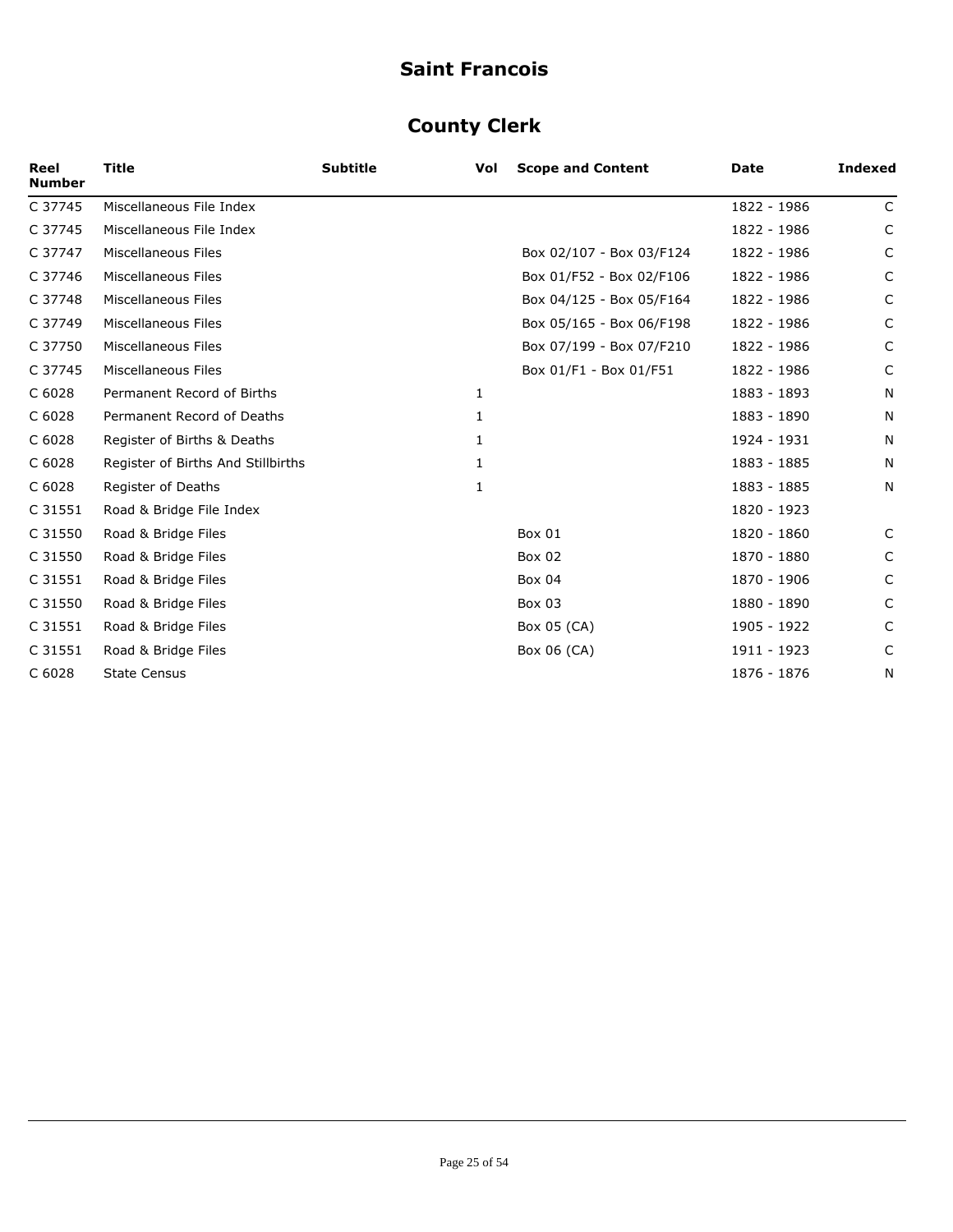#### **Probate Court**

| Reel<br><b>Number</b> | <b>Title</b>               | <b>Subtitle</b>                    | Vol | <b>Scope and Content</b> | Date              | <b>Indexed</b> |
|-----------------------|----------------------------|------------------------------------|-----|--------------------------|-------------------|----------------|
| C 21013               | <b>Abstract of Demands</b> |                                    | 03  |                          | 1889-01 - 1930-08 | Y              |
| C 21013               | Appointment of Witnesses   |                                    | 01  |                          | 1900-03 - 1903-01 | Y              |
| C 6043                | <b>Bonds</b>               | Administrator                      |     |                          | 1852 - 1903       | Y              |
| C 20972               | <b>Bonds</b>               | Administrator                      |     |                          | 1852 - 1903       | Y              |
| C 20973               | Bonds                      | Admin/Exec/Curator/G 03<br>uardian |     |                          | 1884 - 1900       | Y              |
| C 20973               | Bonds                      | Admin/Exec/Curator/G 04<br>uardian |     |                          | 1901 - 1910       | Y              |
| C 20973               | Bonds                      | Admin/Exec/Curator/G 05<br>uardian |     |                          | 1908 - 1920       | Y              |
| C 20974               | Bonds                      | Admin/Exec/Curator/G 06<br>uardian |     |                          | 1920 - 1929       | Y              |
| C 20974               | <b>Bonds</b>               | Admin/Exec/Curator/G 07<br>uardian |     |                          | 1929 - 1939       | Y              |
| C 20975               | <b>Bonds</b>               | Admin/Exec/Curator/G 08<br>uardian |     |                          | 1938 - 1946       | Y              |
| C 20975               | <b>Bonds</b>               | Admin/Exec/Curator/G 09<br>uardian |     |                          | 1946 - 1953       | Y              |
| C 20976               | <b>Bonds</b>               | Admin/Exec/Curator/G 10<br>uardian |     |                          | 1953 - 1956       | Y              |
| C 20976               | <b>Bonds</b>               | Admin/Exec/Curator/G 11<br>uardian |     |                          | 1956 - 1959       | Y              |
| C 20976               | Bonds                      | Admin/Exec/Curator/G 12<br>uardian |     |                          | 1958 - 1961       | Υ              |
| C 21004               | Bonds                      | Admin/Exec/Curator/G 13<br>uardian |     |                          | 1961 - 1965       | Y              |
| C 21004               | <b>Bonds</b>               | Admin/Exec/Curator/G 14<br>uardian |     |                          | 1964 - 1967       | Y              |
| C 21005               | <b>Bonds</b>               | Admin/Exec/Curator/G 15<br>uardian |     |                          | 1967 - 1968       | Y              |
| C 21005               | Bonds                      | Admin/Exec/Curator/G 16<br>uardian |     |                          | 1968 - 1971       | Y              |
| C 21005               | Bonds                      | Admin/Exec/Curator/G 17<br>uardian |     |                          | 1971 - 1976       | Υ              |
| C 21006               | <b>Bonds</b>               | Admin/Exec/Curator/G 18<br>uardian |     |                          | 1974 - 1980       | Y              |
| C 21006               | <b>Bonds</b>               | Admin/Exec/Curator/G 19<br>uardian |     |                          | 1980 - 1981       | Y              |
| C 6047                | Bonds & Wills              |                                    | A1  |                          | 1822 - 1852       | Y              |
| C 21013               | Decedents                  |                                    | 01  | Anderson - Walker        | $0 - 0$           | N              |
| C 21012               | Docket                     |                                    |     |                          | 1865-12 - 1872-10 | N              |
| C 21012               | <b>Execution Docket</b>    |                                    |     |                          | 1871-05 - 1894-10 | N              |
| C 21011               | General Docket             |                                    |     |                          | 1869-10 - 1908-01 | N              |
| C 21011               | General Docket             |                                    | 02  |                          | 1895-01 - 1910-07 | N              |
| C 21012               | General Docket             |                                    | 03  |                          | 1914-07 - 1924-04 | N              |
| C 21012               | General Docket             |                                    | 04  |                          | 1924-07 - 1935-04 | N              |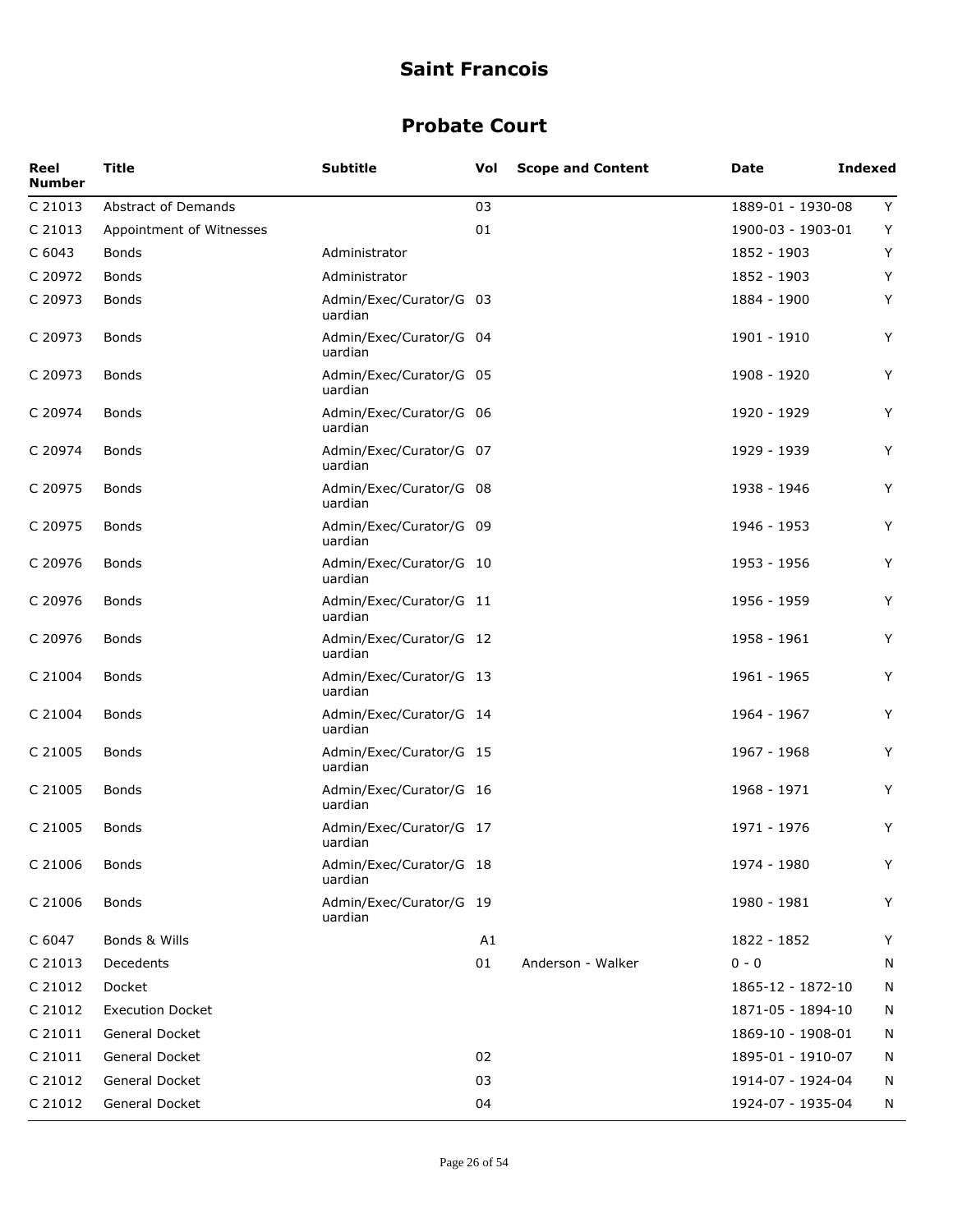| C 21012 | General Docket              |                                 | 05 |                 | 1935-07 - 1946-10 | N |
|---------|-----------------------------|---------------------------------|----|-----------------|-------------------|---|
| C 21012 | <b>General Docket</b>       |                                 | 06 |                 | 1938-11 - 1955-10 | N |
| C 21014 | Inheritance Tax             |                                 |    | Bressie - Wiade | $0 - 0$           | N |
| C 21008 | Inheritance Tax Ledger      |                                 |    |                 | 1963 - 1964       | N |
| C 6044  | Inventories & Appraisements |                                 | 01 |                 | 1855 - 1866       | N |
| C 20688 | Inventories & Appraisements | Sale Bills                      |    |                 | 1855 - 1866       | Υ |
| C 6044  | Inventories & Appraisements |                                 | 02 |                 | 1866 - 1880       | N |
| C 20689 | Inventories & Appraisements | Sale Bills                      | 02 |                 | 1867 - 1880       | Y |
| C 20690 | Inventories & Appraisements | Sale Bills                      |    |                 | 1880 - 1893       | Y |
| C 20690 | Inventories & Appraisements | Sale Bills                      | 06 |                 | 1892 - 1907       | Υ |
| C 20585 | Inventories & Appraisements | <b>Guardians &amp; Curators</b> | 01 |                 | 1900 - 1907       | N |
| C 20586 | Inventories & Appraisements | Personal Property               | 07 |                 | 1900 - 1912       | Y |
| C 20585 | Inventories & Appraisements | Administrator &<br>Executor     | 06 |                 | 1904 - 1917       | Y |
| C 20586 | Inventories & Appraisements | Personal Property-<br>Minors    | 01 |                 | 1906 - 1906       | Y |
| C 20586 | Inventories & Appraisements |                                 | 01 |                 | 1909 - 1917       | Y |
| C 20586 | Inventories & Appraisements | Personal Property               | 08 |                 | 1912 - 1919       | Y |
| C 20586 | Inventories & Appraisements | Administrator &<br>Executor     | 07 |                 | 1917 - 1917       | Y |
| C 20691 | Inventories & Appraisements | Guardian & Curator              |    |                 | 1917 - 1926       | Y |
| C 20546 | Inventories & Appraisements |                                 | 01 |                 | 1917-12 - 1923-10 | Y |
| C 20691 | Inventories & Appraisements | Administrator                   | 02 |                 | 1923 - 1928       | Y |
| C 20692 | Inventories & Appraisements | Guardian & Curator              | 02 |                 | 1926 - 1934       | Y |
| C 20547 | Inventories & Appraisements |                                 | 03 |                 | 1928-08 - 1933-03 | Y |
| C 20548 | Inventories & Appraisements |                                 | 04 |                 | 1933-05 - 1939-05 | Y |
| C 20692 | Inventories & Appraisements | Guardian & Curator              | 03 |                 | 1934 - 1946       | Y |
| C 20548 | Inventories & Appraisements |                                 | 05 |                 | 1939-05 - 1944-10 | Y |
| C 20571 | Inventories & Appraisements |                                 | 06 |                 | 1944 - 1949       | Y |
| C 20688 | Inventories & Appraisements | Insane                          | 04 |                 | 1947 - 1953       | Y |
| C 20571 | Inventories & Appraisements |                                 | 07 |                 | 1949 - 1953       | Y |
| C 20572 | Inventories & Appraisements |                                 | 08 |                 | 1953 - 1957       | Y |
| C 20573 | Inventories & Appraisements |                                 | 09 |                 | 1957 - 1958       | Y |
| C 20573 | Inventories & Appraisements |                                 | 10 |                 | 1959 - 1960       | Y |
| C 20574 | Inventories & Appraisements |                                 | 11 |                 | 1960 - 1961       | Y |
| C 20574 | Inventories & Appraisements |                                 | 12 |                 | 1961 - 1963       | Υ |
| C 20575 | Inventories & Appraisements |                                 | 13 |                 | 1963 - 1964       | Y |
| C 20575 | Inventories & Appraisements |                                 | 14 |                 | 1965 - 1966       | Y |
| C 20576 | Inventories & Appraisements |                                 | 15 |                 | 1966 - 1967       | Y |
| C 20576 | Inventories & Appraisements |                                 | 16 |                 | 1967 - 1968       | Y |
| C 20577 | Inventories & Appraisements |                                 | 17 |                 | 1968 - 1969       | Y |
| C 20577 | Inventories & Appraisements |                                 | 18 |                 | 1969 - 1970       | Y |
| C 20578 | Inventories & Appraisements |                                 | 19 |                 | 1970 - 1971       | Y |
| C 20578 | Inventories & Appraisements |                                 | 20 |                 | 1971 - 1972       | Y |
|         |                             |                                 |    |                 |                   |   |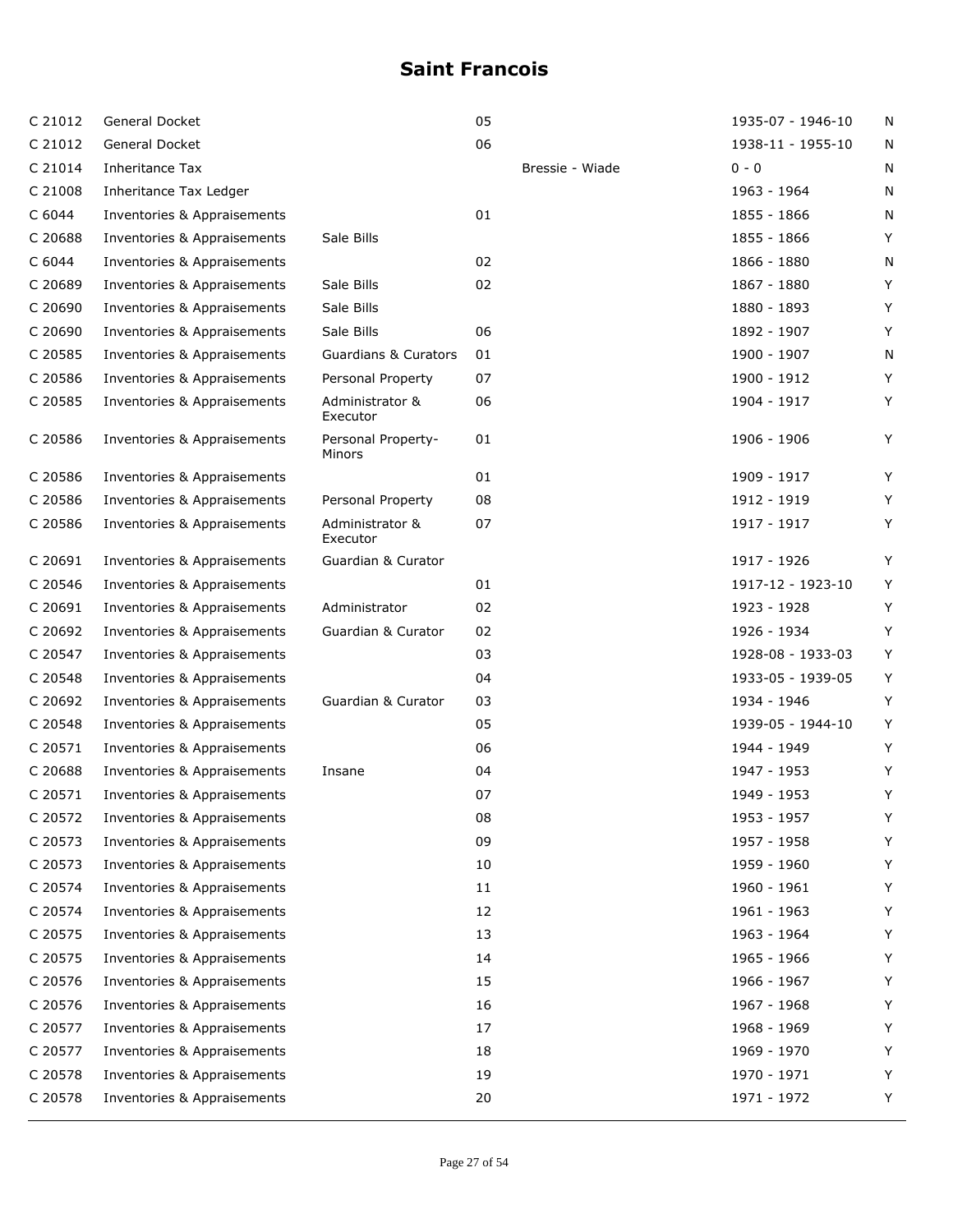| C 20579 | Inventories & Appraisements               |                                  | 21 |                                     | 1972 - 1973       | Y |
|---------|-------------------------------------------|----------------------------------|----|-------------------------------------|-------------------|---|
| C 20580 | Inventories & Appraisements               |                                  | 22 |                                     | 1974 - 1976       | Υ |
| C 20581 | Inventories & Appraisements               |                                  | 23 |                                     | 1976 - 1977       | Υ |
| C 20582 | Inventories & Appraisements               |                                  | 24 |                                     | 1978 - 1980       | Υ |
| C 20583 | Inventories & Appraisements               |                                  | 25 |                                     | 1980 - 1981       | Υ |
| C 20584 | Inventories & Appraisements               |                                  | 26 |                                     | 1980 - 1981       | Υ |
| C 20584 | Inventories, Certificates &<br>Affidavits |                                  | 05 |                                     | 1887 - 1909       | Y |
| C 21008 | Ledger                                    |                                  |    |                                     | 1895 - 1896       | Υ |
| C 20967 | Letters                                   | Administration                   | D  |                                     | 1825 - 1914       | Υ |
| C 20967 | Letters                                   | Administration                   | 02 |                                     | 1853 - 1898       | Y |
| C 6047  | Letters                                   | Administration                   |    |                                     | 1853 - 1898       | Y |
| C 20968 | Letters                                   | Testamentary &<br>Administration | 02 |                                     | 1899 - 1904       | Y |
| C 20968 | Letters                                   | Testamentary &<br>Administration | 03 |                                     | 1904 - 1925       | Y |
| C 20968 | Letters                                   | Testamentary &<br>Administration | 04 |                                     | 1931 - 1940       | Υ |
| C 20969 | Letters                                   | Testamentary &<br>Administration | 05 |                                     | 1951 - 1957       | Y |
| C 20969 | Letters                                   | Testamentary &<br>Administration | 06 |                                     | 1957 - 1960       | Y |
| C 20970 | Letters                                   | Testamentary &<br>Administration | 07 |                                     | 1960 - 1962       | Y |
| C 20970 | Letters                                   | Testamentary &<br>Administration | 08 |                                     | 1962 - 1964       | Υ |
| C 20970 | Letters                                   | Testamentary &<br>Administration | 09 |                                     | 1964 - 1967       | Υ |
| C 20971 | Letters                                   | Testamentary &<br>Administration | 10 |                                     | 1967 - 1969       | Υ |
| C 20971 | Letters                                   | Testamentary &<br>Administration | 11 |                                     | 1968 - 1973       | Υ |
| C 20971 | Letters                                   | Testamentary &<br>Administration | 12 |                                     | 1973 - 1976       | Υ |
| C 20972 | Letters                                   | Testamentary &<br>Administration | 13 |                                     | 1976 - 1980       | Y |
| C 20972 | Letters                                   | Testamentary &<br>Administration | 14 |                                     | 1981 - 1982       | Y |
| C 21013 | Mental Health                             | Archambo-Yeldell                 | 02 |                                     | $0 - 0$           | N |
| C 21013 | Mental Health                             |                                  | 01 |                                     | 1979-01 - 1980-12 | Y |
| C 8951  | <b>Miscellaneous Files</b>                |                                  |    |                                     | $0 - 0$           | C |
| C 21012 | Motion Docket                             |                                  |    |                                     | 1933-06 - 1934-01 | N |
| C 21007 | Notices                                   | Administrator &<br>Executor      |    |                                     | 1861 - 1902       | Y |
| C 21007 | Notices                                   | Administrator &<br>Executor      | 01 |                                     | 1917 - 1918       | Υ |
| C 8773  | Probate Case File Index                   |                                  |    |                                     | $0 - 0$           |   |
| C 8870  | Probate Case Files                        |                                  |    | Box Numbers Box 128 - Box 132 0 - 0 |                   | С |
| C 8871  | Probate Case Files                        |                                  |    | Box Numbers Box 132 - Box 136 0 - 0 |                   | C |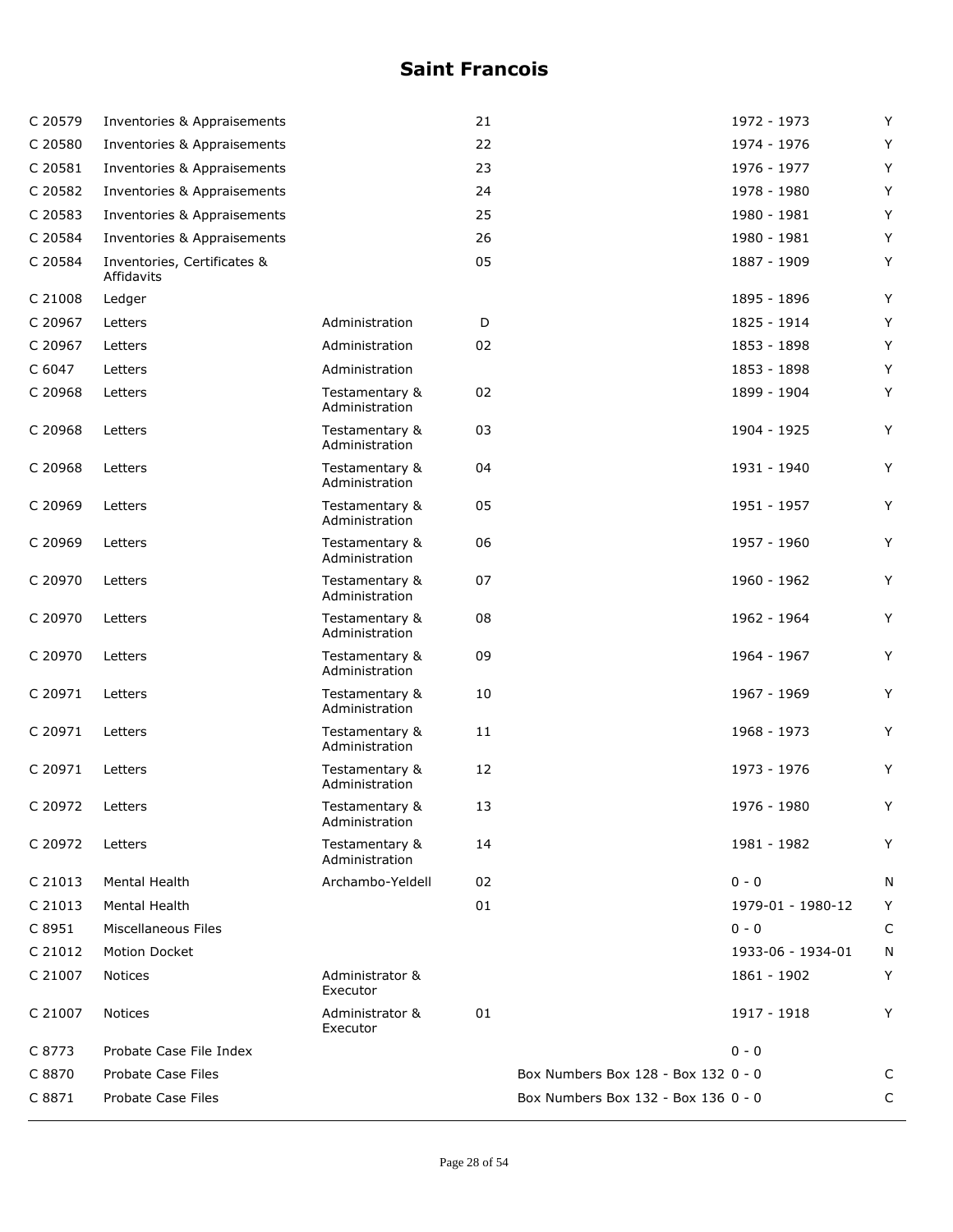| C 8872 | Probate Case Files |
|--------|--------------------|
| C 8794 | Probate Case Files |
| C 8802 | Probate Case Files |
| C 8795 | Probate Case Files |
| C 8774 | Probate Case Files |
| C 8796 | Probate Case Files |
| C 8797 | Probate Case Files |
| C 8865 | Probate Case Files |
| C 8798 | Probate Case Files |
| C 8799 | Probate Case Files |
| C 8800 | Probate Case Files |
| C 8801 | Probate Case Files |
| C 8821 | Probate Case Files |
| C 8819 | Probate Case Files |
| C 8806 | Probate Case Files |
| C 8805 | Probate Case Files |
| C 8803 | Probate Case Files |
| C 8804 | Probate Case Files |
| C 8792 | Probate Case Files |
| C 8820 | Probate Case Files |
| C 8895 | Probate Case Files |
| C 8904 | Probate Case Files |
| C 8914 | Probate Case Files |
| C 8915 | Probate Case Files |
| C 8916 | Probate Case Files |
| C 8936 | Probate Case Files |
| C 8937 | Probate Case Files |
| C 8948 | Probate Case Files |
| C 8824 | Probate Case Files |
| C 8903 | Probate Case Files |
| C 8825 | Probate Case Files |
| C 8790 | Probate Case Files |
| C 8832 | Probate Case Files |
| C 8775 | Probate Case Files |
| C 8834 | Probate Case Files |
| C 8835 | Probate Case Files |
| C 8851 | Probate Case Files |
| C 8807 | Probate Case Files |
| C 8793 | Probate Case Files |
| C 8852 | Probate Case Files |
| C 8791 | Probate Case Files |
| C 8864 | Probate Case Files |

| C 8872 | Probate Case Files        | Box Numbers Box 136 - Box 143 0 - 0           | C |
|--------|---------------------------|-----------------------------------------------|---|
| C 8794 | Probate Case Files        | Box Numbers Box 026 - Box 029 0 - 0           | C |
| C 8802 | Probate Case Files        | Box Numbers Box 051 - Box 052 0 - 0           | C |
| C 8795 | <b>Probate Case Files</b> | Box Numbers Box 029 - Box 031 0 - 0           | C |
| C 8774 | Probate Case Files        | Box Numbers Box 001 - Box 004 0 - 0           | C |
| C 8796 | Probate Case Files        | Box Numbers Box 032 - Box 034 0 - 0           | C |
| C 8797 | Probate Case Files        | Box Numbers Box 034 - Box 037 0 - 0           | C |
| C 8865 | Probate Case Files        | Box Numbers Box 124 - Box 128 0 - 0           | C |
| C 8798 | Probate Case Files        | Box Numbers Box 037 - Box 040 0 - 0           | C |
| C 8799 | Probate Case Files        | Box Numbers Box 040 - Box 044 0 - 0           | C |
| C 8800 | Probate Case Files        | Box Numbers Box 044 - Box 048 0 - 0           | C |
| C 8801 | Probate Case Files        | Box Numbers Box 048 - Box 051 0 - 0           | C |
| C 8821 | Probate Case Files        | Box Numbers Box 079 - Box 082 0 - 0           | C |
| C 8819 | Probate Case Files        | Box Numbers Box 072 - Box 075 0 - 0           | C |
| C 8806 | Probate Case Files        | Box Numbers Box 065 - Box 069 0 - 0           | C |
| C 8805 | Probate Case Files        | Box Numbers Box 061 - Box 065 0 - 0           | C |
| C 8803 | Probate Case Files        | Box Numbers Box 053 - Box 056 0 - 0           | C |
| C 8804 | Probate Case Files        | Box Numbers Box 056 - Box 061 0 - 0           | C |
| C 8792 | Probate Case Files        | Box Numbers Box 021 - Box 024 0 - 0           | C |
| C 8820 | Probate Case Files        | Box Numbers Box 075 - Box 079 0 - 0           | C |
| C 8895 | Probate Case Files        | Box Numbers Box 171 - Box 175 0 - 0           | C |
| C 8904 | Probate Case Files        | Box Numbers Box 180 - Box 184 0 - 0           | C |
| C 8914 | Probate Case Files        | Box Numbers Box 184 - Box 188 0 - 0           | C |
| C 8915 | Probate Case Files        | Box Numbers Box 188 - Box 192 0 - 0           | C |
| C 8916 | Probate Case Files        | Box Numbers Box 192 - Box 196 0 - 0           | C |
| C 8936 | Probate Case Files        | Box Numbers Box 196 - Box 200 0 - 0           | C |
| C 8937 | Probate Case Files        | Box Numbers Box 200 - Box 206 0 - 0           | C |
| C 8948 | Probate Case Files        | Box Numbers Box 206 - Box<br>$0 - 0$<br>Wills | C |
| C 8824 | Probate Case Files        | Box Numbers Box 082 - Box 086 0 - 0           | C |
| C 8903 | Probate Case Files        | Box Numbers Box 175 - Box 180 0 - 0           |   |
| C 8825 | Probate Case Files        | Box Numbers Box 086 - Box 089 0 - 0           |   |
| C 8790 | Probate Case Files        | Box Numbers Box 015 - Box 018 0 - 0           | C |
| C 8832 | Probate Case Files        | Box Numbers Box 092 - Box 095 0 - 0           | C |
| C 8775 | Probate Case Files        | Box Numbers Box 004 - Box 008 0 - 0           |   |
| C 8834 | Probate Case Files        | Box Numbers Box 095 - Box 099 0 - 0           |   |
| C 8835 | Probate Case Files        | Box Numbers Box 099 - Box 102 0 - 0           |   |
| C 8851 | Probate Case Files        | Box Numbers Box 102 - Box 106 0 - 0           | C |
| C 8807 | Probate Case Files        | Box Numbers Box 069 - Box 072 0 - 0           |   |
| C 8793 | Probate Case Files        | Box Numbers Box 024 - Box 026 0 - 0           |   |
| C 8852 | Probate Case Files        | Box Numbers Box 106 - Box 109 0 - 0           |   |
| C 8791 | Probate Case Files        | Box Numbers Box 018 - Box 021 0 - 0           | C |
| C 8864 | Probate Case Files        | Box Numbers Box 120 - Box 124 0 - 0           | C |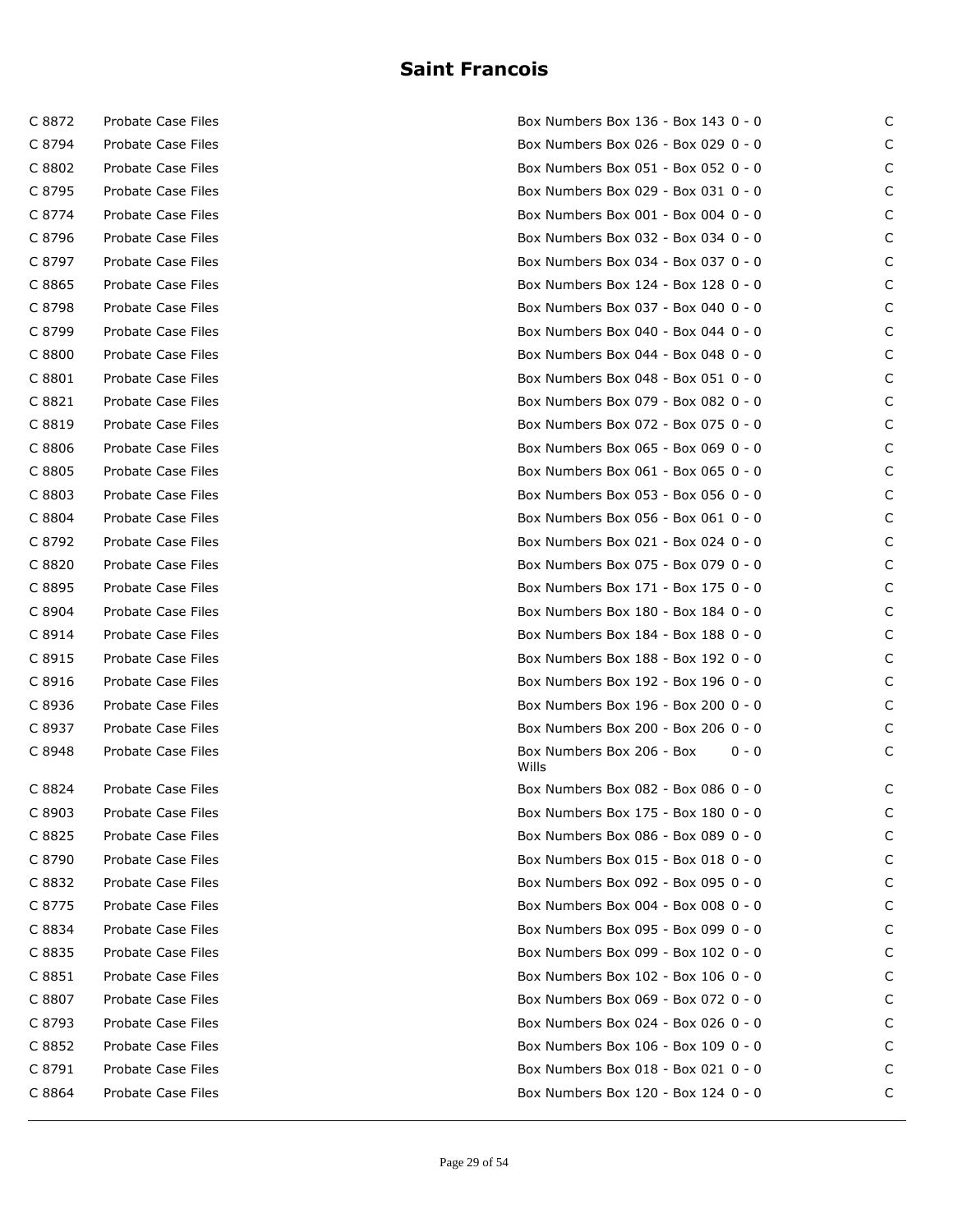| C 8789  | Probate Case Files     |                                 |    | Box Numbers Box 011 - Box 015 0 - 0 |                   |   |
|---------|------------------------|---------------------------------|----|-------------------------------------|-------------------|---|
| C 8788  | Probate Case Files     |                                 |    | Box Numbers Box 008 - Box 011 0 - 0 |                   | C |
| C 8827  | Probate Case Files     |                                 |    | Box Numbers Box 089 - Box 092 0 - 0 |                   | C |
| C 8862  | Probate Case Files     |                                 |    | Box Numbers Box 113 - Box 117 0 - 0 |                   | C |
| C 8857  | Probate Case Files     |                                 |    | Box Numbers Box 109 - Box 113 0 - 0 |                   | C |
| C 8875  | Probate Case Files     |                                 |    | Box Numbers Box 143 - Box 147 0 - 0 |                   | C |
| C 8863  | Probate Case Files     |                                 |    | Box Numbers Box 117 - Box 120 0 - 0 |                   | C |
| C 8876  | Probate Case Files     |                                 |    | Box Numbers Box 147 - Box 152 0 - 0 |                   | C |
| C 8894  | Probate Case Files     |                                 |    | Box Numbers Box 166 - Box 171 0 - 0 |                   | C |
| C 8890  | Probate Case Files     |                                 |    | Box Numbers Box 161 - Box 166 0 - 0 |                   | C |
| C 8885  | Probate Case Files     |                                 |    | Box Numbers Box 156 - Box 161 0 - 0 |                   | C |
| C 8879  | Probate Case Files     |                                 |    | Box Numbers Box 152 - Box 156 0 - 0 |                   | C |
| C 20532 | Probate Minutes        |                                 |    |                                     | 1879 - 1885       | N |
| C 6042  | Probate Minutes        |                                 |    |                                     | 1879 - 1885       | N |
| C 6042  | Probate Minutes        |                                 |    |                                     | 1885 - 1894       | N |
| C 20532 | Probate Minutes        |                                 |    |                                     | 1885-07 - 1894-07 | N |
| C 20533 | <b>Probate Minutes</b> |                                 |    |                                     | 1894-10 - 1902-04 | N |
| C 20533 | <b>Probate Minutes</b> |                                 |    |                                     | 1902-04 - 1907-03 | N |
| C 20533 | Probate Minutes        |                                 |    |                                     | 1907-04 - 1913-03 | N |
| C 20534 | Probate Minutes        |                                 |    |                                     | 1913-03 - 1917-11 | N |
| C 20534 | Probate Minutes        |                                 |    |                                     | 1917-12 - 1921-04 | N |
| C 20534 | Probate Minutes        |                                 |    |                                     | 1921-04 - 1925-01 | N |
| C 20535 | Probate Minutes        |                                 |    |                                     | 1924-01 - 1927-01 | N |
| C 20535 | Probate Minutes        |                                 |    |                                     | 1927-01 - 1927-12 | N |
| C 20536 | Probate Minutes        |                                 |    |                                     | 1931-01 - 1936-01 | N |
| C 20536 | Probate Minutes        |                                 |    |                                     | 1936-01 - 1941-04 | N |
| C 20537 | <b>Probate Minutes</b> |                                 |    |                                     | 1941-04 - 1945-11 | N |
| C 20537 | Probate Minutes        |                                 |    |                                     | 1945-11 - 1949-12 | N |
| C 20538 | Probate Minutes        |                                 |    |                                     | 1949-12 - 1954-06 | N |
| C 20538 | Probate Minutes        |                                 |    |                                     | 1954-06 - 1958-12 | N |
| C 20539 | Probate Minutes        |                                 |    |                                     | 1959-01 - 1960-09 | N |
| C 20532 | Probate Record Index   | <b>Guardians &amp; Curators</b> | 03 |                                     | $0 - 0$           |   |
| C 20532 | Probate Record Index   | <b>Guardians &amp; Curators</b> | 04 |                                     | 0 - 0             |   |
| C 20531 | Probate Record Index   | <b>Guardians &amp; Curators</b> | 02 |                                     | $0 - 0$           |   |
| C 20529 | Probate Record Index   |                                 |    |                                     | $0 - 0$           |   |
| C 20531 | Probate Record Index   | Administrator &<br>Executor     | 05 |                                     | $0 - 0$           |   |
| C 20530 | Probate Record Index   | Administrator &<br>Executor     | 04 |                                     | $0 - 0$           |   |
| C 20531 | Probate Record Index   | Administrator &<br>Executor     | 06 |                                     | $0 - 0$           |   |
| C 20530 | Probate Record Index   | Administrator &<br>Executor     | 01 |                                     | $0 - 0$           |   |
| C 20530 | Probate Record Index   | Administrator &<br>Executor     | 03 |                                     | $0 - 0$           |   |
|         |                        |                                 |    |                                     |                   |   |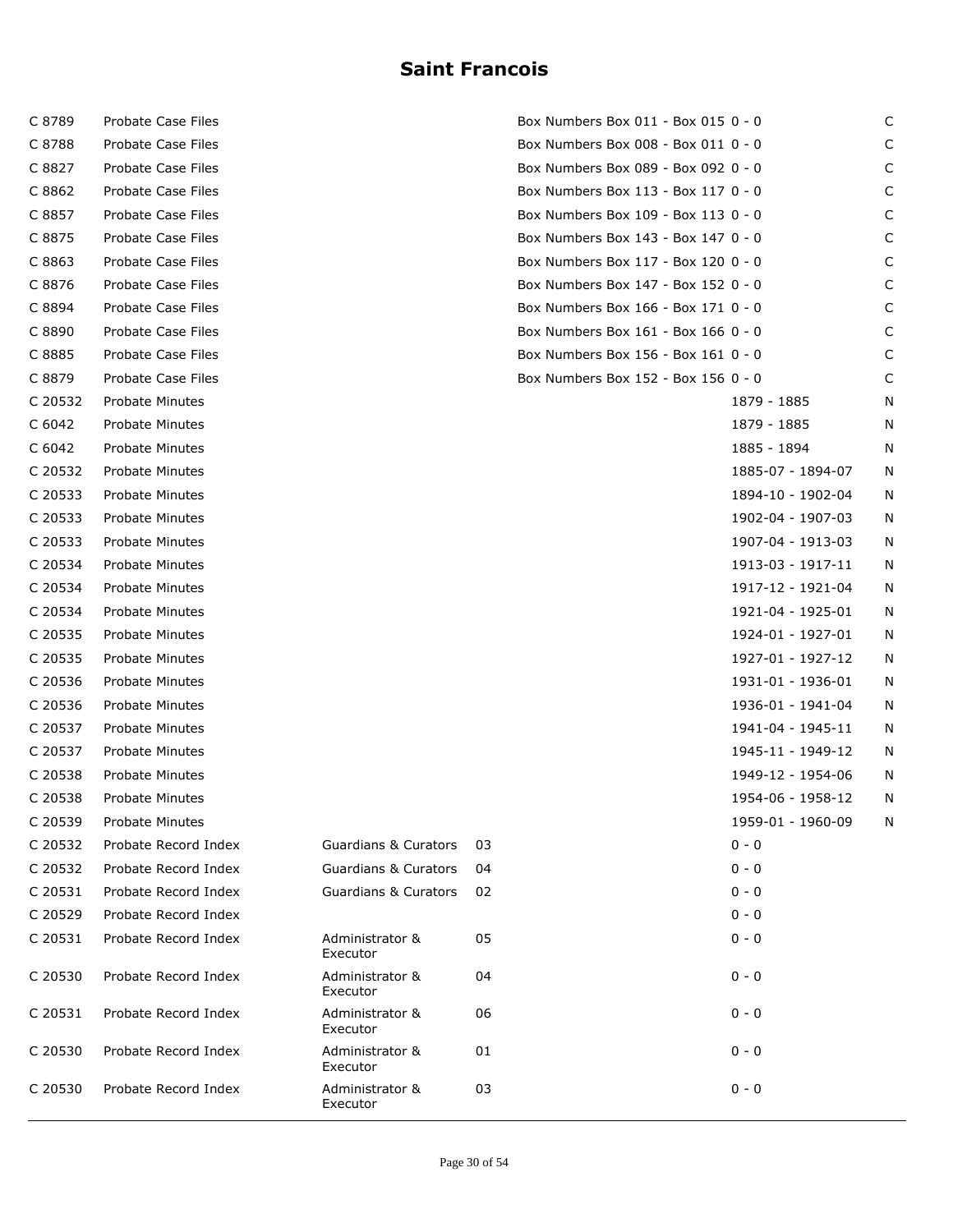| C 20532           | Probate Record Index | <b>Guardians &amp; Curators</b> | 05 | $0 - 0$           |   |
|-------------------|----------------------|---------------------------------|----|-------------------|---|
| C 20529           | Probate Record Index |                                 |    | 1879 - 1904       |   |
| C 6036            | Probate Records      |                                 | B  | 1843 - 1851       | Y |
| C 20435           | Probate Records      |                                 | Е  | 1843-10 - 1851-02 | Y |
| C 6037            | Probate Records      |                                 | F  | 1851 - 1859       | Y |
| C 20436           | Probate Records      |                                 | F  | 1851-05 - 1859-07 | Y |
| C 6038            | Probate Records      |                                 | G  | 1859 - 1865       | Y |
| C 20436           | Probate Records      |                                 | G  | 1859-06 - 1865-06 | Y |
| C 6039            | Probate Records      |                                 | H  | 1865 - 1875       | Y |
| C 20437           | Probate Records      |                                 | H  | 1865-06 - 1875-05 | Y |
| C <sub>6040</sub> | Probate Records      |                                 | J  | 1875 - 1878       | Y |
| C 20437           | Probate Records      |                                 | J  | 1875-06 - 1878-12 | Y |
| C <sub>6041</sub> | Probate Records      |                                 | 01 | 1879 - 1886       | N |
| C 20438           | Probate Records      |                                 | 01 | 1879-02 - 1886-01 | N |
| C 20438           | Probate Records      |                                 | 02 | 1886-04 - 1893-04 | N |
| C 20439           | Probate Records      |                                 | 03 | 1893-07 - 1901-01 | N |
| C 20439           | Probate Records      |                                 | 04 | 1901-01 - 1904-08 | N |
| C 20440           | Probate Records      |                                 | 05 | 1904-09 - 1908-09 | N |
| C 20440           | Probate Records      |                                 | 06 | 1908-10 - 1912-10 | N |
| C 20441           | Probate Records      |                                 | 07 | 1912-11 - 1915-08 | N |
| C 20442           | Probate Records      |                                 | 08 | 1915-10 - 1921-01 | N |
| C 20443           | Probate Records      |                                 | 09 | 1921-04 - 1924-07 | N |
| C 20444           | Probate Records      |                                 | 10 | 1924-07 - 1926-11 | N |
| C 20444           | Probate Records      |                                 | 11 | 1926-10 - 1929-10 | N |
| C 20445           | Probate Records      |                                 | 12 | 1929-10 - 1932-06 | N |
| C 20445           | Probate Records      |                                 | 13 | 1932-06 - 1935-05 | N |
| C 20446           | Probate Records      |                                 | 14 | 1935-05 - 1937-07 | N |
| C 20446           | Probate Records      |                                 | 15 | 1937-07 - 1939-08 | N |
| C 20447           | Probate Records      |                                 | 16 | 1939-08 - 1941-08 | N |
| C 20447           | Probate Records      |                                 | 17 | 1941-07 - 1943-09 | N |
| C 20448           | Probate Records      |                                 | 18 | 1943-09 - 1945-10 | N |
| C 20448           | Probate Records      |                                 | 19 | 1945-10 - 1947-06 | N |
| C 20449           | Probate Records      |                                 | 20 | 1947-06 - 1949-05 | N |
| C 20449           | Probate Records      |                                 | 21 | 1949-05 - 1951-05 | N |
| C 20515           | Probate Records      |                                 | 22 | 1952-05 - 1953-03 | N |
| C 20515           | Probate Records      |                                 | 23 | 1953-03 - 1954-12 | N |
| C 20516           | Probate Records      |                                 | 24 | 1955-01 - 1956-05 | N |
| C 20516           | Probate Records      |                                 | 25 | 1956-05 - 1957-11 | N |
| C 20517           | Probate Records      |                                 | 26 | 1957-11 - 1959-03 | N |
| C 20517           | Probate Records      |                                 | 27 | 1959-03 - 1960-06 | N |
| C 20518           | Probate Records      |                                 | 28 | 1960-07 - 1961-10 | N |
| C 20518           | Probate Records      |                                 | 29 | 1961-10 - 1962-12 | N |
| C 20519           | Probate Records      |                                 | 30 | 1963-01 - 1964-02 | N |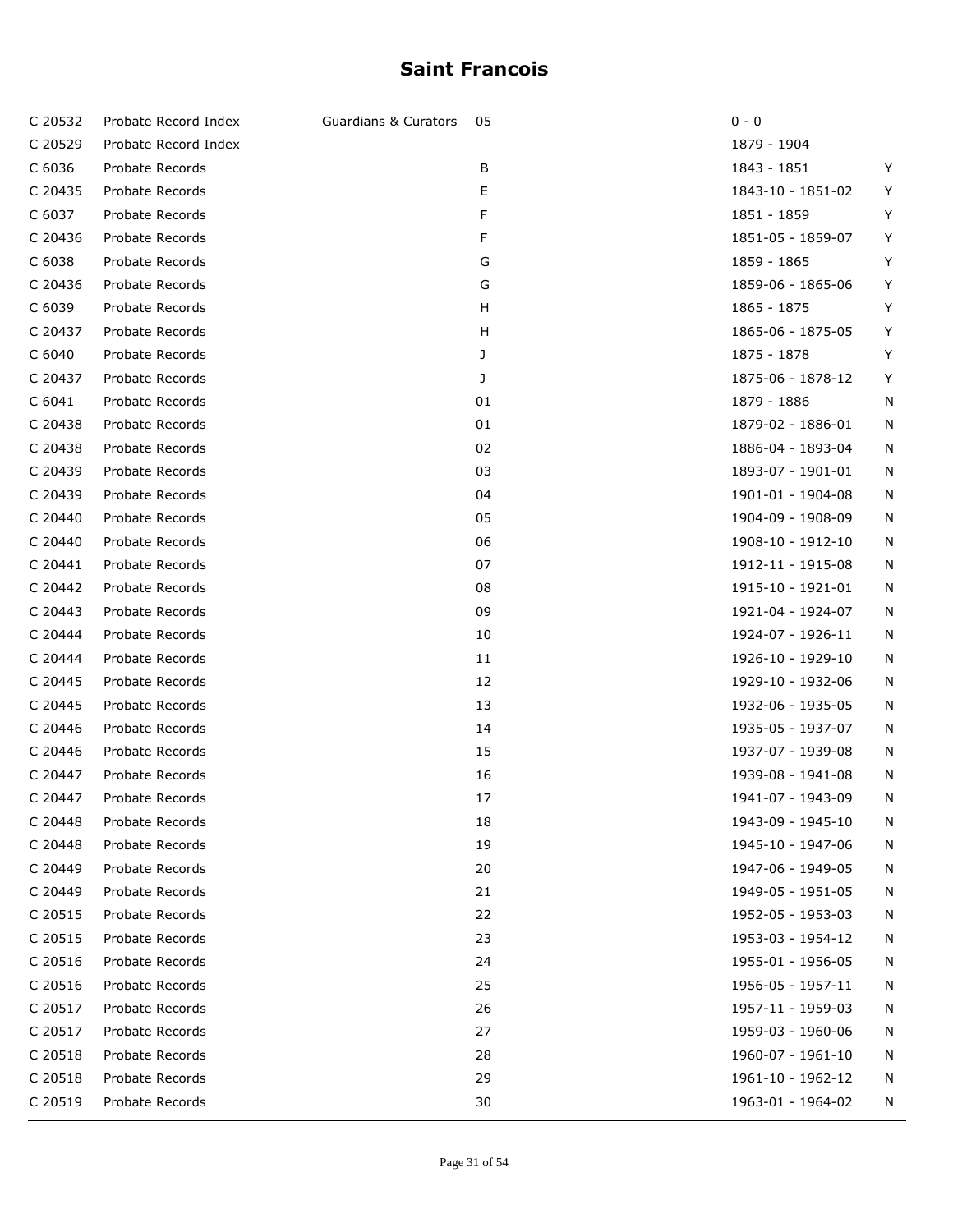| C 20519 | Probate Records      | 31 |                         | 1964-02 - 1965-03 | N |
|---------|----------------------|----|-------------------------|-------------------|---|
| C 20520 | Probate Records      | 32 |                         | 1965-04 - 1966-06 | N |
| C 20520 | Probate Records      | 33 |                         | 1966-06 - 1967-07 | N |
| C 20521 | Probate Records      | 34 |                         | 1967-07 - 1968-09 | N |
| C 20521 | Probate Records      | 35 |                         | 1968-09 - 1969-11 | N |
| C 20522 | Probate Records      | 36 |                         | 1969-11 - 1970-09 | N |
| C 20522 | Probate Records      | 37 |                         | 1970-09 - 1971-09 | N |
| C 20523 | Probate Records      | 38 |                         | 1971-09 - 1972-07 | N |
| C 20523 | Probate Records      | 39 |                         | 1972-07 - 1973-04 | N |
| C 20524 | Probate Records      | 40 |                         | 1973-05 - 1974-06 | N |
| C 20524 | Probate Records      | 41 |                         | 1974-02 - 1974-12 | N |
| C 20525 | Probate Records      | 42 |                         | 1975-01 - 1975-10 | N |
| C 20525 | Probate Records      | 43 |                         | 1975-10 - 1976-07 | N |
| C 20526 | Probate Records      | 44 |                         | 1976-08 - 1977-04 | N |
| C 20526 | Probate Records      | 45 |                         | 1977-04 - 1978-02 | N |
| C 20527 | Probate Records      | 46 |                         | 1978-02 - 1978-12 | N |
| C 20527 | Probate Records      | 47 |                         | 1978-12 - 1980-02 | N |
| C 20528 | Probate Records      | 48 |                         | 1980-02 - 1981-07 | N |
| C 20528 | Probate Records      | 49 |                         | 1981-07 - 1981-12 | N |
| C 20543 | Probate Register     | 09 | 5160 - 5986             | $0 - 0$           | N |
| C 20539 | Probate Register     | 01 | $1 - 438$               | $0 - 0$           | N |
| C 20540 | Probate Register     | 02 | 439 - 1136              | $0 - 0$           | N |
| C 20540 | Probate Register     | 03 | 1137 - 1794             | $0 - 0$           | N |
| C 20541 | Probate Register     | 04 | 1795 - 2418             | $0 - 0$           | N |
| C 20541 | Probate Register     | 05 | 2419 - 3015             | $0 - 0$           | N |
| C 20542 | Probate Register     | 06 | 3016 - 3647             | $0 - 0$           | N |
| C 20543 | Probate Register     | 08 | 4329 - 5159             | $0 - 0$           | N |
| C 20542 | Probate Register     | 07 | 3648 - 4328             | $0 - 0$           | N |
| C 20544 | Probate Register     | 11 | 6990 - 7985             | $0 - 0$           | N |
| C 20545 | Probate Register     | 12 | 7896 - 8781             | $0 - 0$           | N |
| C 20545 | Probate Register     | 13 | 8782 - 2CV679/372P      | $0 - 0$           | N |
| C 20546 | Probate Register     | 14 | CV679/373P - CV681/539P | $0 - 0$           | N |
| C 20544 | Probate Register     | 10 | 5987 - 6989             | $0 - 0$           | N |
| C 21007 | Proof of Publication | 01 |                         | 1903 - 1920       | Y |
| C 21008 | Proof of Publication | 02 |                         | 1919 - 1930       | Y |
| C 21009 | Proof of Publication | 03 |                         | 1930 - 1945       | Υ |
| C 21009 | Proof of Publication | 04 |                         | 1946 - 1955       | Υ |
| C 21014 | Register of Papers   |    | Alexander - Zolman      | $0 - 0$           | N |
| C 20584 | Sale Bills           | 08 |                         | 1904 - 1955       | Υ |
| C 21010 | Settlement Docket    |    |                         | 1879-05 - 1890-04 | N |
| C 21010 | Settlement Docket    |    |                         | 1891-04 - 1906-10 | N |
| C 21010 | Settlement Docket    | 03 |                         | 1907-01 - 1920-01 | N |
| C 21010 | Settlement Docket    | 04 |                         | 1920-07 - 1930-10 | N |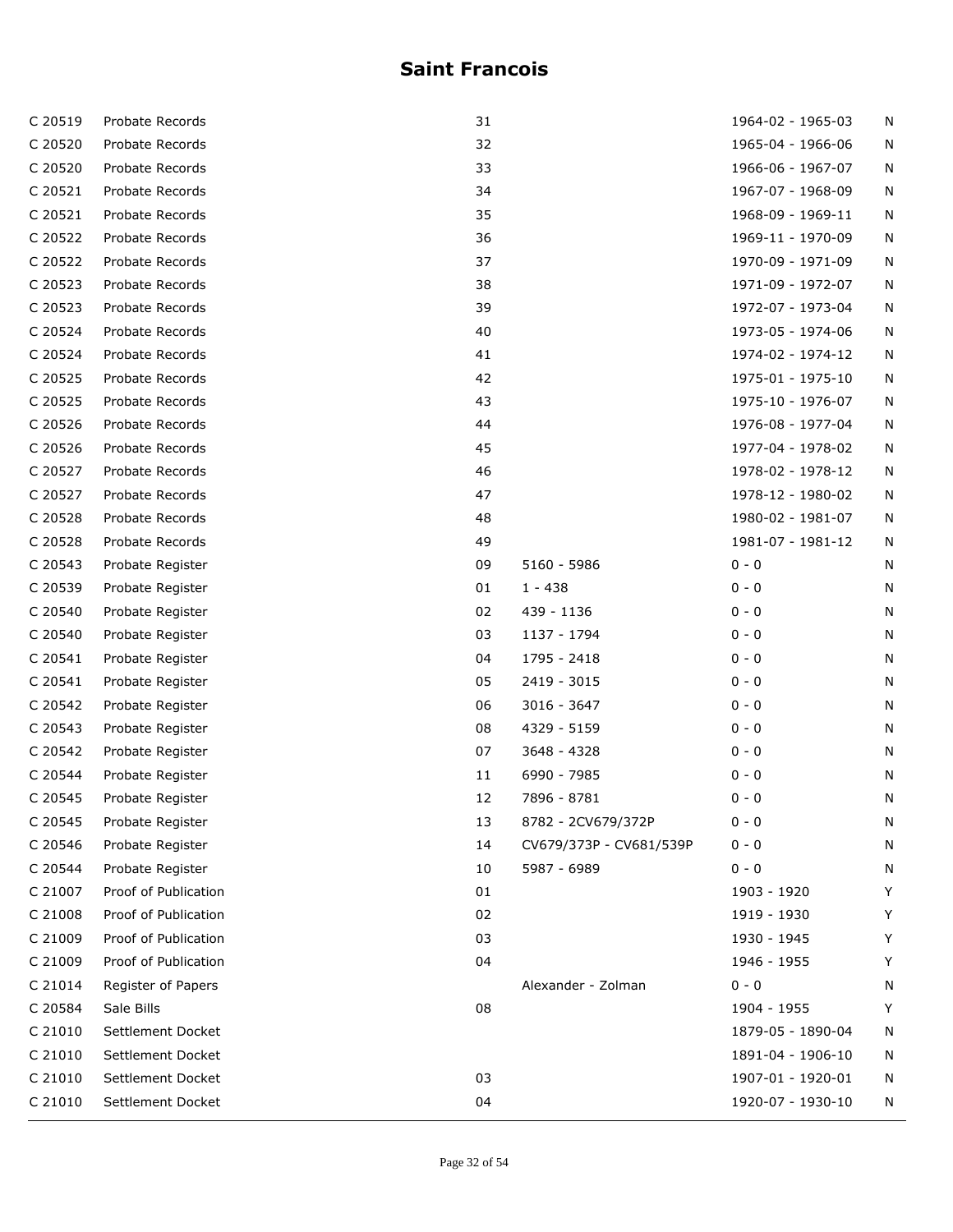| C 21011 | Settlement Docket |                                         |    | 1931-01 - 1945-10 | N |
|---------|-------------------|-----------------------------------------|----|-------------------|---|
| C 21011 | Settlement Docket |                                         |    | 1946-03 - 1955-12 | N |
| C 21010 | Settlements       |                                         |    | 1849-11 - 1864-03 | N |
| C 6046  | Settlements       | Final                                   | 01 | 1859 - 1903       | Y |
| C 20692 | Settlements       | Guardian,<br>Administrator,<br>Executor | 02 | 1864 - 1874       | Υ |
| C 6045  | Settlements       | Administrator                           |    | 1872 - 1880       | N |
| C 20693 | Settlements       | Guardian,<br>Administrator,<br>Executor | 03 | 1874 - 1880       | Υ |
| C 20693 | Settlements       | Guardian,<br>Administrator,<br>Executor | 04 | 1880 - 1885       | Y |
| C 6045  | Settlements       |                                         |    | 1880 - 1885       | N |
| C 20961 | Settlements       | Guardian & Curator                      | 01 | 1885 - 1894       | Υ |
| C 20694 | Settlements       | Guardian,<br>Administrator,<br>Executor | 05 | 1885 - 1904       | Y |
| C 20962 | Settlements       | Guardian & Curator                      | 02 | 1895 - 1902       | Y |
| C 20694 | Settlements       | Guardian,<br>Administrator,<br>Executor | 06 | 1898 - 1912       | Y |
| C 20962 | Settlements       | Guardian & Curator                      | 03 | 1902 - 1907       | Y |
| C 20963 | Settlements       | Guardian & Curator                      | 04 | 1907 - 1910       | Y |
| C 20695 | Settlements       | Guardian,<br>Administrator,<br>Executor | 07 | 1908 - 1914       | Υ |
| C 20963 | Settlements       | Guardian & Curator                      | 05 | 1910 - 1913       | Y |
| C 20964 | Settlements       | Guardian & Curator                      | 06 | 1913 - 1918       | Y |
| C 20695 | Settlements       | Guardian,<br>Administrator,<br>Executor | 08 | 1914 - 1920       | Υ |
| C 20964 | Settlements       | Guardian & Curator                      | 07 | 1918 - 1924       | Y |
| C 20945 | Settlements       | Guardian,<br>Administrator,<br>Executor | 09 | 1920 - 1923       | Y |
| C 20945 | Settlements       | Guardian,<br>Administrator,<br>Executor | 10 | 1923 - 1928       | Y |
| C 20965 | Settlements       | Guardian & Curator                      | 08 | 1924 - 1930       | Y |
| C 20946 | Settlements       | Guardian,<br>Administrator,<br>Executor | 11 | 1928 - 1932       | Υ |
| C 20965 | Settlements       | Guardian & Curator                      | 09 | 1930 - 1936       | Y |
| C 20946 | Settlements       | Guardian,<br>Administrator,<br>Executor | 12 | 1932 - 1938       | Y |
| C 20966 | Settlements       | Guardian & Curator                      | 10 | 1936 - 1945       | Y |
| C 20947 | Settlements       | Guardian,<br>Administrator,<br>Executor | 13 | 1938 - 1943       | Y |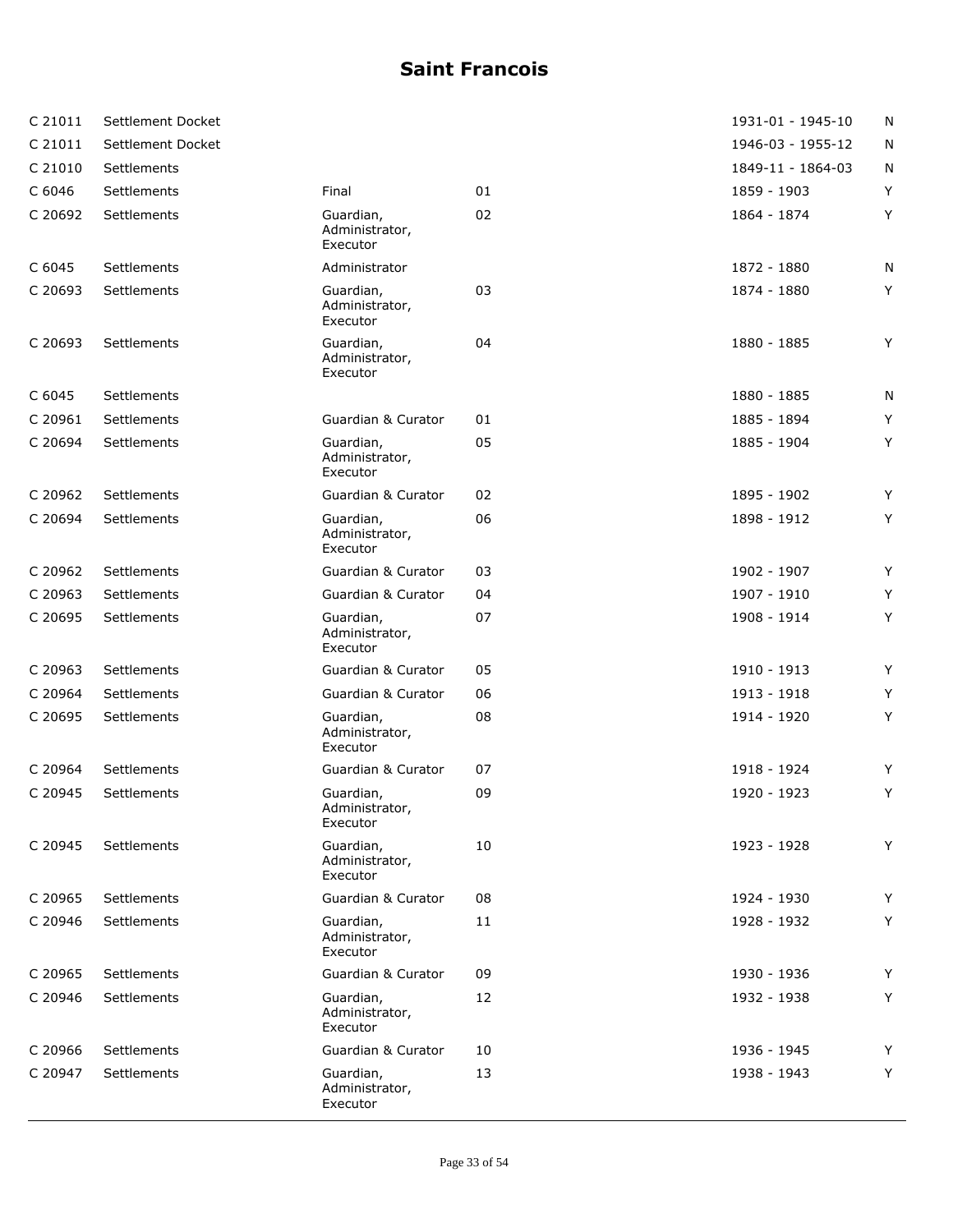| C 20948 | Settlements | Guardian,<br>Administrator,<br>Executor | 14  | 1943 - 1948 | Y |
|---------|-------------|-----------------------------------------|-----|-------------|---|
| C 20966 | Settlements | Guardian & Curator                      | 11  | 1945 - 1951 | Y |
| C 20949 | Settlements | Guardian,<br>Administrator,<br>Executor | 15  | 1948 - 1953 | Y |
| C 20967 | Settlements | Guardian & Curator                      | 12  | 1951 - 1955 | Y |
| C 20950 | Settlements | Guardian,<br>Administrator,<br>Executor | 16  | 1954 - 1956 | Y |
| C 20950 | Settlements | Guardian,<br>Administrator,<br>Executor | 17  | 1956 - 1959 | Y |
| C 20951 | Settlements | Guardian,<br>Administrator,<br>Executor | 18  | 1958 - 1959 | Y |
| C 20951 | Settlements | Guardian,<br>Administrator,<br>Executor | 18A | 1959 - 1961 | Y |
| C 20952 | Settlements | Guardian,<br>Administrator,<br>Executor | 19  | 1960 - 1962 | Y |
| C 20952 | Settlements | Guardian,<br>Administrator,<br>Executor | 20  | 1962 - 1963 | Y |
| C 20953 | Settlements | Guardian,<br>Administrator,<br>Executor | 21  | 1963 - 1964 | Y |
| C 20953 | Settlements | Guardian,<br>Administrator,<br>Executor | 22  | 1964 - 1965 | Y |
| C 20954 | Settlements | Guardian,<br>Administrator,<br>Executor | 23  | 1965 - 1966 | Y |
| C 20954 | Settlements | Guardian,<br>Administrator,<br>Executor | 24  | 1966 - 1967 | Y |
| C 20955 | Settlements | Guardian,<br>Administrator,<br>Executor | 25  | 1967 - 1968 | Y |
| C 20955 | Settlements | Guardian,<br>Administrator,<br>Executor | 26  | 1967 - 1969 | Y |
| C 20956 | Settlements | Guardian,<br>Administrator,<br>Executor | 27  | 1968 - 1969 | Y |
| C 20956 | Settlements | Guardian,<br>Administrator,<br>Executor | 28  | 1969 - 1970 | Y |
| C 20957 | Settlements | Guardian,<br>Administrator,<br>Executor | 29  | 1970 - 1971 | Y |
| C 20957 | Settlements | Guardian,<br>Administrator,<br>Executor | 30  | 1971 - 1972 | Y |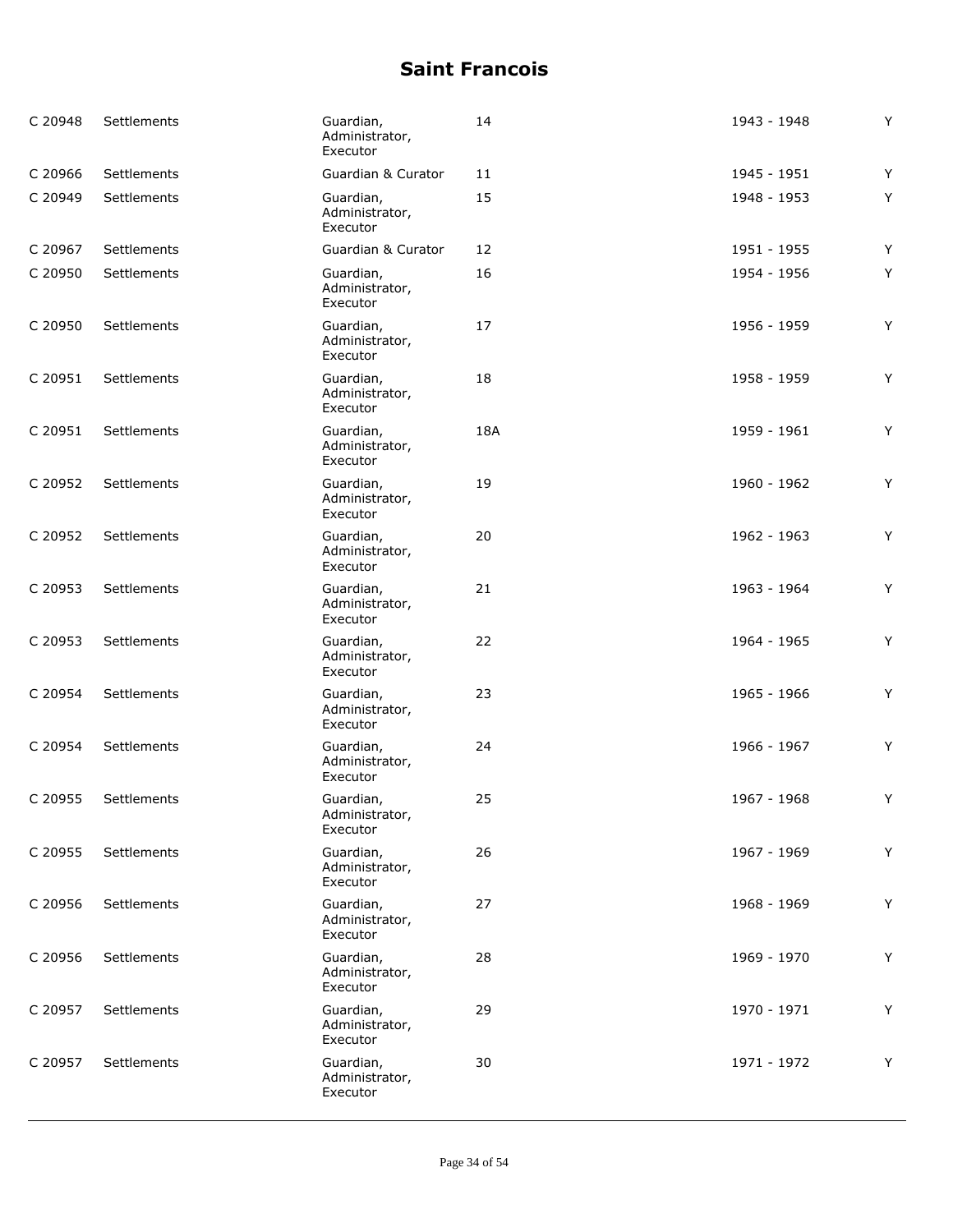| C 20958 | Settlements   | Guardian,<br>Administrator,<br>Executor | 31 | 1972 - 1973       | Y           |
|---------|---------------|-----------------------------------------|----|-------------------|-------------|
| C 20958 | Settlements   | Guardian,<br>Administrator,<br>Executor | 32 | 1973 - 1975       | Υ           |
| C 20959 | Settlements   | Guardian,<br>Administrator,<br>Executor | 33 | 1975 - 1977       | Y           |
| C 20959 | Settlements   | Guardian,<br>Administrator,<br>Executor | 34 | 1977 - 1978       | Y           |
| C 20960 | Settlements   | Guardian,<br>Administrator,<br>Executor | 35 | 1978 - 1979       | Υ           |
| C 20960 | Settlements   | Guardian,<br>Administrator,<br>Executor | 36 | 1980 - 1980       | Υ           |
| C 20961 | Settlements   | Guardian,<br>Administrator,<br>Executor | 37 | 1980 - 1981       | Y           |
| C 8949  | Wills         |                                         |    | $0 - 0$           | $\mathsf C$ |
| C 8950  | Wills         |                                         |    | $0 - 0$           | $\mathsf C$ |
| C 20426 | Wills         |                                         |    | 1825 - 1852       | N           |
| C 20426 | Wills         |                                         | 01 | 1852-05 - 1890-08 | Y           |
| C 6048  | Wills         |                                         | 01 | 1853 - 1890       | Υ           |
| C 6048  | Wills         |                                         | 02 | 1890 - 1904       | Υ           |
| C 20426 | Wills         |                                         | 02 | 1890-04 - 1904-02 | Υ           |
| C 6048  | Wills         |                                         | 03 | 1902 - 1916       | Y           |
| C 20427 | Wills         |                                         | 03 | 1902-06 - 1916-10 | Y           |
| C 20427 | Wills         |                                         | 04 | 1917-01 - 1926-05 | Υ           |
| C 20428 | Wills         |                                         | 05 | 1926-04 - 1934-03 | Υ           |
| C 20428 | Wills         |                                         | 06 | 1934-11 - 1944-06 | Υ           |
| C 20429 | Wills         |                                         | 07 | 1945-01 - 1953-02 | Υ           |
| C 20429 | Wills         |                                         | 08 | 1953-02 - 1957-09 | Υ           |
| C 20430 | Wills         |                                         | 09 | 1957-12 - 1960-07 | Y           |
| C 20430 | Wills         |                                         | 10 | 1960-07 - 1962-04 | Y           |
| C 20431 | Wills         |                                         | 11 | 1962-11 - 1964-11 | Υ           |
| C 20431 | Wills         |                                         | 12 | 1965-03 - 1967-03 | Υ           |
| C 20432 | Wills         |                                         | 13 | 1967-04 - 1968-10 | Υ           |
| C 20432 | Wills         |                                         | 14 | 1968-10 - 1970-08 | Υ           |
| C 20433 | Wills         |                                         | 15 | 1970-06 - 1972-07 | Υ           |
| C 20433 | Wills         |                                         | 16 | 1972-05 - 1974-06 | Υ           |
| C 20434 | Wills         |                                         | 17 | 1974-06 - 1976-06 | Υ           |
| C 20434 | Wills         |                                         | 18 | 1976-06 - 1978-06 | Υ           |
| C 20435 | Wills         |                                         | 19 | 1978-05 - 1980-06 | Υ           |
| C 20435 | Wills         |                                         | 20 | 1980-04 - 1981-12 | Υ           |
| C 20972 | Wills & Bonds |                                         | A1 | 1822 - 1916       | Υ           |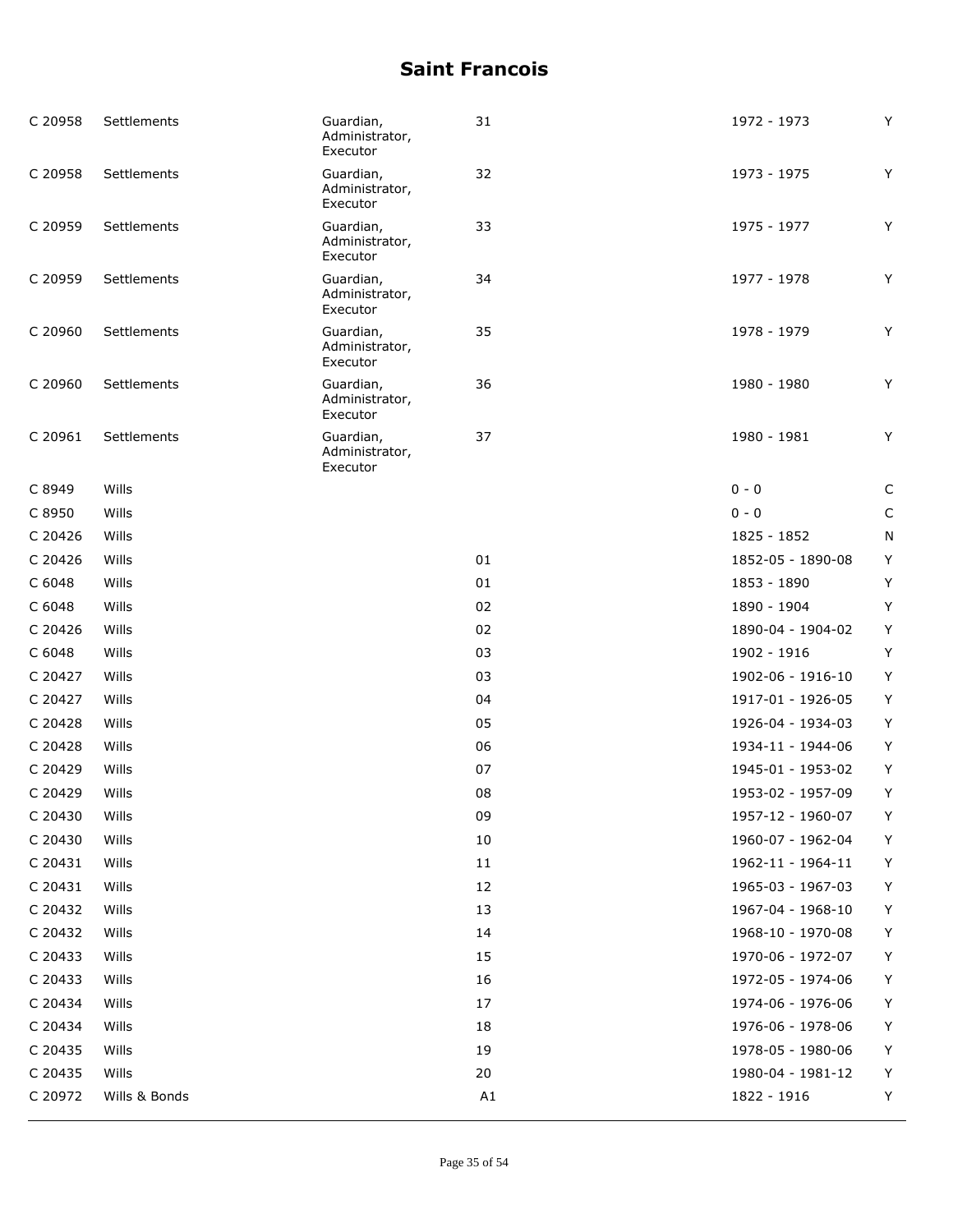#### **Recorder of Deeds**

| Reel<br><b>Number</b> | Title                     | <b>Subtitle</b>                         | Vol   | <b>Scope and Content</b> | Date        | <b>Indexed</b> |
|-----------------------|---------------------------|-----------------------------------------|-------|--------------------------|-------------|----------------|
| C 5994                | Abstract & Index to Deeds |                                         | $A-D$ |                          | 1822 - 1850 |                |
| C 67025               | Abstract & Index to Deeds |                                         | 01    |                          | 1850 - 1869 |                |
| C 5994                | Abstract & Index to Deeds |                                         | 01    |                          | 1850 - 1869 |                |
| C 67025               | Abstract & Index to Deeds |                                         | 02    |                          | 1867 - 1869 |                |
| C 5994                | Abstract & Index to Deeds |                                         | 02    |                          | 1867 - 1869 |                |
| C 5994                | Abstract & Index to Deeds |                                         | 03    |                          | 1869 - 1878 |                |
| C 67025               | Abstract & Index to Deeds |                                         | 03    |                          | 1869 - 1878 |                |
| C 67025               | Abstract & Index to Deeds |                                         | 04    |                          | 1875 - 1883 |                |
| C 67003               | Abstract & Index to Deeds |                                         | 05    |                          | 1882 - 1890 |                |
| C 67003               | Abstract & Index to Deeds |                                         | 06    |                          | 1886 - 1893 |                |
| C 67003               | Abstract & Index to Deeds |                                         | 07    |                          | 1893 - 1897 |                |
| C 67004               | Abstract & Index to Deeds |                                         | 08    |                          | 1897 - 1900 |                |
| C 67004               | Abstract & Index to Deeds |                                         | 09    |                          | 1900 - 1902 |                |
| C 67004               | Abstract & Index to Deeds |                                         | 10    |                          | 1903 - 1905 |                |
| C 67005               | Abstract & Index to Deeds |                                         | 11    |                          | 1905 - 1906 |                |
| C 67005               | Abstract & Index to Deeds |                                         | 12    |                          | 1906 - 1910 |                |
| C 67005               | Abstract & Index to Deeds |                                         | 13    |                          | 1910 - 1913 |                |
| C 67006               | Abstract & Index to Deeds |                                         | 14    |                          | 1913 - 1918 |                |
| C 67006               | Abstract & Index to Deeds |                                         | 15    |                          | 1918 - 1921 |                |
| C 67006               | Abstract & Index to Deeds |                                         | 16    |                          | 1922 - 1925 |                |
| C 67007               | Abstract & Index to Deeds |                                         | 17    |                          | 1925 - 1926 |                |
| C 67007               | Abstract & Index to Deeds |                                         | 18    |                          | 1926 - 1929 |                |
| C 67007               | Abstract & Index to Deeds |                                         | 19    |                          | 1929 - 1931 |                |
| C 67008               | Abstract & Index to Deeds |                                         | 20    |                          | 1931 - 1935 |                |
| C 67008               | Abstract & Index to Deeds |                                         | 21    |                          | 1935 - 1938 |                |
| C 67009               | Abstract & Index to Deeds |                                         | 22    |                          | 1939 - 1941 |                |
| C 67009               | Abstract & Index to Deeds |                                         | 23    |                          | 1941 - 1943 |                |
| C 67009               | Abstract & Index to Deeds |                                         | 24    |                          | 1943 - 1945 |                |
| C 5997                | Deeds                     | Contains Some Early<br>Marriages        | Α     |                          | 1822 - 1835 | C              |
| C 5997                | Deeds                     | <b>Contains Some Early</b><br>Marriages | В     |                          | 1835 - 1840 | $\mathsf C$    |
| C 5998                | Deeds                     |                                         | С     |                          | 1840 - 1844 | $\mathsf C$    |
| C 5999                | Deeds                     |                                         | D     |                          | 1845 - 1850 | $\mathsf C$    |
| C 6000                | Deeds                     |                                         | Е     |                          | 1850 - 1853 | $\mathsf C$    |
| C 6000                | Deeds                     |                                         | F     |                          | 1853 - 1856 | $\mathsf C$    |
| C 6001                | Deeds                     |                                         | G     |                          | 1856 - 1858 | $\mathsf C$    |
| C 6002                | Deeds                     |                                         | н     |                          | 1858 - 1862 | Y              |
| C 6003                | Deeds                     |                                         | Ι.    |                          | 1862 - 1865 | C              |
| C 6004                | Deeds                     |                                         | Κ     |                          | 1865 - 1867 | C              |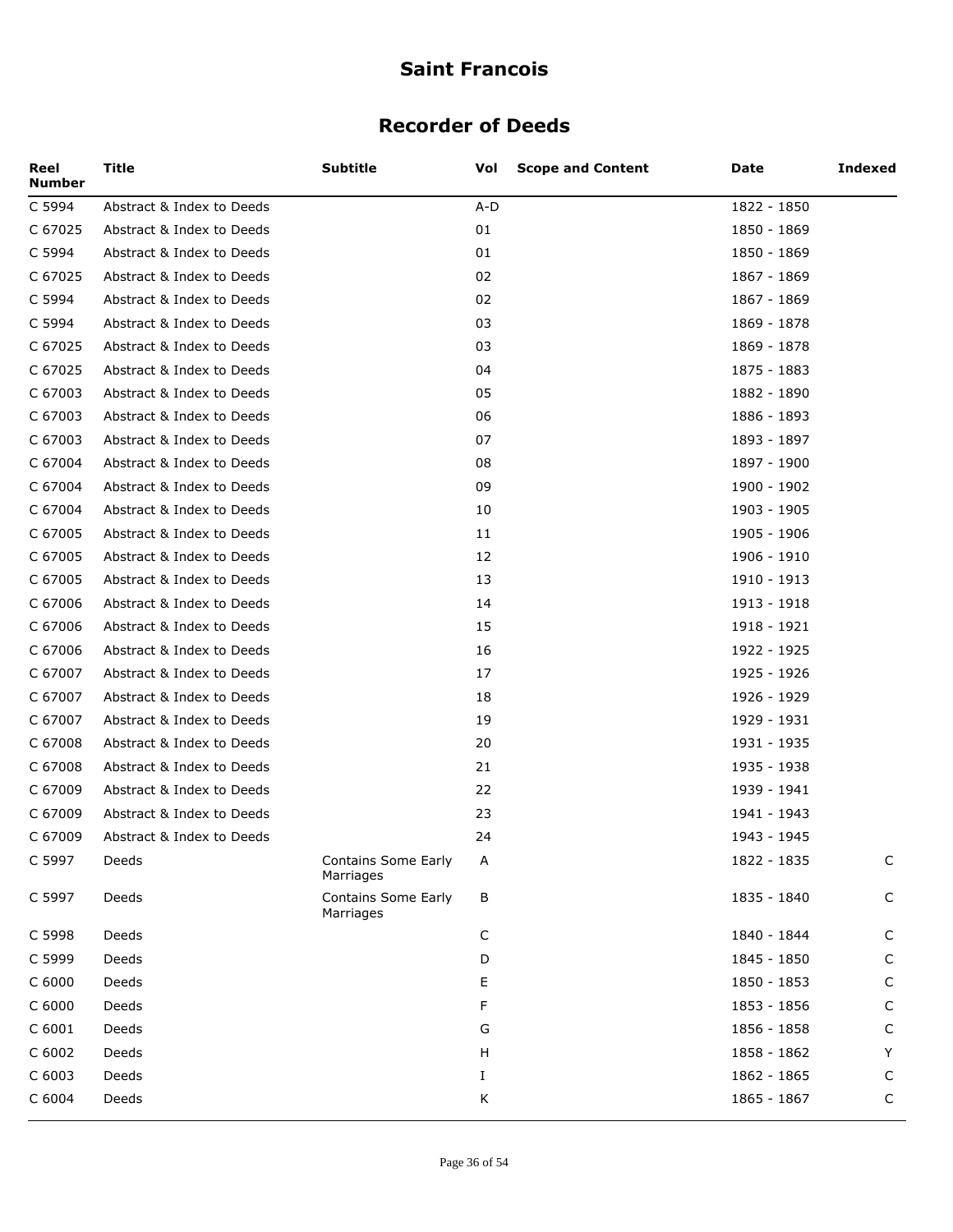| C 5996            | Deeds | & Instruments | 01      | 1867 - 1868       | Y |
|-------------------|-------|---------------|---------|-------------------|---|
| C 6005            | Deeds |               | L       | 1867 - 1869       | C |
| C 6006            | Deeds |               | M       | 1869 - 1870       | С |
| C 6006            | Deeds |               | N       | 1870 - 1871       | C |
| C 6007            | Deeds |               | O       | 1871 - 1873       | C |
| C 6007            | Deeds |               | P       | 1873 - 1874       | C |
| C 6008            | Deeds |               | Q       | 1874 - 1875       | С |
| C 6009            | Deeds |               | S       | 1875 - 1878       | C |
| C 6008            | Deeds |               | R       | 1875 - 1880       | C |
| C 6009            | Deeds |               | т       | 1878 - 1880       | C |
| C 6010            | Deeds |               | $\sf V$ | 1878 - 1880       | С |
| C 6010            | Deeds |               | U       | 1878 - 1887       | C |
| C <sub>6011</sub> | Deeds |               | W       | 1880 - 1882       | C |
| $C$ 6011          | Deeds |               | X       | 1881 - 1883       | C |
| C 6012            | Deeds |               | Υ       | 1882 - 1884       | C |
| C 6012            | Deeds |               | Z       | 1882 - 1893       | C |
| C 6013            | Deeds |               | 27      | 1883 - 1884       | C |
| C 6013            | Deeds |               | 28      | 1884 - 1885       | C |
| C 6014            | Deeds |               | 29      | 1884 - 1887       | C |
| C 6014            | Deeds |               | 30      | 1885 - 1887       | С |
| C 68705           | Deeds | Miscellaneous | 325     | 1956-07 - 1957-01 | Ν |
| C 68704           | Deeds | Trust         | 323     | 1956-08 - 1956-09 | Ν |
| C 68704           | Deeds | Warranty      | 322     | 1956-08 - 1956-10 | N |
| C 68706           | Deeds | Trust         | 326     | 1956-09 - 1956-12 | N |
| C 68705           | Deeds | Warranty      | 324     | 1956-10 - 1956-12 | N |
| C 68707           | Deeds | Warranty      | 331     | 1957-01 - 1957-03 | Ν |
| C 68706           | Deeds | Trust         | 328     | 1957-01 - 1957-03 | N |
| C 68706           | Deeds | Miscellaneous | 327     | 1957-01 - 1957-07 | Ν |
| C 68707           | Deeds | Warranty      | 329     | 1957-03 - 1957-04 | N |
| C 68707           | Deeds | Trust         | 330     | 1957-03 - 1957-04 | N |
| C 68708           | Deeds | Trust         | 333     | 1957-04 - 1957-06 | N |
| C 68709           | Deeds | Warranty      | 334     | 1957-04 - 1957-06 | N |
| C 68709           | Deeds | Trust         | 335     | 1957-06 - 1957-08 | Ν |
| C 68709           | Deeds | Warranty      | 336     | 1957-06 - 1957-08 | N |
| C 68708           | Deeds | Miscellaneous | 332     | 1957-07 - 1957-12 | N |
| C 68710           | Deeds | Warranty      | 338     | 1957-08 - 1957-10 | N |
| C 68710           | Deeds | Trust         | 337     | 1957-08 - 1957-10 | N |
| C 68711           | Deeds | Trust         | 339     | 1957-10 - 1957-11 | N |
| C 68712           | Deeds | Warranty      | 341     | 1957-10 - 1958-01 | N |
| C 68712           | Deeds | Trust         | 342     | 1957-11 - 1958-01 | N |
| C 68713           | Deeds | Warranty      | 343     | 1958-01 - 1958-04 | N |
| C 68713           | Deeds | Trust         | 344     | 1958-01 - 1958-04 | N |
| C 68711           | Deeds | Miscellaneous | 340     | 1958-01 - 1958-06 | N |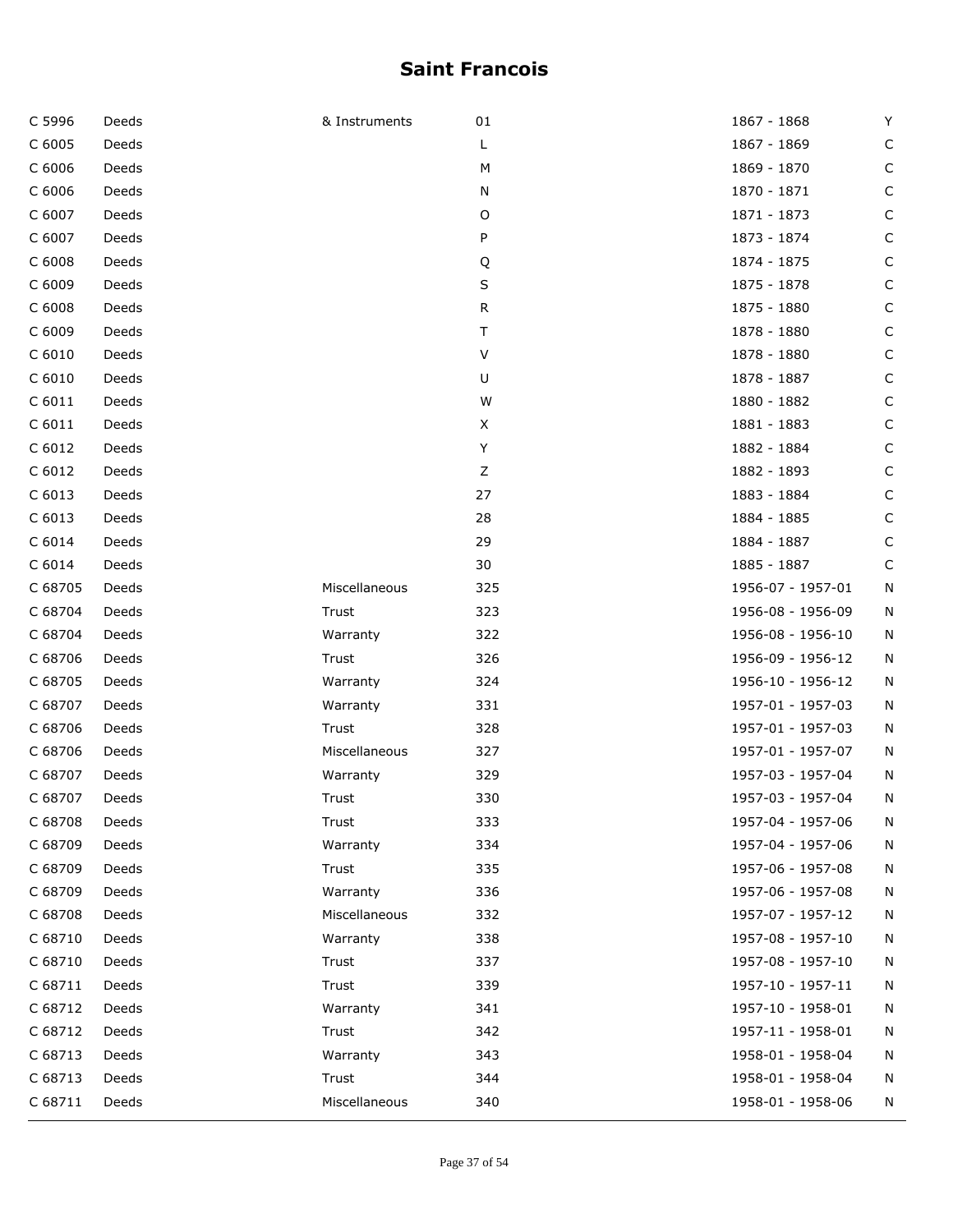| C 68714 | Deeds | Trust         | 346 | 1958-04 - 1958-06 | N |
|---------|-------|---------------|-----|-------------------|---|
| C 68714 | Deeds | Warranty      | 345 | 1958-04 - 1958-06 | N |
| C 68715 | Deeds | Trust         | 348 | 1958-06 - 1958-07 | N |
| C 68714 | Deeds | Miscellaneous | 347 | 1958-06 - 1958-09 | N |
| C 68715 | Deeds | Miscellaneous | 350 | 1958-06 - 1958-10 | N |
| C 68715 | Deeds | Miscellaneous | 349 | 1958-07 - 1958-10 | N |
| C 68716 | Deeds | Miscellaneous | 351 | 1958-10 - 1958-11 | N |
| C 68716 | Deeds | Miscellaneous | 352 | 1958-11 - 1958-12 | N |
| C 68716 | Deeds | Miscellaneous | 353 | 1958-12 - 1959-01 | N |
| C 68717 | Deeds | Miscellaneous | 354 | 1959-01 - 1959-02 | N |
| C 68717 | Deeds | Miscellaneous | 355 | 1959-02 - 1959-03 | N |
| C 68717 | Deeds | Miscellaneous | 356 | 1959-03 - 1959-04 | N |
| C 68718 | Deeds | Miscellaneous | 357 | 1959-04 - 1959-05 | N |
| C 68718 | Deeds | Miscellaneous | 358 | 1959-05 - 1959-06 | N |
| C 68718 | Deeds | Miscellaneous | 359 | 1959-06 - 1959-06 | N |
| C 68719 | Deeds | Miscellaneous | 360 | 1959-06 - 1959-07 | N |
| C 68719 | Deeds | Miscellaneous | 361 | 1959-07 - 1959-08 | N |
| C 68719 | Deeds | Miscellaneous | 362 | 1959-08 - 1959-09 | N |
| C 68720 | Deeds | Miscellaneous | 363 | 1959-09 - 1959-09 | N |
| C 68720 | Deeds | Miscellaneous | 364 | 1959-09 - 1959-10 | N |
| C 68720 | Deeds | Miscellaneous | 365 | 1959-10 - 1959-11 | N |
| C 68721 | Deeds | Miscellaneous | 366 | 1959-11 - 1959-12 | N |
| C 68721 | Deeds | Miscellaneous | 367 | 1959-12 - 1960-01 | N |
| C 68722 | Deeds | Miscellaneous | 368 | 1960-01 - 1960-02 | N |
| C 68722 | Deeds | Miscellaneous | 369 | 1960-02 - 1960-03 | N |
| C 68723 | Deeds | Miscellaneous | 370 | 1960-03 - 1960-04 | N |
| C 68723 | Deeds | Miscellaneous | 371 | 1960-04 - 1960-05 | N |
| C 68723 | Deeds | Miscellaneous | 372 | 1960-05 - 1960-05 | N |
| C 67010 | Deeds |               | 373 | 1960-05 - 1960-06 | N |
| C 67010 | Deeds |               | 374 | 1960-06 - 1960-07 | N |
| C 67010 | Deeds |               | 375 | 1960-07 - 1960-08 | Ν |
| C 67011 | Deeds |               | 376 | 1960-08 - 1960-09 | N |
| C 67011 | Deeds |               | 377 | 1960-09 - 1960-09 | Ν |
| C 67011 | Deeds |               | 378 | 1960-09 - 1960-10 | N |
| C 67012 | Deeds |               | 379 | 1960-10 - 1960-11 | N |
| C 67012 | Deeds |               | 380 | 1960-11 - 1960-12 | N |
| C 67012 | Deeds |               | 381 | 1960-12 - 1961-01 | N |
| C 67013 | Deeds |               | 382 | 1961-01 - 1961-02 | N |
| C 67013 | Deeds |               | 383 | 1961-02 - 1961-03 | N |
| C 67013 | Deeds |               | 384 | 1961-03 - 1961-04 | N |
| C 67014 | Deeds |               | 385 | 1961-04 - 1961-05 | N |
| C 67014 | Deeds |               | 386 | 1961-05 - 1961-06 | N |
| C 67014 | Deeds |               | 387 | 1961-06 - 1961-06 | N |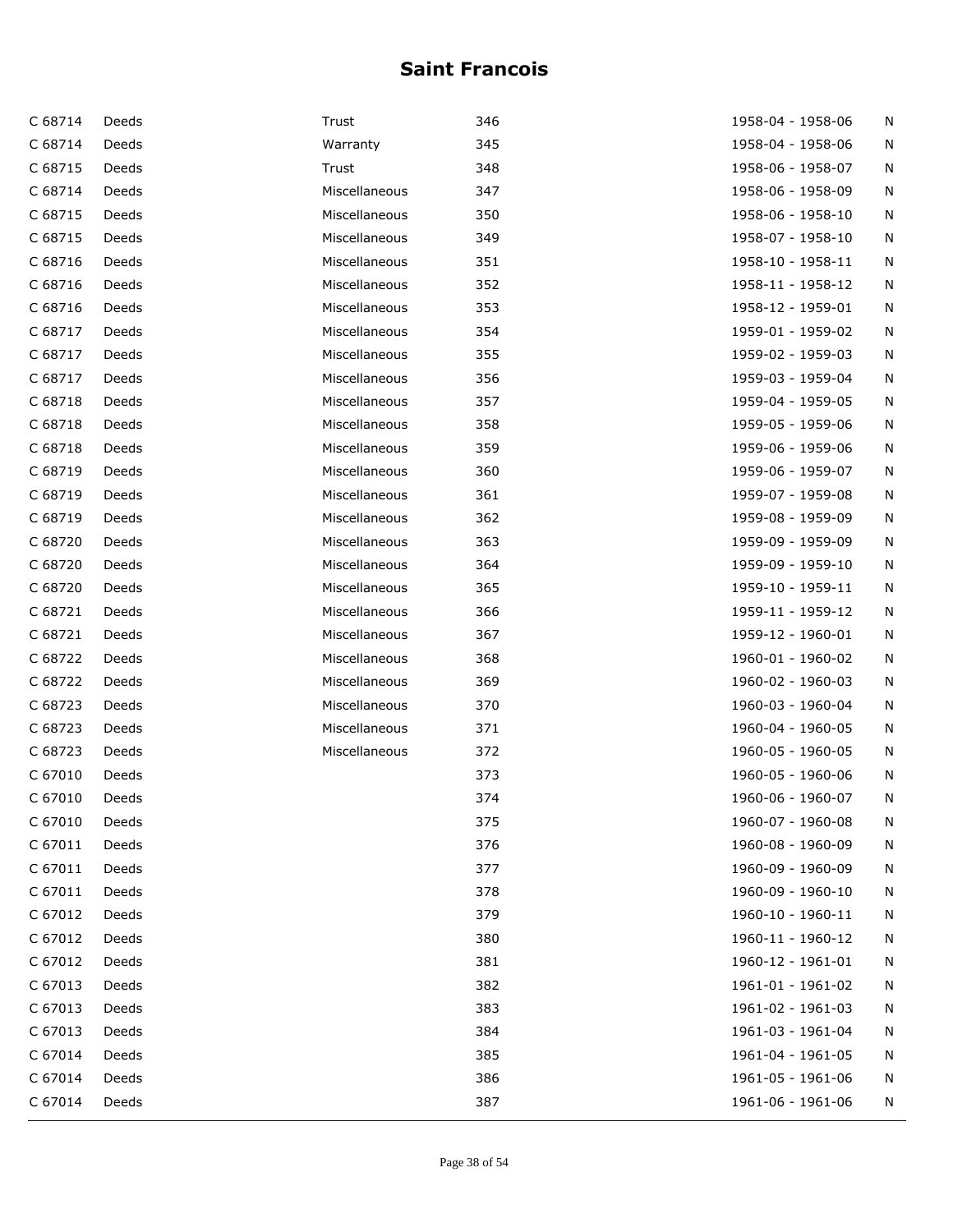| C 67015 | Deeds | 388 | 1961-06 - 1961-07 | N |
|---------|-------|-----|-------------------|---|
| C 67015 | Deeds | 389 | 1961-07 - 1961-08 | N |
| C 67015 | Deeds | 390 | 1961-08 - 1961-09 | N |
| C 67016 | Deeds | 391 | 1961-09 - 1961-09 | N |
| C 67016 | Deeds | 392 | 1961-09 - 1961-10 | N |
| C 67016 | Deeds | 393 | 1961-10 - 1961-11 | N |
| C 67017 | Deeds | 394 | 1961-11 - 1961-12 | N |
| C 67017 | Deeds | 395 | 1961-12 - 1961-12 | N |
| C 67017 | Deeds | 396 | 1961-12 - 1962-01 | N |
| C 67018 | Deeds | 397 | 1962-01 - 1962-02 | N |
| C 67018 | Deeds | 398 | 1962-02 - 1962-03 | N |
| C 67018 | Deeds | 399 | 1962-03 - 1962-04 | N |
| C 67019 | Deeds | 400 | 1962-04 - 1962-05 | N |
| C 67019 | Deeds | 401 | 1962-05 - 1962-05 | N |
| C 67019 | Deeds | 402 | 1962-05 - 1962-06 | N |
| C 67020 | Deeds | 403 | 1962-06 - 1962-07 | N |
| C 67020 | Deeds | 404 | 1962-07 - 1962-08 | N |
| C 67020 | Deeds | 405 | 1962-08 - 1962-09 | N |
| C 67021 | Deeds | 406 | 1962-09 - 1962-10 | N |
| C 67021 | Deeds | 407 | 1962-10 - 1962-11 | N |
| C 67021 | Deeds | 408 | 1962-11 - 1962-12 | N |
| C 67022 | Deeds | 409 | 1962-12 - 1963-01 | N |
| C 67022 | Deeds | 410 | 1963-01 - 1963-02 | N |
| C 67022 | Deeds | 411 | 1963-02 - 1963-03 | N |
| C 67023 | Deeds | 412 | 1963-03 - 1963-04 | N |
| C 66218 | Deeds | 413 | 1963-04 - 1963-04 | N |
| C 66218 | Deeds | 414 | 1963-04 - 1963-05 | N |
| C 66218 | Deeds | 415 | 1963-05 - 1963-06 | N |
| C 66219 | Deeds | 416 | 1963-06 - 1963-06 | N |
| C 66219 | Deeds | 417 | 1963-06 - 1963-07 | Ν |
| C 66219 | Deeds | 418 | 1963-07 - 1963-08 | N |
| C 66220 | Deeds | 419 | 1963-08 - 1963-09 | N |
| C 66220 | Deeds | 420 | 1963-09 - 1963-09 | N |
| C 66220 | Deeds | 421 | 1963-09 - 1963-10 | N |
| C 66221 | Deeds | 422 | 1963-10 - 1963-11 | N |
| C 66221 | Deeds | 423 | 1963-11 - 1963-12 | N |
| C 66221 | Deeds | 424 | 1963-12 - 1963-12 | N |
| C 66222 | Deeds | 425 | 1963-12 - 1964-02 | N |
| C 66222 | Deeds | 426 | 1964-02 - 1964-02 | N |
| C 66222 | Deeds | 427 | 1964-02 - 1964-03 | N |
| C 66223 | Deeds | 428 | 1964-03 - 1964-04 | N |
| C 66223 | Deeds | 429 | 1964-04 - 1964-05 | N |
| C 66223 | Deeds | 430 | 1964-05 - 1964-06 | N |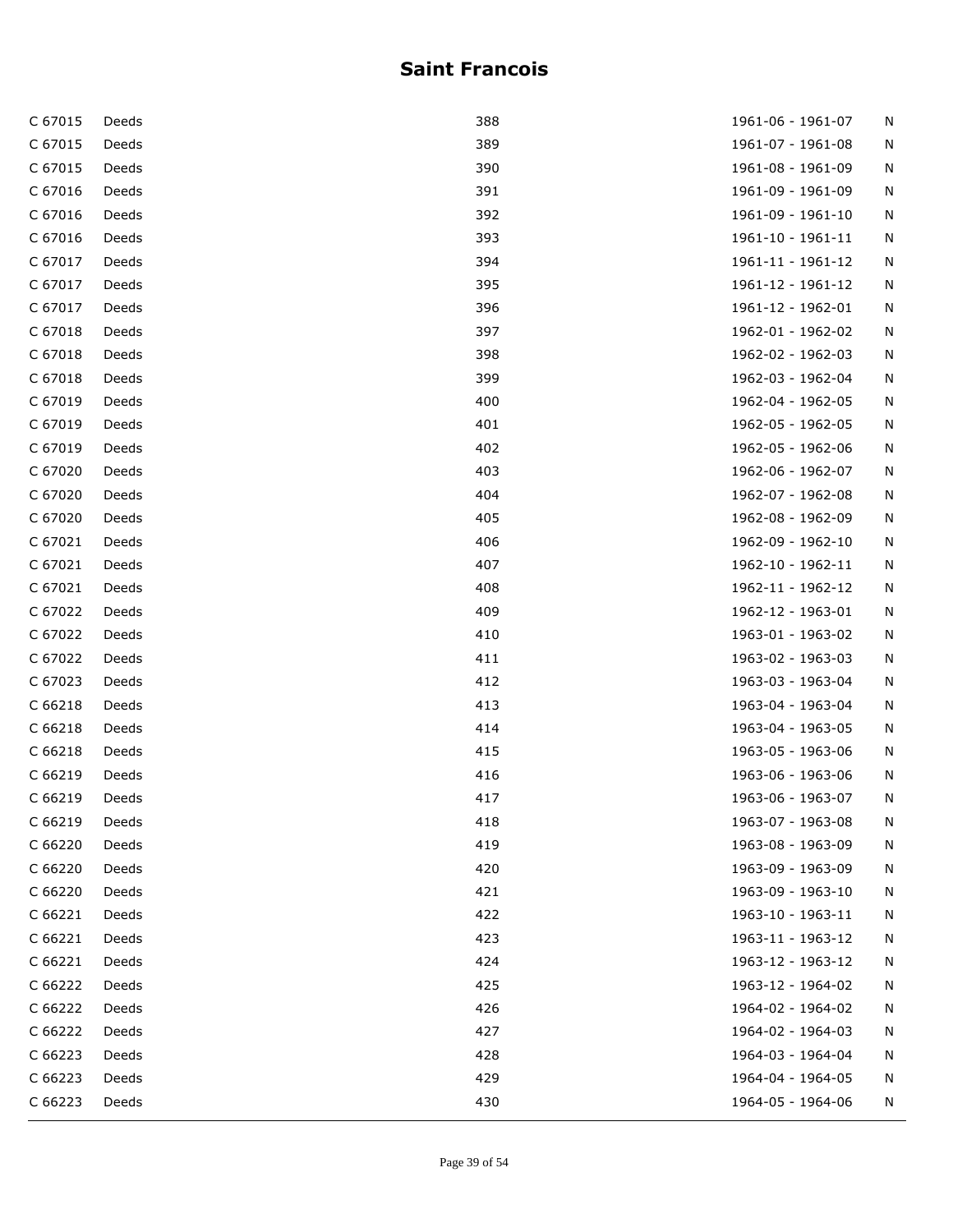| C 66224 | Deeds              | 431 | 1964-06 - 1964-06 | N |
|---------|--------------------|-----|-------------------|---|
| C 66224 | Deeds              | 432 | 1964-06 - 1964-07 | N |
| C 66224 | Deeds              | 433 | 1964-07 - 1964-08 | N |
| C 66225 | Deeds              | 434 | 1964-08 - 1964-09 | N |
| C 66225 | Deeds              | 435 | 1964-09 - 1964-10 | N |
| C 66225 | Deeds              | 436 | 1964-10 - 1964-10 | N |
| C 66226 | Deeds              | 437 | 1964-10 - 1964-11 | N |
| C 66226 | Deeds              | 438 | 1964-11 - 1964-12 | N |
| C 66226 | Deeds              | 439 | 1964-12 - 1965-01 | N |
| C 66227 | Deeds              | 440 | 1965-01 - 1965-02 | N |
| C 66227 | Deeds              | 441 | 1965-02 - 1965-03 | N |
| C 66228 | Deeds              | 442 | 1965-03 - 1965-04 | N |
| C 66228 | Deeds              | 443 | 1965-04 - 1965-05 | N |
| C 66229 | Deeds              | 444 | 1965-05 - 1965-06 | N |
| C 66229 | Deeds              | 445 | 1965-06 - 1965-07 | N |
| C 66230 | Deeds              | 446 | 1965-07 - 1965-07 | N |
| C 66230 | Deeds              | 447 | 1965-07 - 1965-08 | N |
| C 66231 | Deeds              | 448 | 1965-08 - 1965-09 | N |
| C 66231 | Deeds              | 449 | 1965-09 - 1965-10 | N |
| C 66232 | Deeds              | 450 | 1965-10 - 1965-11 | N |
| C 66232 | Deeds              | 451 | 1965-11 - 1965-12 | N |
| C 66233 | Deeds              | 452 | 1965-12 - 1965-12 | N |
| C 66233 | Deeds              | 453 | 1965-12 - 1966-01 | N |
| C 66234 | Deeds              | 454 | 1966-01 - 1966-02 | N |
| C 66234 | Deeds              | 455 | 1966-02 - 1966-03 | N |
| C 66235 | Deeds              | 456 | 1966-03 - 1966-04 | N |
| C 66235 | Deeds              | 457 | 1966-04 - 1966-05 | N |
| C 66236 | Deeds              | 458 | 1966-05 - 1966-06 | N |
| C 66236 | Deeds              | 459 | 1966-06 - 1966-07 | N |
| C 66237 | Deeds              | 460 | 1966-07 - 1966-08 | N |
| C 66237 | Deeds              | 461 | 1966-08 - 1966-08 | N |
| C 66238 | Deeds              | 462 | 1966-08 - 1966-09 | N |
| C 66238 | Deeds              | 463 | 1966-09 - 1966-10 | N |
| C 66239 | Deeds              | 464 | 1966-10 - 1966-11 | N |
| C 66239 | Deeds              | 465 | 1966-11 - 1966-12 | N |
| C 66240 | Deeds              | 466 | 1966-12 - 1967-01 | N |
| C 66240 | Deeds              | 467 | 1967-01 - 1967-02 | N |
| C 67024 | Index to Deeds     | A-D | 1822 - 1850       |   |
| C 5995  | Index to Deeds     | 04  | 1876 - 1883       |   |
| C 5995  | Index to Deeds     | 05  | 1882 - 1890       |   |
| C 6015  | Index to Marriages | 01  | 1901 - 1902       |   |
| C 6015  | Index to Marriages | 02  | 1903 - 1924       |   |
| C 5997  | Marriages          |     | 1819 - 1836       | P |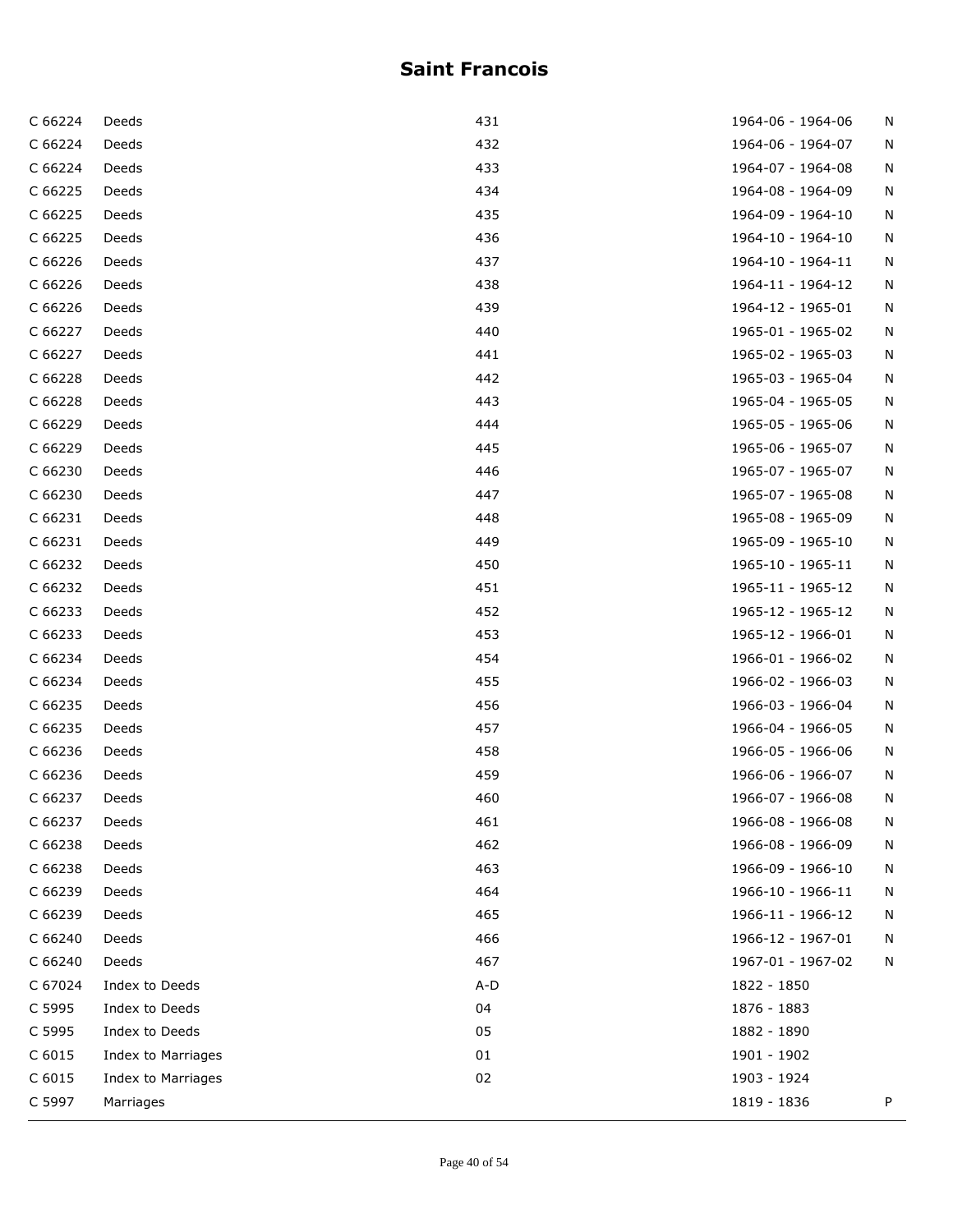| C 6017  | Marriages                |                     | 01          | 1836 - 1852 | Υ |
|---------|--------------------------|---------------------|-------------|-------------|---|
| C 6017  | Marriages                |                     | 02          | 1852 - 1876 | Υ |
| C 6016  | Marriages                | Negro               |             | 1865 - 1892 | Υ |
| C 6018  | Marriages                |                     | 03          | 1876 - 1881 | Υ |
| C 6018  | Marriages                |                     | 04          | 1881 - 1887 | Υ |
| C 6018  | Marriages                |                     | 05          | 1888 - 1893 | Υ |
| C 6016  | Marriages                | Negro               | $\mathsf D$ | 1892 - 1898 | Υ |
| C 6019  | Marriages                |                     | 06          | 1893 - 1897 | Y |
| C 6019  | Marriages                |                     | 07          | 1897 - 1900 | Υ |
| C 6024  | Marriages                | License Application | Α           | 1900 - 1902 | Υ |
| C 6020  | Marriages                |                     | 08          | 1901 - 1903 | Υ |
| C 6024  | Marriages                | License Application | $\sf B$     | 1902 - 1903 | Ν |
| C 6024  | Marriages                | License Application | C           | 1903 - 1904 | N |
| C 6021  | Marriages                |                     | 09          | 1903 - 1906 | Υ |
| C 6025  | Marriages                | License Application | 01          | 1904 - 1906 | N |
| C 6025  | Marriages                | License Application | 02          | 1906 - 1906 | N |
| C 6021  | Marriages                |                     | 10          | 1906 - 1908 | Y |
| C 6025  | Marriages                | License Application | 03          | 1907 - 1907 | Ν |
| C 6025  | Marriages                | License Application | 04          | 1907 - 1908 | N |
| C 6026  | Marriages                | License Application | 05          | 1908 - 1909 | N |
| C 6022  | Marriages                |                     | 11          | 1908 - 1911 | Υ |
| C 6026  | Marriages                | License Application | 06          | 1909 - 1910 | Ν |
| C 6026  | Marriages                | License Application | 07          | 1910 - 1911 | Ν |
| C 6026  | Marriages                | License Application | 08          | 1911 - 1912 | Ν |
| C 6022  | Marriages                |                     | 12          | 1911 - 1912 | Y |
| C 6027  | Marriages                | License Application | 09          | 1912 - 1913 | N |
| C 6022  | Marriages                |                     | 13          | 1912 - 1915 | Y |
| C 6027  | Marriages                | License Application | 10          | 1913 - 1914 | N |
| C 6027  | Marriages                | License Application | 11          | 1914 - 1915 | N |
| C 6027  | Marriages                | License Application | 12          | 1915 - 1916 | N |
| C 6023  | Marriages                |                     | 14          | 1915 - 1918 | Υ |
| C 24248 | Military Service Records |                     |             | 1919 - 1928 | Υ |
|         |                          |                     |             |             |   |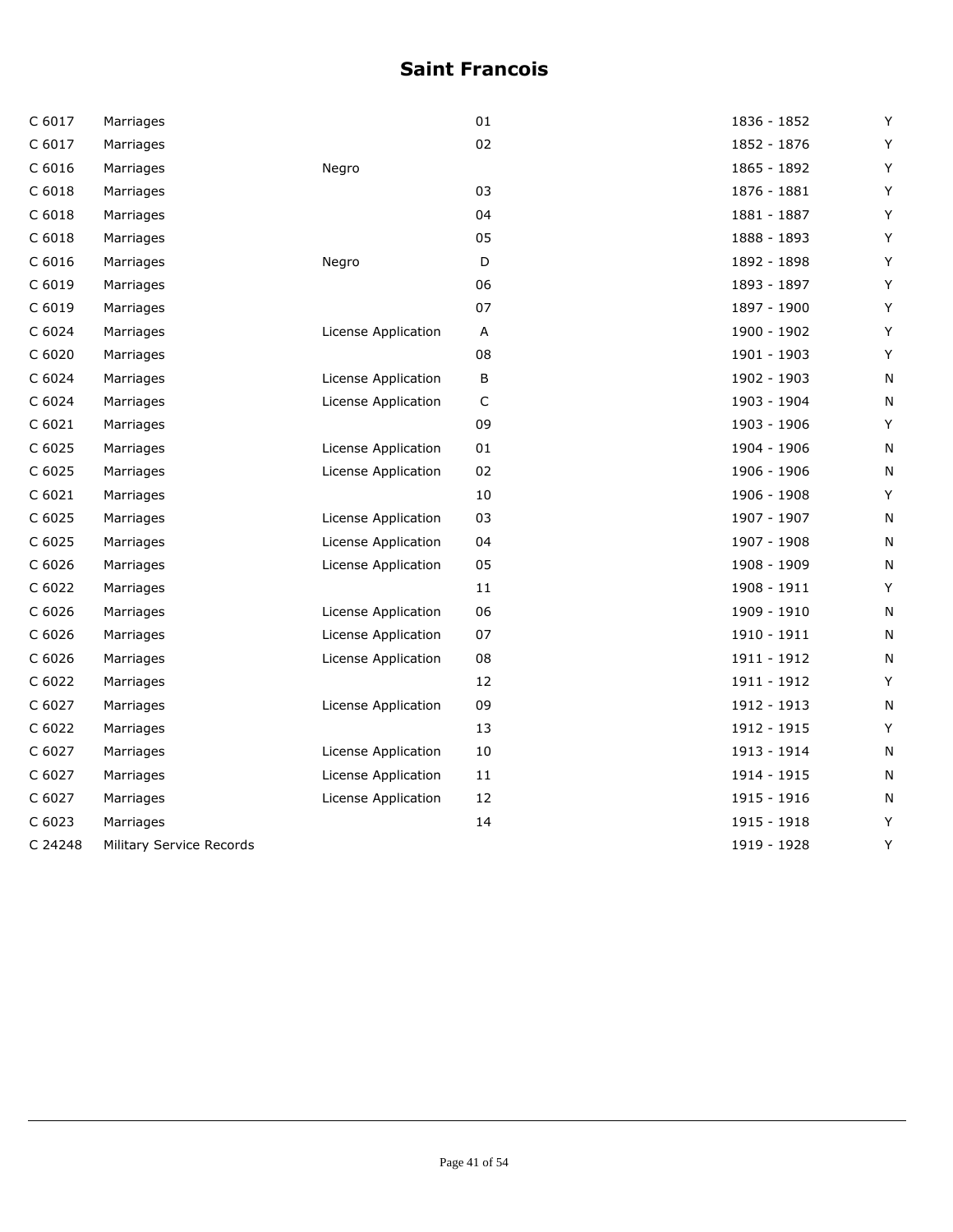#### **Surveyor**

| Reel<br><b>Number</b> | Title                   | Subtitle | Vol | <b>Scope and Content</b> | Date        | Indexed |
|-----------------------|-------------------------|----------|-----|--------------------------|-------------|---------|
| C 13751               | Surveyors Notes & Plats |          |     |                          | 1921 - 1921 | N       |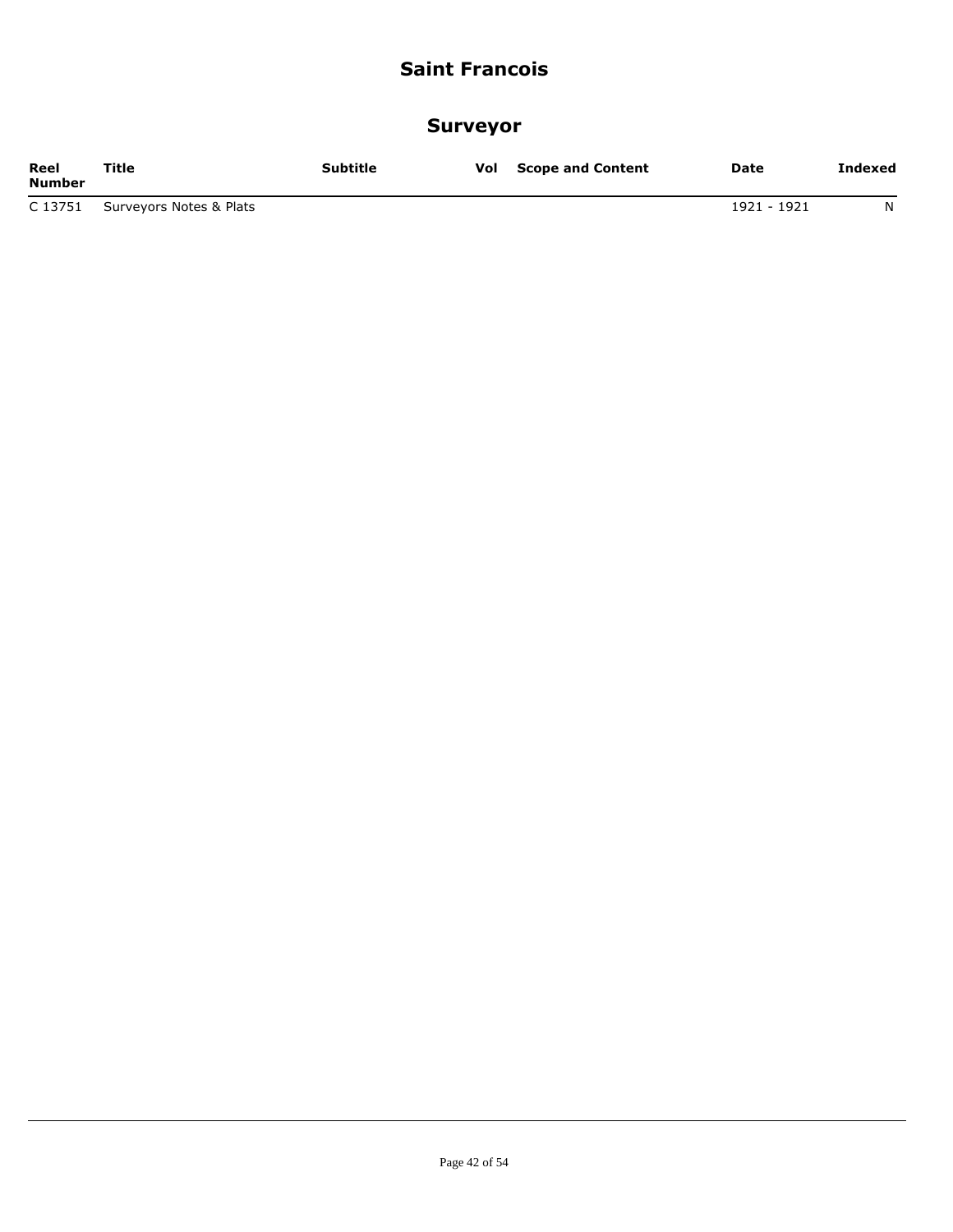# **Saint Francois Desloge City Clerk**

| Reel<br><b>Number</b> | <b>Title</b>                 | <b>Subtitle</b>                          | Vol | <b>Scope and Content</b> | Date              | <b>Indexed</b> |
|-----------------------|------------------------------|------------------------------------------|-----|--------------------------|-------------------|----------------|
| C 39098               | Audits                       | Annual                                   |     |                          | 1982-06 - 1999-06 | N              |
| C 39099               | City Code                    |                                          |     |                          | 1980 - 1990       | N              |
| C 39100               | City Code                    |                                          |     |                          | 1980 - 1990       | N              |
| C 39098               | Comprehensive Plan           |                                          |     |                          | 1972 - 1972       | N              |
| C 39107               | Minutes                      | Board Of Aldermen                        |     |                          | 1941-03 - 1969-12 | N              |
| C 39105               | Minutes                      | Board Of Aldermen                        |     |                          | 1970-01 - 1981-07 | N              |
| C 39101               | Minutes                      | Board Of Adjustments                     |     |                          | 1973-05 - 1999-11 | N              |
| C 39101               | Minutes                      | Planning & Zoning<br>Commission          |     |                          | 1979-01 - 1999-09 | N              |
| C 39098               | Minutes                      | <b>Industry Development</b><br>Authority |     |                          | 1980-10 - 1991-11 | N              |
| C 39108               | Minutes                      | Board Of Aldermen                        |     |                          | 1981-07 - 1991-12 | N              |
| C 39102               | Minutes                      | Library Board                            |     |                          | 1983-11 - 1999-12 | N              |
| C 39109               | Minutes                      | Board Of Aldermen                        |     |                          | 1992-01 - 1996-03 | N              |
| C 39102               | Minutes                      | Economic<br>Development                  |     |                          | 1995-01 - 1998-10 | N              |
| C 39102               | Minutes                      | <b>Finance Committee</b>                 |     |                          | 1995-05 - 1999-06 | N              |
| C 39102               | Minutes                      | Fire Board                               |     |                          | 1995-05 - 1999-06 | N              |
| C 39102               | Minutes                      | Street & Alley<br>Committee              |     |                          | 1995-07 - 1999-11 | N              |
| C 39102               | Minutes                      | Police Board                             |     |                          | 1996-02 - 1999-01 | N              |
| C 39102               | Minutes                      | <b>Bldg Code Committee</b>               |     |                          | 1996-05 - 1999-01 | N              |
| C 39106               | Minutes                      | Board Of Aldermen                        |     |                          | 1996-08 - 1996-12 | N              |
| C 39102               | Minutes                      | Hwy Advisory<br>Committee                |     |                          | 1996-11 - 1996-11 | N              |
| C 39102               | Minutes                      | <b>TIF Commission</b>                    |     |                          | 1997-01 - 1997-04 | N              |
| C 39106               | Minutes                      | Board Of Aldermen                        |     |                          | 1997-01 - 1997-12 | N              |
| C 39106               | Minutes                      | Board Of Aldermen                        |     |                          | 1998-01 - 1998-12 | N              |
| C 39102               | Minutes                      | Personel Board                           |     |                          | 1998-05 - 1999-10 | N              |
| C 39106               | Minutes                      | Board Of Aldermen                        |     |                          | 1999-01 - 1999-12 | N              |
| C 39103               | Ordinances                   |                                          |     | $1 - 242$                | 1941-03 - 1979-11 | N              |
| C 39104               | Ordinances                   |                                          |     | 88.010 - 95.029          | 1986-12 - 1995-12 | N              |
| C 39111               | Ordinances                   |                                          |     | 96.001 - 97.018          | 1996-01 - 1997-03 | N              |
| C 39110               | Ordinances                   |                                          |     | 97.019 - 99.045          | 1997-04 - 1999-11 | N              |
| C 39099               | Photos & Newspaper Clippings | 1957 Tornado                             |     |                          | 1957 - 1957       | N              |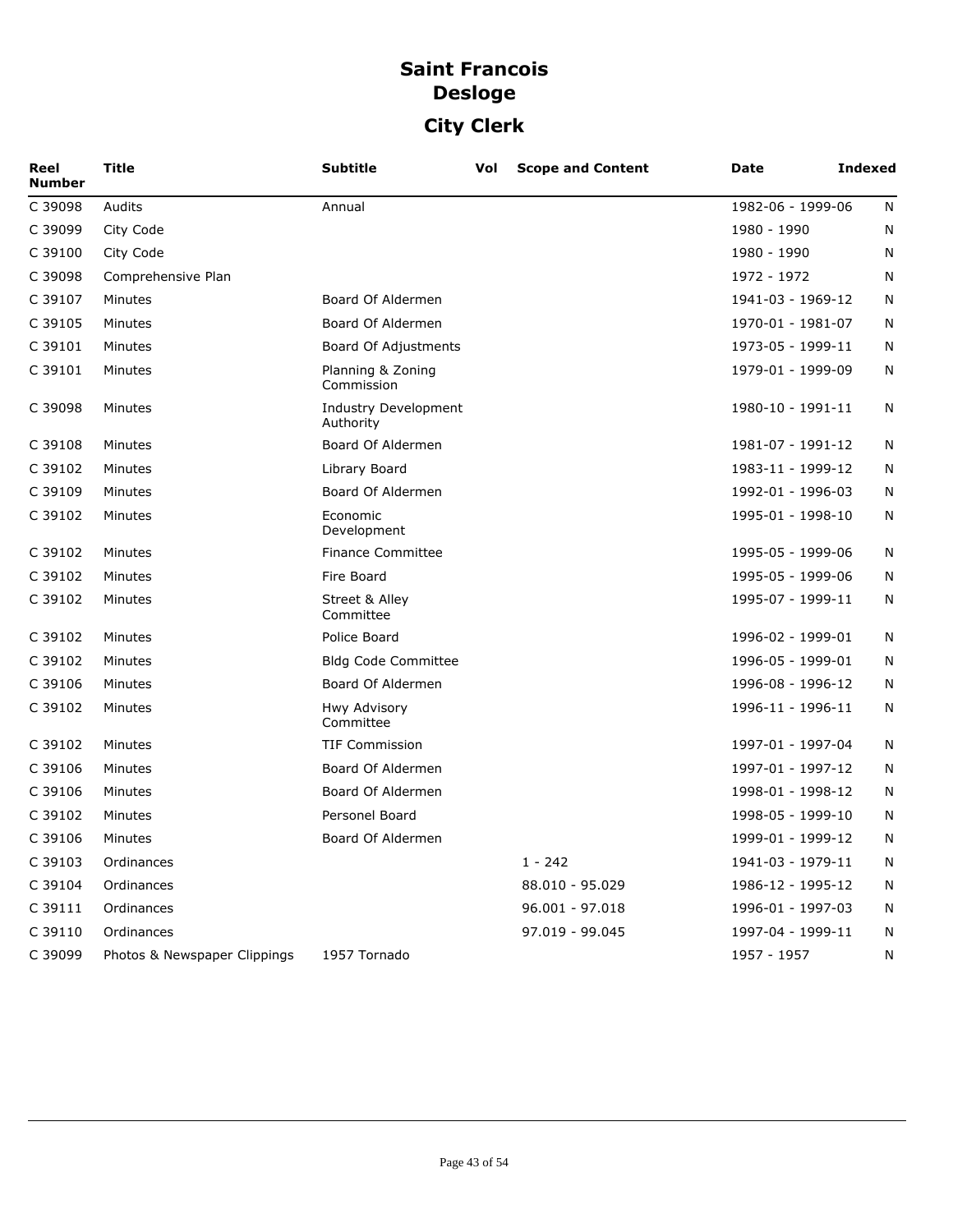# **Saint Francois Elvins City Clerk**

| Reel<br><b>Number</b> | Title      | <b>Subtitle</b>     | Vol | <b>Scope and Content</b> | Date              | Indexed |
|-----------------------|------------|---------------------|-----|--------------------------|-------------------|---------|
| C 37518               | Minutes    | Elvins School Board |     |                          | 1879 - 1925       | N       |
| C 37519               | Minutes    | Elvins School Board |     |                          | 1923-08 - 1936-04 | N       |
| C 37520               | Minutes    | Elvins City Council |     |                          | 1926 - 1951       | N.      |
| C 37520               | Minutes    | Elvins School Board |     |                          | 1951 - 1955       | N       |
| C 37519               | Ordinances |                     |     |                          | 1907 - 1910       | N       |
| C 37519               | Ordinances | Passed & Repealed   |     |                          | 1926 - 1939       | N       |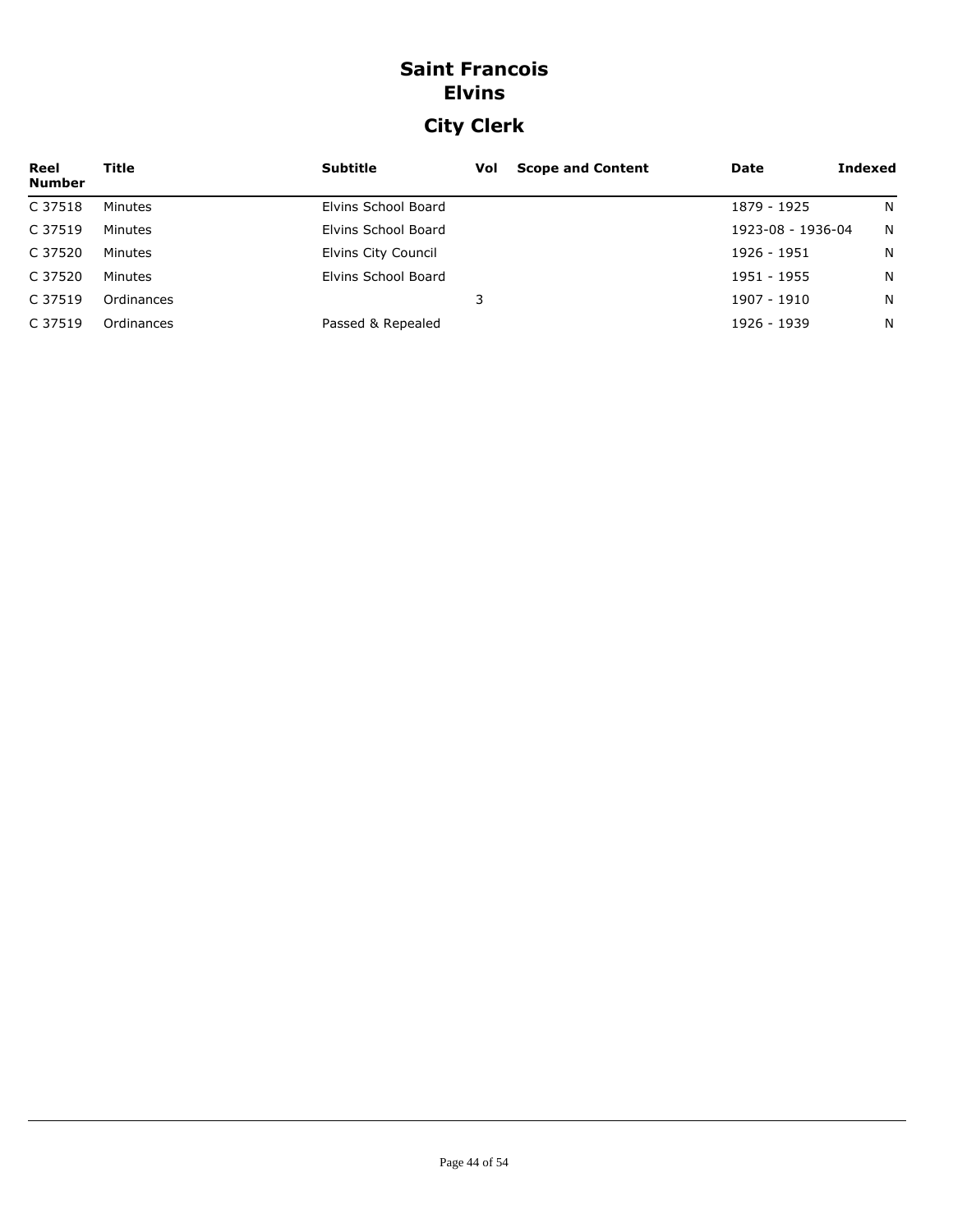# **Saint Francois Elvins**

# **City Council**

| Reel<br><b>Number</b> | Title                | <b>Subtitle</b> | Vol | <b>Scope and Content</b> | <b>Date</b>       | Indexed |
|-----------------------|----------------------|-----------------|-----|--------------------------|-------------------|---------|
| C 31801               | Minutes & Ordinances |                 |     |                          | 1931-09 - 1986-02 |         |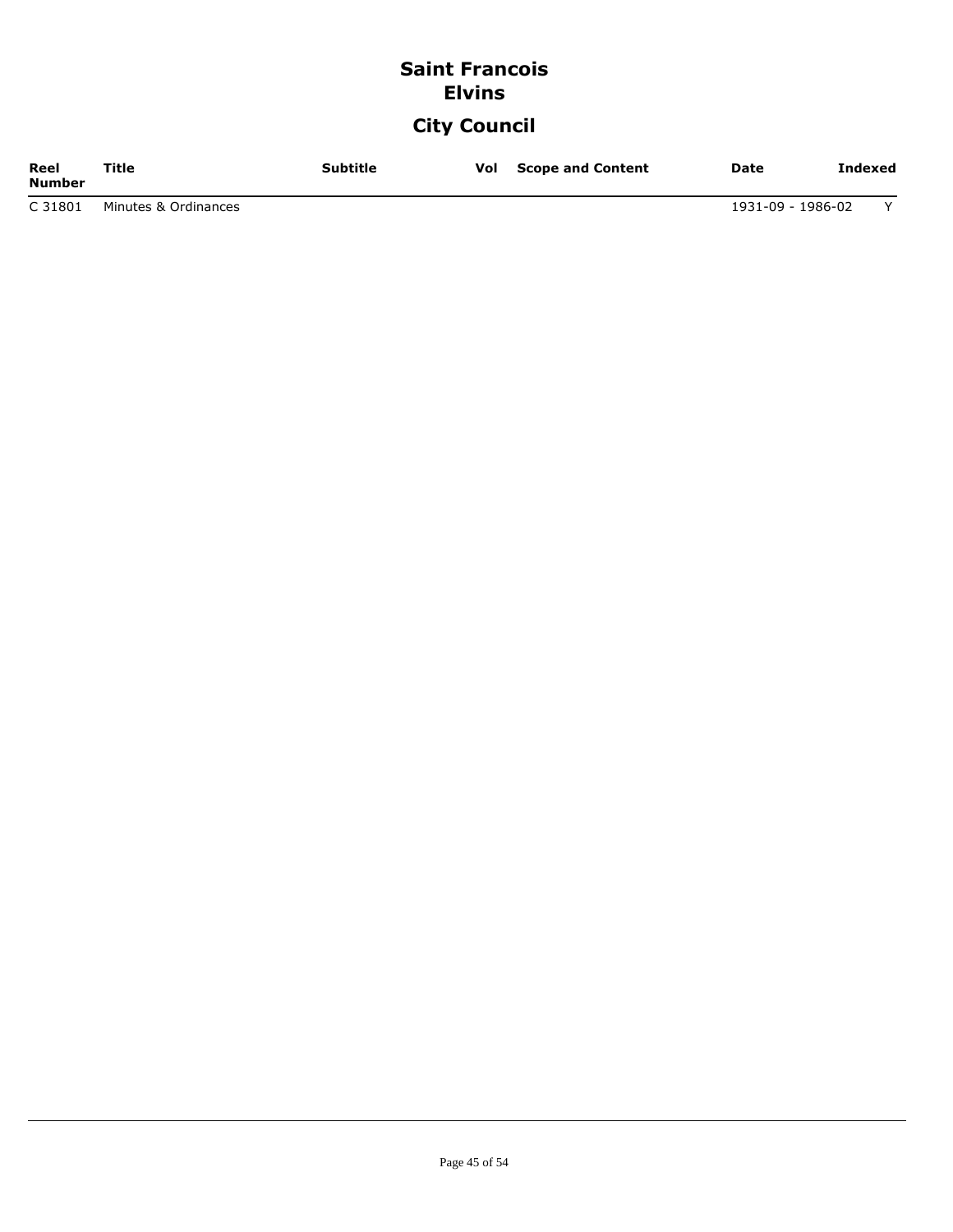### **Saint Francois Esther City Clerk**

| Reel<br>Number | Title   | <b>Subtitle</b> | Vol | <b>Scope and Content</b> | Date              | <b>Indexed</b> |
|----------------|---------|-----------------|-----|--------------------------|-------------------|----------------|
| C 37521        | Minutes | City Council    |     |                          | 1972-09 - 1978-01 | N              |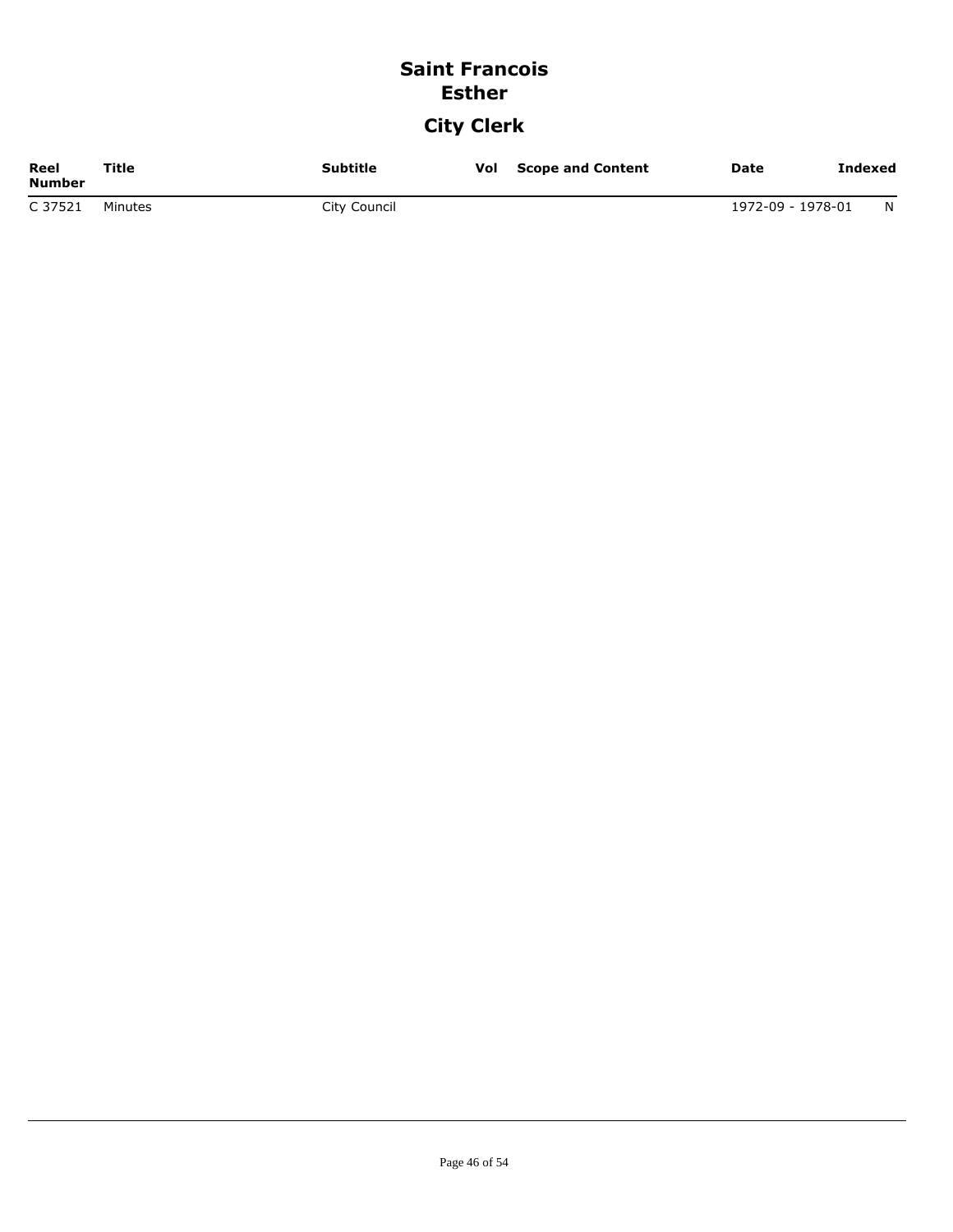### **Saint Francois Esther**

# **City Council**

| Reel<br><b>Number</b> | Title                | <b>Subtitle</b> | <b>Vol</b> Scope and Content | Date              | Indexed |   |
|-----------------------|----------------------|-----------------|------------------------------|-------------------|---------|---|
| C 31805               | Minutes              |                 |                              | 1957-09 - 1985-06 |         | Y |
| C 31801               | Minutes & Ordinances |                 |                              | 1983-07 - 1992-12 |         | Y |
| C 31801               | Ordinance Index      |                 |                              | 1983-07 - 1992-12 |         |   |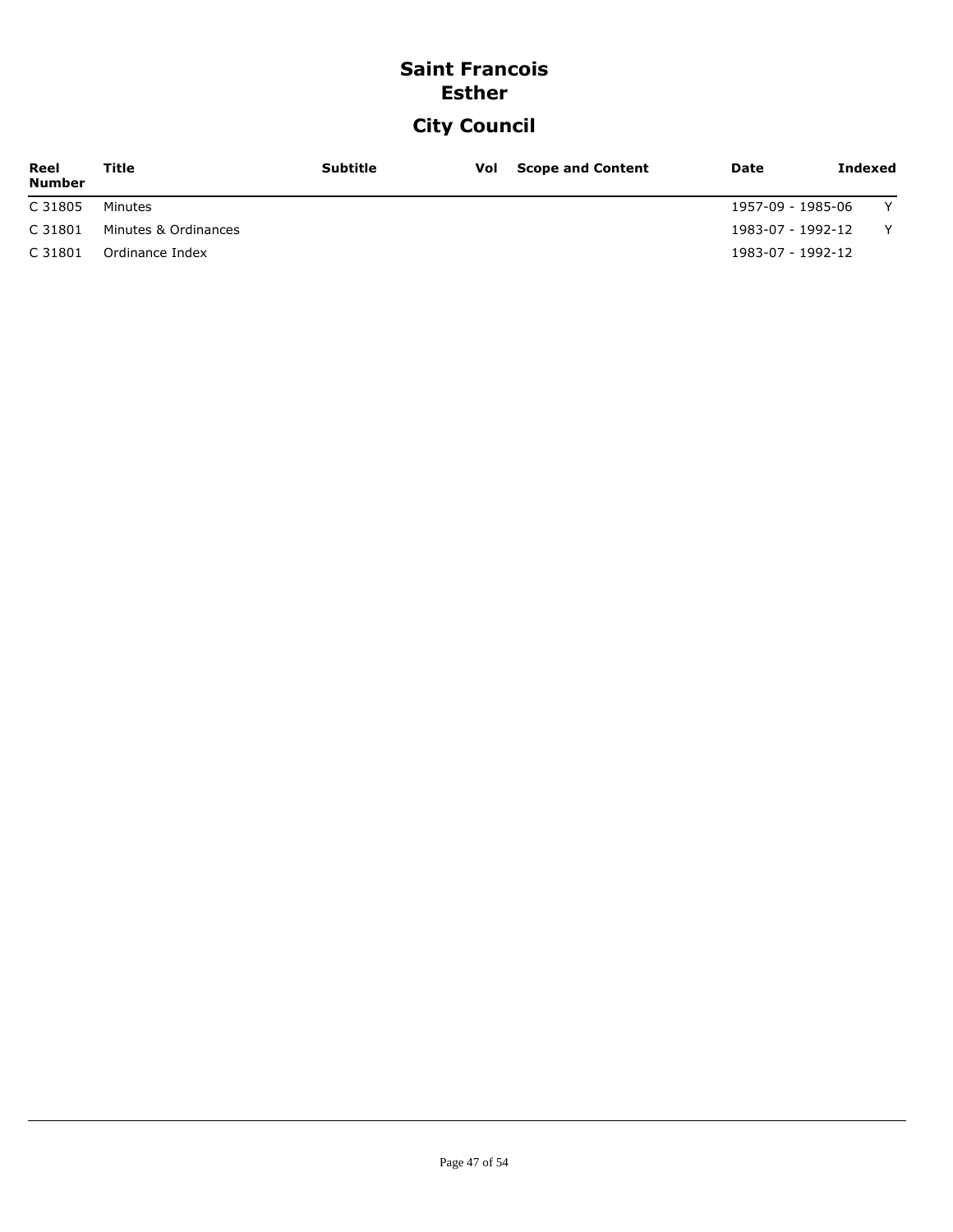# **Saint Francois Farmington City Clerk**

| Reel<br><b>Number</b> | Title                          | <b>Subtitle</b>          | Vol | <b>Scope and Content</b> | Date        | Indexed |
|-----------------------|--------------------------------|--------------------------|-----|--------------------------|-------------|---------|
| C 456                 | <b>Bonds &amp; Commissions</b> |                          |     |                          | 1901 - 1912 | N       |
| C 454                 | City Charter                   |                          |     |                          | 1856 - 1856 | N       |
| C 456                 | Enumeration                    | List Of Inhabitants      |     | 1st & 2nd Wards          | 1901 - 1901 | N       |
| C 456                 | Oath of Office                 |                          |     |                          | 1884 - 1900 | N       |
| C 454                 | Ordinances                     |                          |     |                          | 1857 - 1879 | N       |
| C 454                 | Ordinances                     |                          |     |                          | 1881 - 1885 | N       |
| C 454                 | Ordinances                     |                          |     |                          | 1884 - 1909 | N       |
| C 454                 | Ordinances                     |                          |     |                          | 1910 - 1925 | N       |
| C <sub>454</sub>      | Records                        | <b>Board Of Trustees</b> |     |                          | 1856 - 1881 | N       |
| C <sub>454</sub>      | Records                        | <b>Board Of Trustees</b> |     |                          | 1856 - 1890 | N       |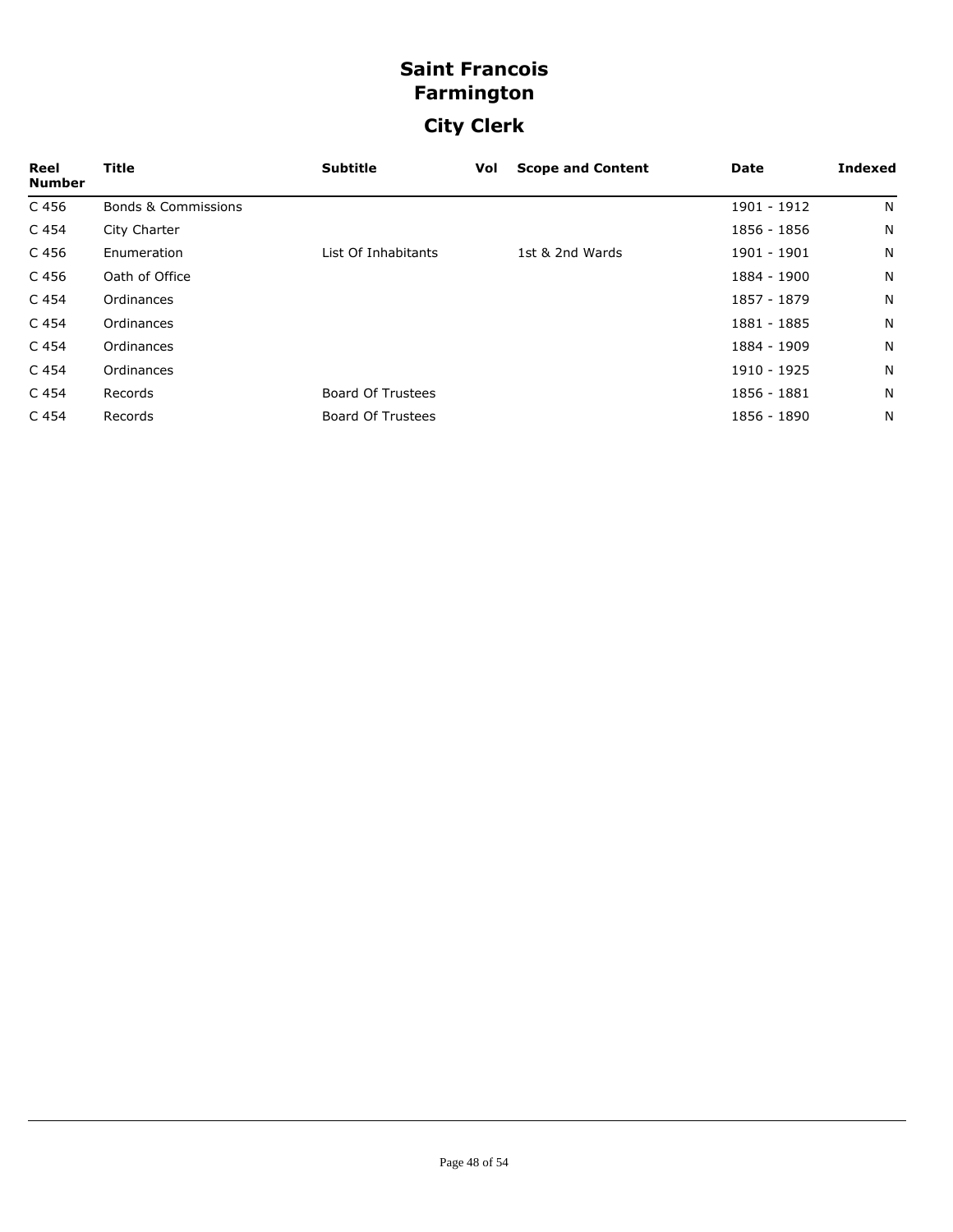# **Saint Francois Farmington**

# **City Collector**

| Reel<br>Number | Title       | <b>Subtitle</b> | Vol | <b>Scope and Content</b> | <b>Date</b> | <b>Indexed</b> |
|----------------|-------------|-----------------|-----|--------------------------|-------------|----------------|
| C 456          | $\tau$ axes |                 |     |                          | 1876 - 1878 | N              |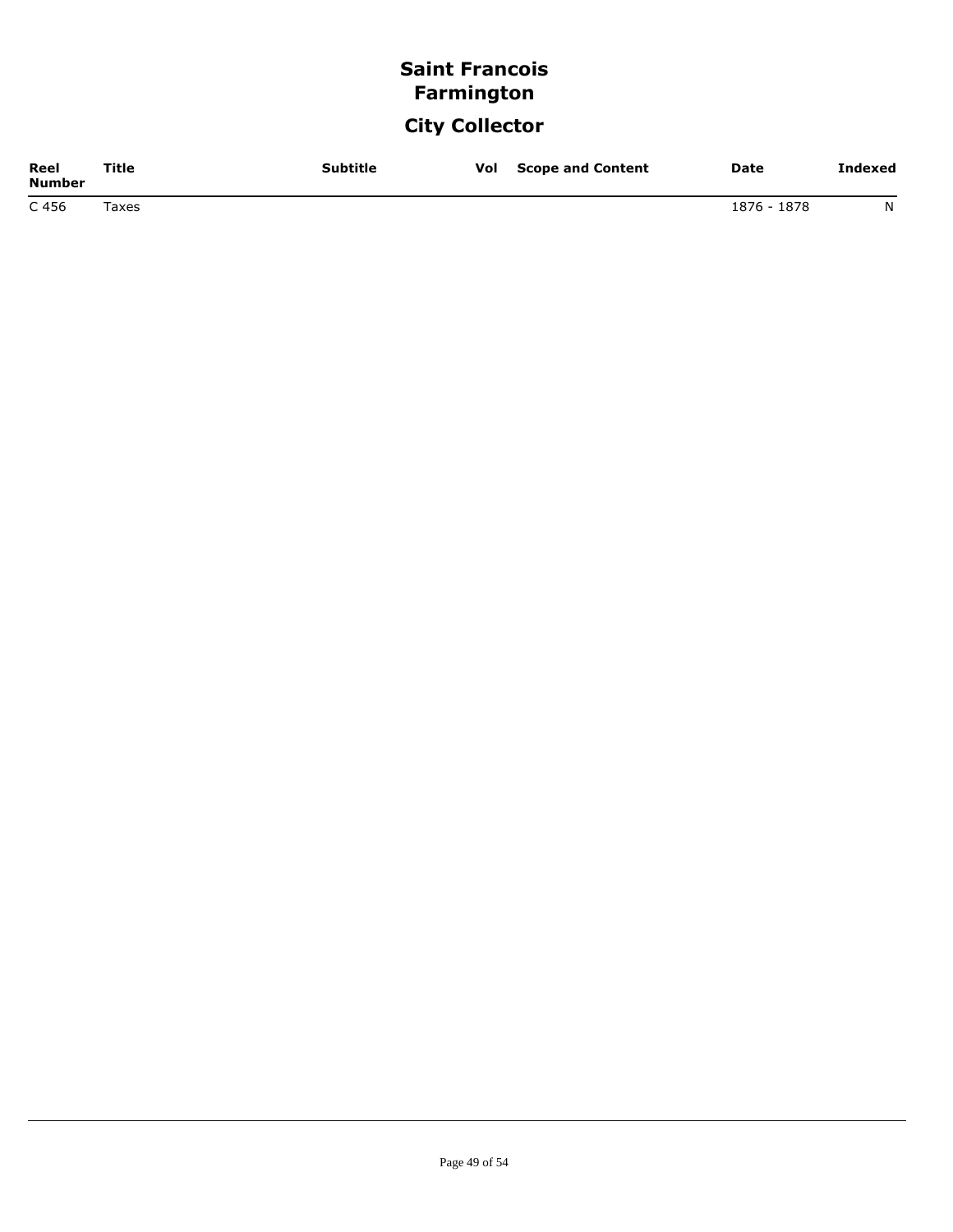# **Saint Francois Farmington City Council**

| Reel<br><b>Number</b> | Title                     | <b>Subtitle</b> | Vol | <b>Scope and Content</b> | Date        | Indexed |
|-----------------------|---------------------------|-----------------|-----|--------------------------|-------------|---------|
| C 455                 | Board of Alderman Minutes |                 |     |                          | 1890 - 1906 | N.      |
| C 455                 | Board of Alderman Minutes |                 |     |                          | 1907 - 1916 | N.      |
| C 455                 | Board of Alderman Minutes |                 |     | $1 - 457$                | 1917 - 1929 | N.      |
| C 456                 | Board of Alderman Minutes |                 |     | 456 - End                | 1917 - 1929 | N       |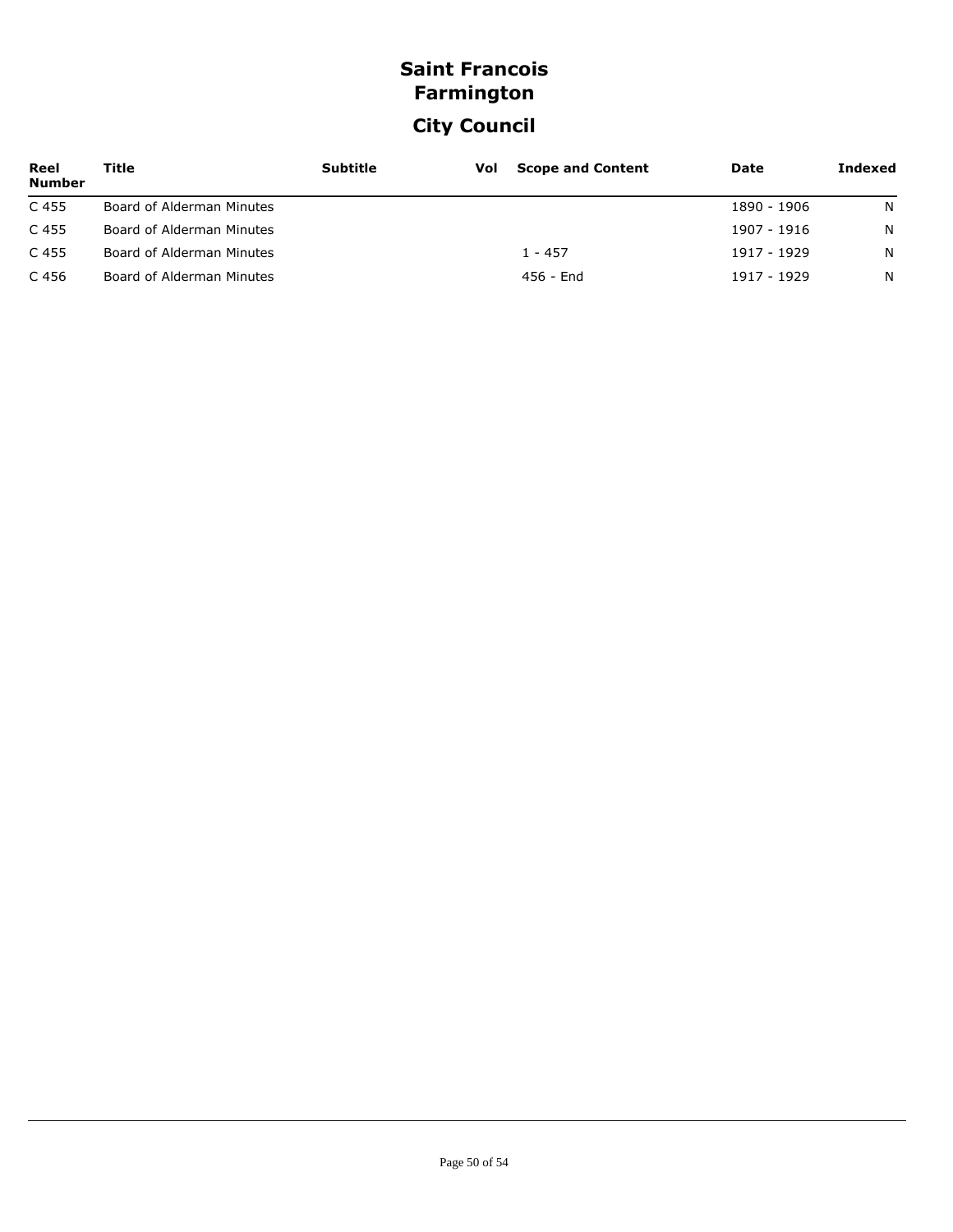# **Saint Francois Farmington School District Superintendent of Schools**

| Reel<br><b>Number</b> | Title                      | <b>Subtitle</b>   | <b>Vol</b> Scope and Content | Date              | <b>Indexed</b> |
|-----------------------|----------------------------|-------------------|------------------------------|-------------------|----------------|
| C 19914               | Board of Education Minutes |                   |                              | 1891-07 - 1989-06 | N.             |
| C 19915               | Board of Education Minutes | Executive Session |                              | 1977-03 - 1992-06 | N.             |
| C 19915               | Board of Education Minutes |                   |                              | 1989-07 - 1992-06 | N.             |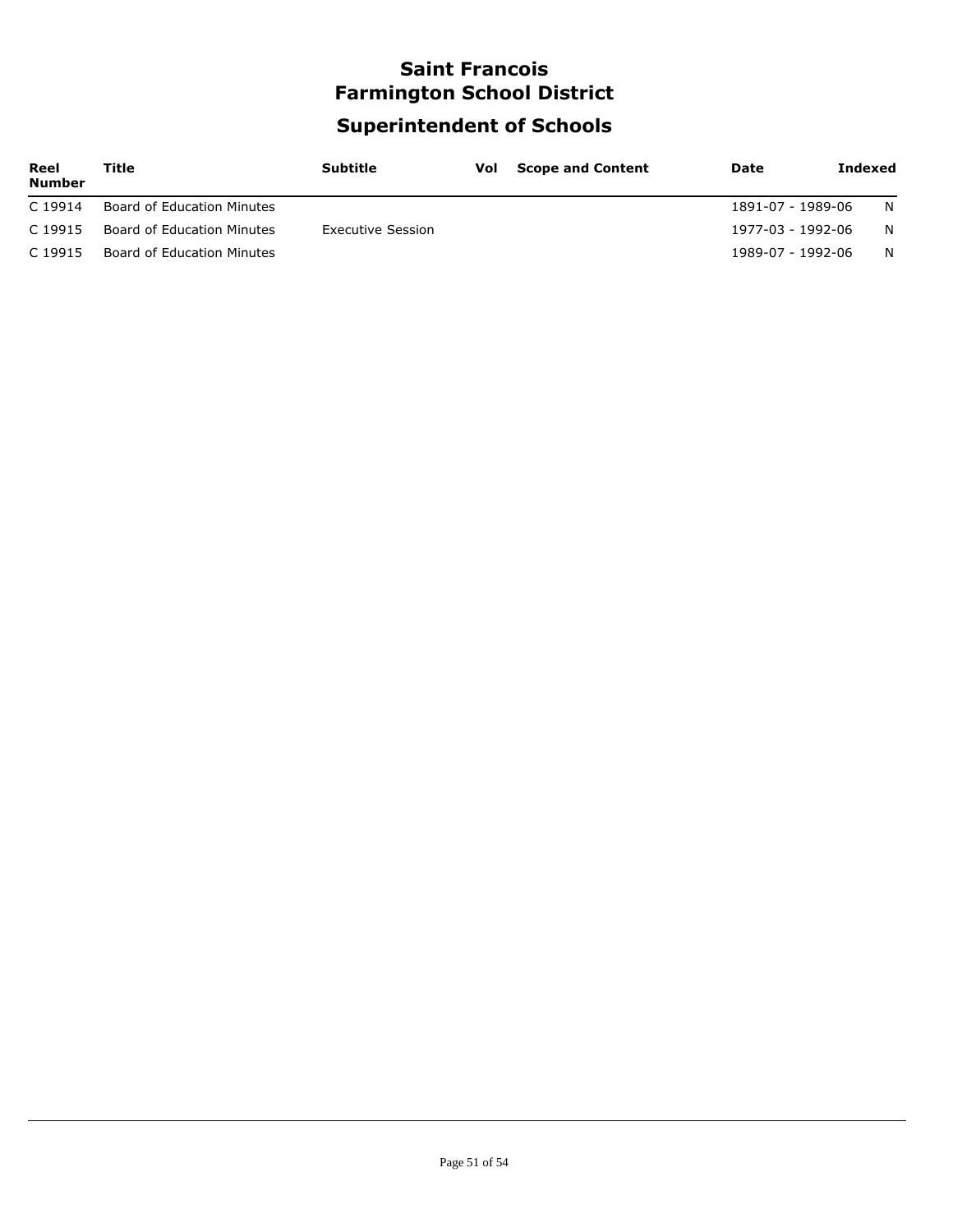# **Saint Francois Flat River**

# **City Clerk**

| Reel<br><b>Number</b> | Title   | <b>Subtitle</b> | <b>Vol</b> Scope and Content | Date        | Indexed |
|-----------------------|---------|-----------------|------------------------------|-------------|---------|
| C 37522               | Budgets |                 |                              | 1960 - 1987 | N       |
| C 37523               | Budgets |                 |                              | 1972 - 1993 | N       |
| C 37524               | Budgets |                 |                              | 1992 - 1995 | N       |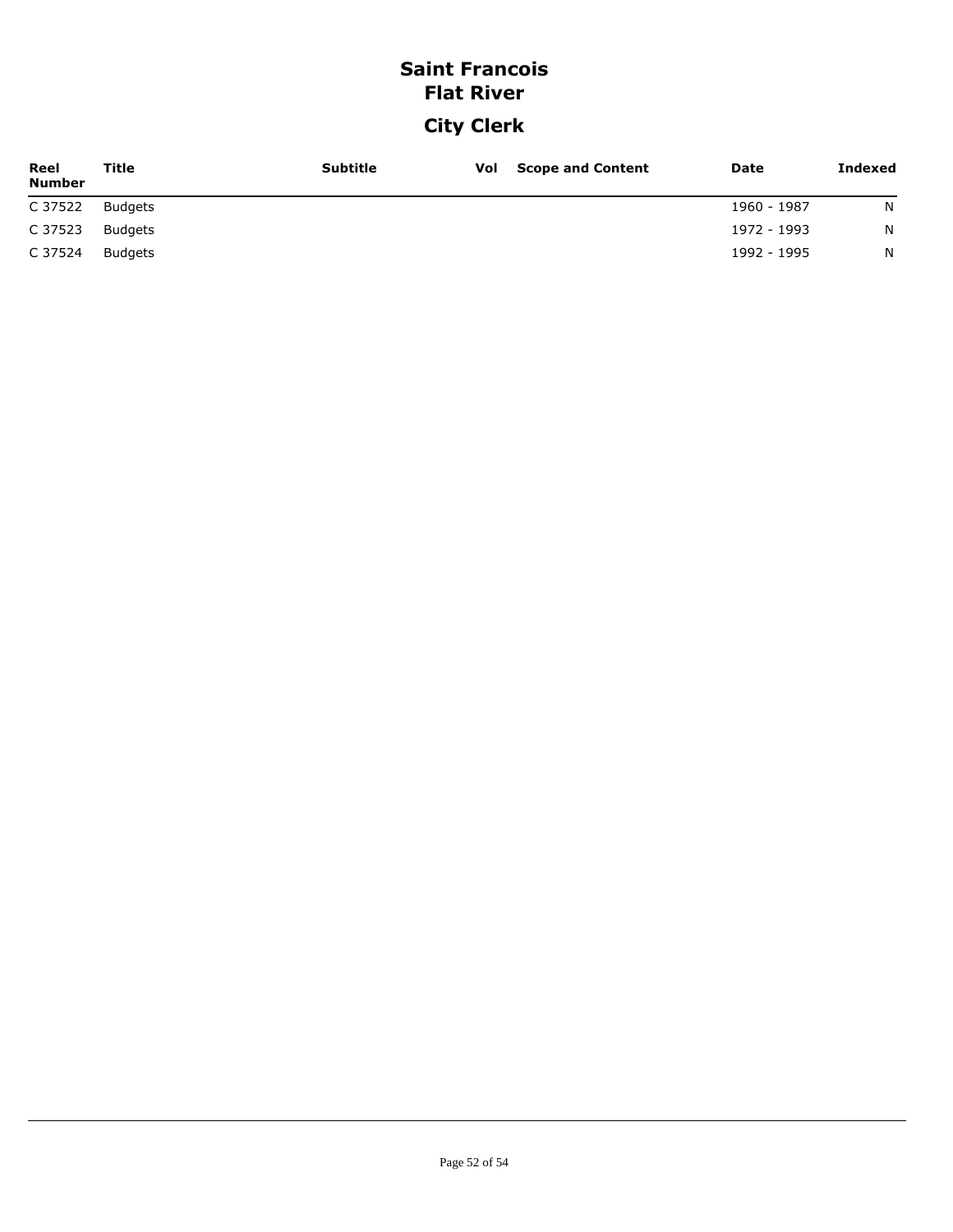### **Saint Francois Flat River**

# **City Council**

| Reel<br><b>Number</b> | Title   | <b>Subtitle</b> | <b>Vol</b> Scope and Content | <b>Date</b>       | Indexed      |
|-----------------------|---------|-----------------|------------------------------|-------------------|--------------|
| C 31802               | Minutes |                 |                              | 1934 - 1992       | $\checkmark$ |
| C 31803               | Minutes |                 |                              | 1967-03 - 1992-12 | Y            |
| C 31804               | Minutes |                 |                              | 1984-01 - 1992-09 | $\checkmark$ |